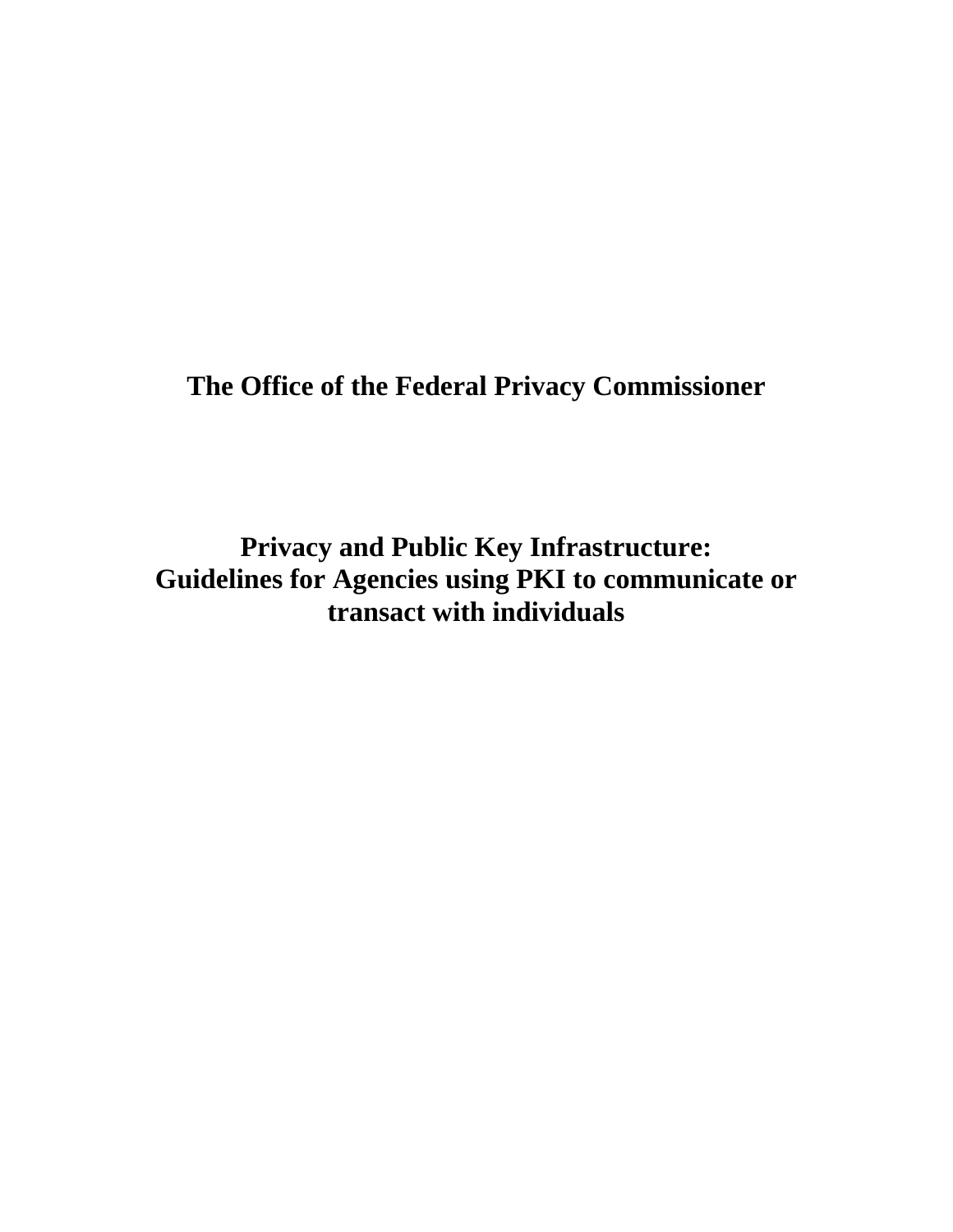### **Table of Contents**

| FOREWORD BY THE FEDERAL PRIVACY COMMISSIONER                                                                                                                                                                                                    | 5                                      |
|-------------------------------------------------------------------------------------------------------------------------------------------------------------------------------------------------------------------------------------------------|----------------------------------------|
| <b>FOREWORD BY THE CHIEF EXECUTIVE OFFICE OF THE NATIONAL</b><br>OFFICE FOR THE INFORMATION ECONOMY                                                                                                                                             | $\overline{7}$                         |
| <b>INTRODUCTION</b>                                                                                                                                                                                                                             | 8                                      |
| Privacy, Public Key Infrastructure and Commonwealth agencies                                                                                                                                                                                    | 8                                      |
| The development of the Guidelines                                                                                                                                                                                                               | 8                                      |
| <b>Scope of the Guidelines</b>                                                                                                                                                                                                                  | 9                                      |
| <b>Review of the Guidelines</b>                                                                                                                                                                                                                 | 10                                     |
| <b>Guidelines for the Private Sector</b>                                                                                                                                                                                                        | 11                                     |
| <b>Implications for NOIE</b>                                                                                                                                                                                                                    | 11                                     |
| <b>CHAPTER 1 – PRIVACY AND PUBLIC KEY INFRASTRUCTURE – AN</b><br><b>OVERVIEW</b>                                                                                                                                                                | 12                                     |
| The Scope of this Chapter                                                                                                                                                                                                                       | 12                                     |
| The nature of Privacy                                                                                                                                                                                                                           | 12                                     |
| The Privacy Act and the Privacy Commissioner's Jurisdiction                                                                                                                                                                                     | 13                                     |
| <b>Public Key Technology and Public Key Infrastructure</b>                                                                                                                                                                                      | 14                                     |
| <b>Public Key Infrastructure - Components</b>                                                                                                                                                                                                   | 14                                     |
| <b>Digital Certificates</b>                                                                                                                                                                                                                     | 15                                     |
| Signing and encryption key pairs                                                                                                                                                                                                                | 15                                     |
| Gatekeeper                                                                                                                                                                                                                                      | 16                                     |
| <b>Contractual Arrangements between Agencies and PKI Service Providers</b>                                                                                                                                                                      | 16                                     |
| <b>Privacy Implications of PKI</b><br>PKI can be privacy enhancing<br>PKI and Privacy Risks<br>The Registration Process<br><b>Public Key Certificates</b><br>Public Key Directories and Certificate Revocation Lists<br>Logs and ephemeral data | 17<br>17<br>17<br>18<br>19<br>19<br>20 |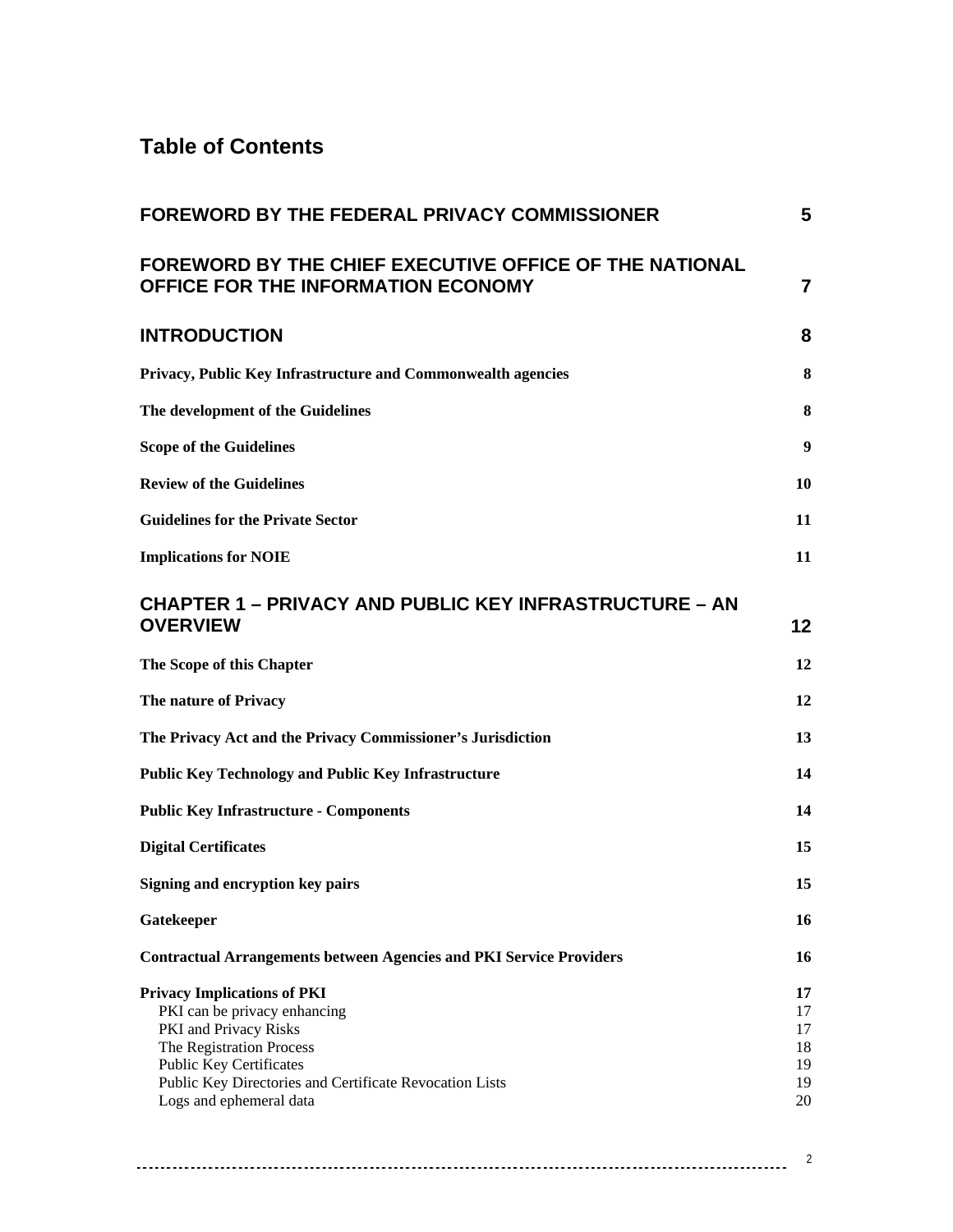| Access to Logs by Law Enforcement Agencies and under Legal Authority<br>Security of the Private Key<br>National Identifiers<br><b>Function Creep</b><br>Anonymity and Pseudonymity | 20<br>21<br>22<br>22<br>23 |
|------------------------------------------------------------------------------------------------------------------------------------------------------------------------------------|----------------------------|
| <b>CHAPTER 2 - GUIDELINES FOR AGENCIES</b>                                                                                                                                         | 25                         |
| Overview of the guidelines                                                                                                                                                         | 25                         |
| <b>Status of the guidelines</b>                                                                                                                                                    | 25                         |
| Guideline 1 – Agency Client Choice on the Use of PKI Applications                                                                                                                  | 27                         |
| <b>Guideline 2 - Awareness and Education</b>                                                                                                                                       | 28                         |
| <b>Guideline 3 - Privacy Impact Assessments (PIAs)</b>                                                                                                                             | 29                         |
| <b>Guideline 4 – Evidence of Identity</b>                                                                                                                                          | 30                         |
| Guideline 5 – Aggregation of Personal Information                                                                                                                                  | 31                         |
| <b>Guideline 6 – Single or Multiple Certificates</b>                                                                                                                               | 32                         |
| <b>Guideline 7 – Subscriber Generation of Keys</b>                                                                                                                                 | 33                         |
| <b>Guideline 8 - Public Key Directories</b>                                                                                                                                        | 34                         |
| <b>Guideline 9 - Pseudonymity and Anonymity</b>                                                                                                                                    | 35                         |
| <b>APPENDIX 1 - PRIVACY IMPACT ASSESSMENTS (PIA)</b>                                                                                                                               | 36                         |
| Purpose and description of a PIA                                                                                                                                                   | 36                         |
| Who should conduct the PIA?                                                                                                                                                        | 37                         |
| <b>Sample PIA checklist</b>                                                                                                                                                        | 37                         |
| <b>PKI Privacy Impact Assessment</b>                                                                                                                                               | 39                         |
| <b>APPENDIX 2 - GLOSSARY</b>                                                                                                                                                       | 44                         |
| <b>APPENDIX 3 - LIST OF REFERENCE GROUP MEMBERS</b>                                                                                                                                | 46                         |
| <b>APPENDIX 4 - LIST OF CONSULTED AGENCIES</b>                                                                                                                                     | 47                         |
| <b>APPENDIX 5 - SELECTED DOCUMENTS ON GATEKEEPER PRIVACY</b><br><b>PROTECTION</b>                                                                                                  | 48                         |
| <b>Gatekeeper Accreditation Privacy Criteria</b>                                                                                                                                   | 50                         |
|                                                                                                                                                                                    |                            |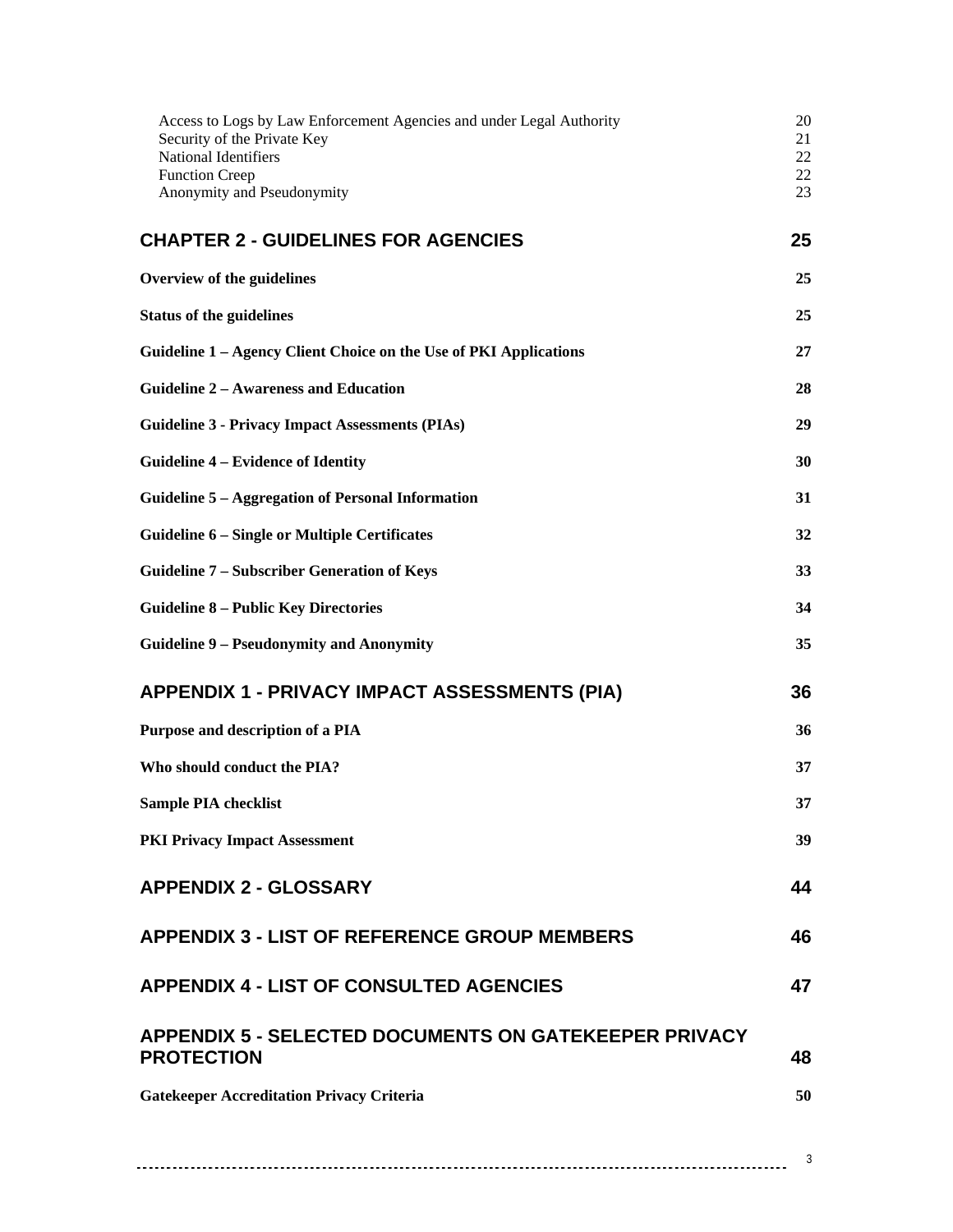#### **[APPENDIX 6 - PRIVACY RECOMMENDATIONS TO THE CEO, NOIE,](#page-51-0)  [REGARDING THE USE OF GATEKEEPER CERTIFICATES BY INDIVIDUALS](#page-51-0)**

| <b>Multiple Use of Key-Pairs or Certificates</b>                | 52 |
|-----------------------------------------------------------------|----|
| <b>Key-Pair Generation</b>                                      | 52 |
| <b>Personal Choice as to Issuers of Certificates and Tokens</b> | 53 |
| <b>Personal Possession and Control of Tokens</b>                | 53 |
| <b>Pseudonymity</b>                                             | 53 |
| <b>Key Revocation</b>                                           | 53 |
| <b>Non-Intrusive Identification Processes</b>                   | 53 |
| <b>Centralised Storage of Identification Details</b>            | 54 |
| Freedom from Appropriation and Cancellation of Identity         | 54 |
| <b>Status</b>                                                   | 54 |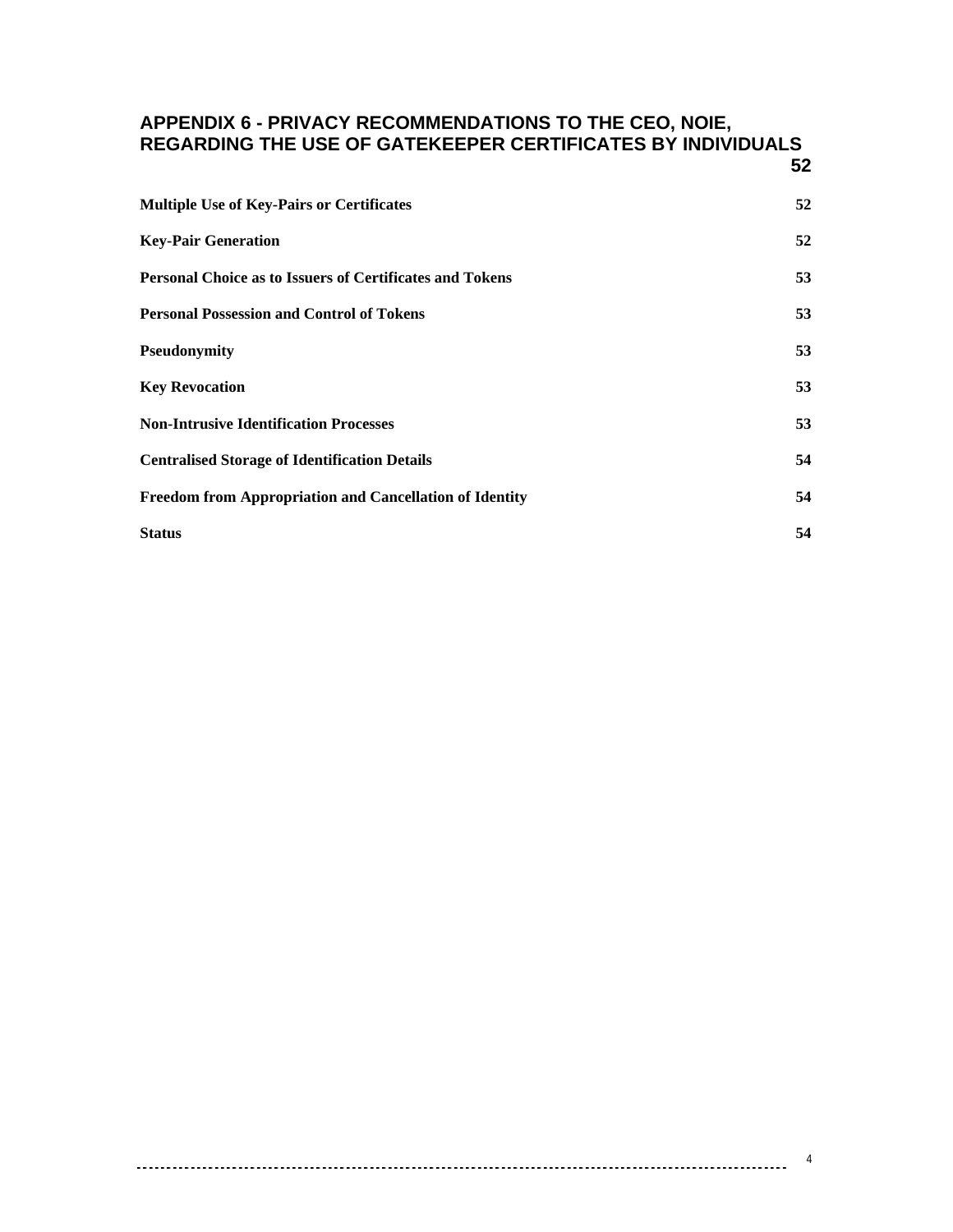### <span id="page-4-0"></span>**Foreword by the Federal Privacy Commissioner**

A key issue for the Australian community in the information age is how they can be confident of their privacy while taking advantage of the developments offered in information and communications technology. This is reflected, for example, in recent research into attitudes to privacy conducted by my Office that indicated more than half of all internet users had *more* concerns about the security of personal information when using the internet.

Public key technology (PKT) and its surrounding infrastructure – public key infrastructure (PKI) – is a powerful technology which offers benefits to enhance privacy of individuals. It can, for example, provide confidentiality of online communications, authentication of parties in online transactions, as well as non-repudiation of transactions and message integrity. However, there are privacy risks associated with PKI and these need to be carefully managed.

My interest as Privacy Commissioner is to think about such privacy issues and to work with business and community to put in place structures and standards that will help individuals take up the technology, if they choose, with confidence. I was happy to take up NOIE's suggestion to consider the need for guidelines for the use of PKI in the government sector as there is an increasing trend for all manner of dealings to be online.

After considering the issues, I decided that guidelines could assist agencies to implement privacy best practices in the area of PKI. *Privacy and Public Key Infrastructure: Guidelines for Agencies using PKI to communicate or transact with Individuals* identify privacy risks associated with PKI and set out guidance for Commonwealth and ACT agencies where they provide services to individuals using PKI. The guidelines establish privacy standards based on and in addition to the Information Privacy Principles in the *Privacy Act 1988*, with which agencies must comply.

An important theme reflected in the guidelines is the need for consumers to be informed about the proper use of PKI, as well as the need to build in choice for consumers regarding whether or not to use the technology.

It is also important that the guidelines work effectively for agencies. To this end, I undertook a wide consultation as part of the development process, including with Commonwealth Government agencies, PKI experts, industry representatives and consumer and privacy advocates. I would like to especially thank the National Office of the Information Economy for their advice and collaboration in the development of the guidelines, and to thank the Reference Group for their guidance and assistance.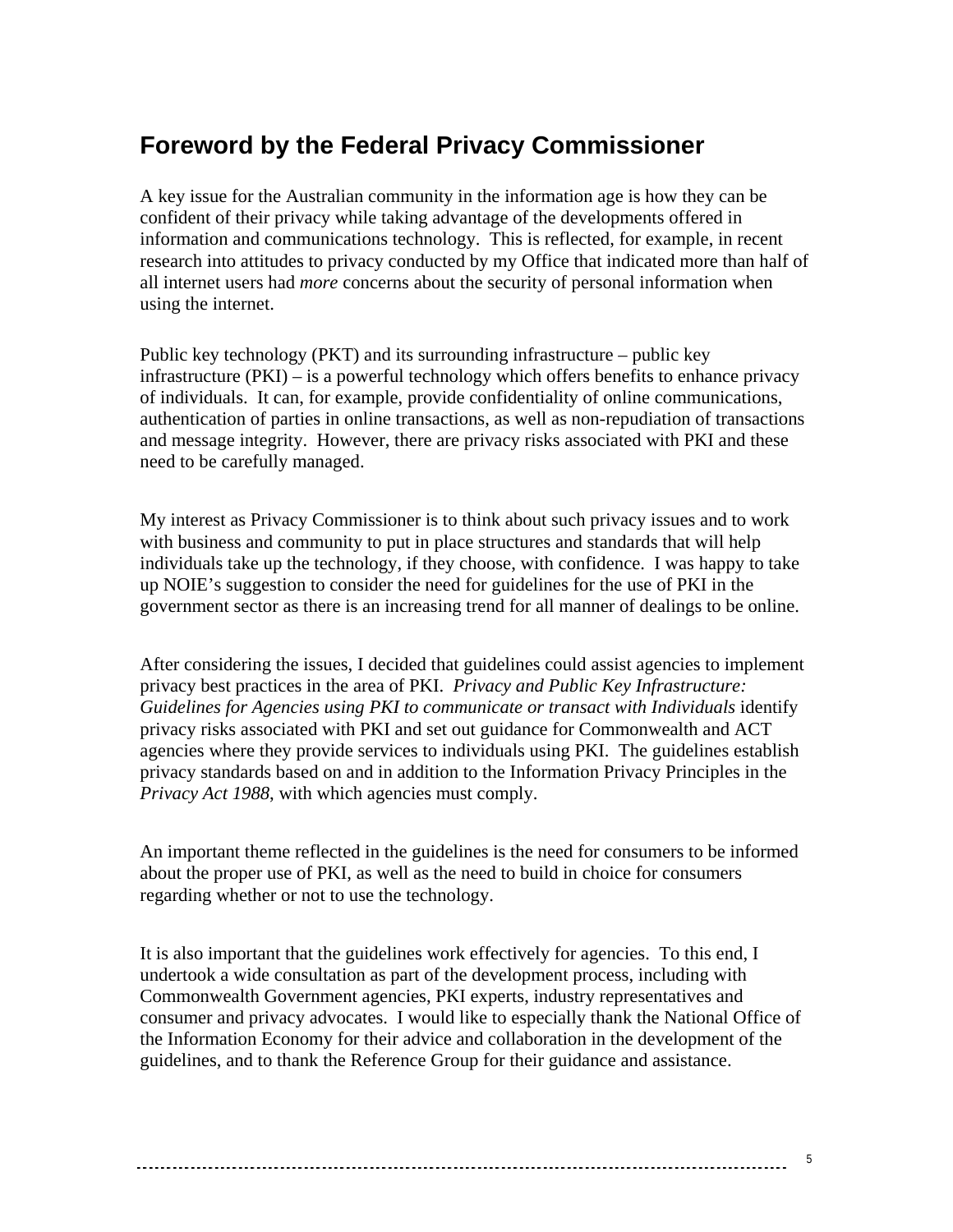Due to the fast-developing changes in this area, I have decided to review the guidelines in eighteen months. My review will consider a number of issues, including developments in the use of PKI in the private sector and the need for guidelines to be issued for private sector organisations.

Malcolm Crompton Federal Privacy Commissioner

21 December 2001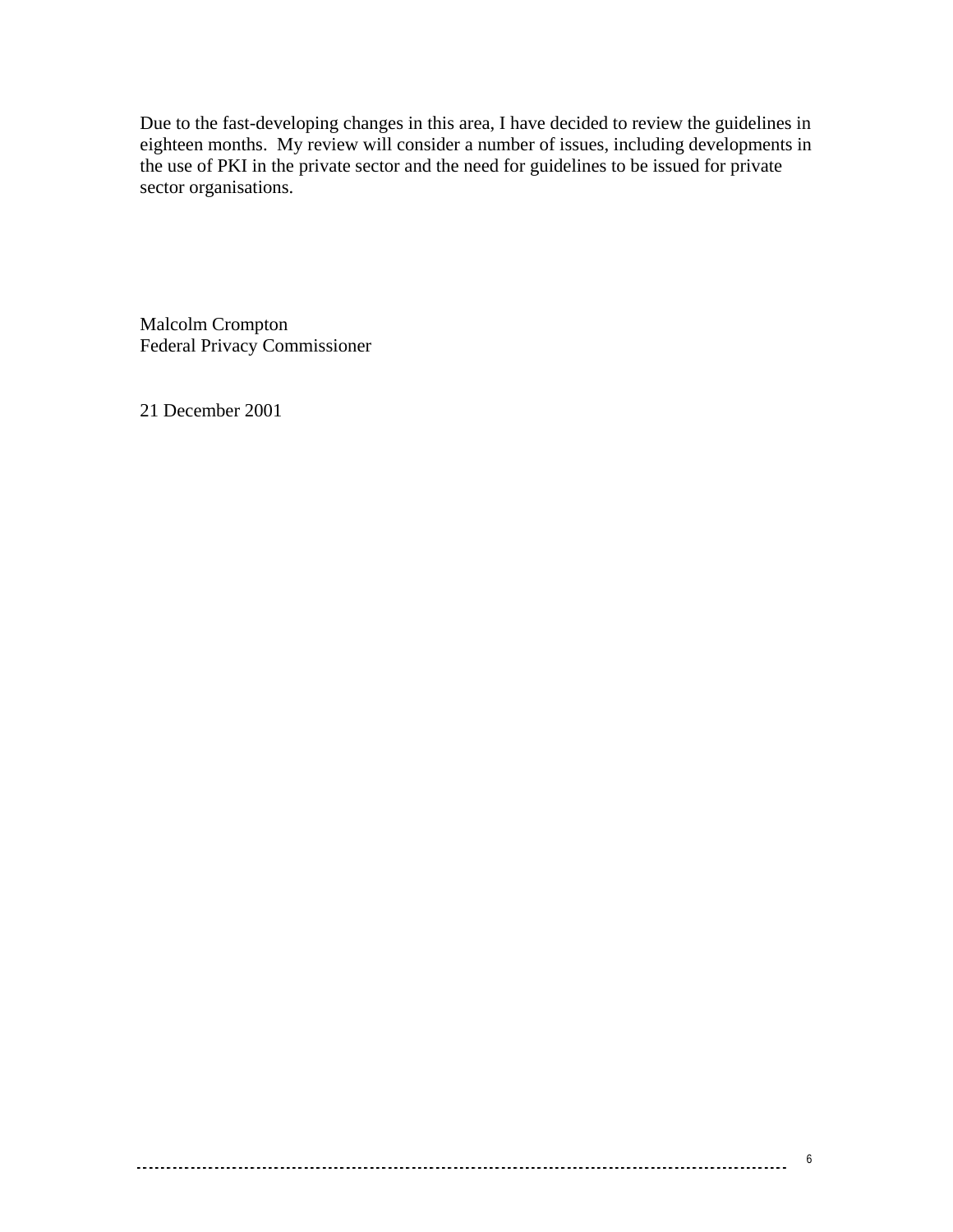### <span id="page-6-0"></span>**Foreword by the Chief Executive Office of the National Office for the Information Economy**

The National Office for the Information Economy welcomes the issuance by the Federal Privacy Commissioner of guidelines for the use by Commonwealth agencies of Public Key Infrastructure (PKI). NOIE, as manager of the Gatekeeper PKI trust framework, is concerned to ensure the secure issue and use of Gatekeeper digital certificates.

For this reason, NOIE invited the Privacy Commissioner in late 2000 to consider developing best practice guidelines for Commonwealth agencies to assist them in designing and implementing PKI applications and processes when using Gatekeeper digital certificates with individual clients.

Developing public confidence in the technology and trust framework is an important part of the Government's objective of encouraging the growth of online services delivered by the Commonwealth Government. This in turn will encourage the development of the information economy, with potential benefits of lower costs and greater convenience for all participants.

An expanding and client-sensitive use of PKI by agencies should continue to play a significant role in these objectives. I note that the new guidelines are couched in relatively general terms and are likely to be reviewed in due course, allowing agencies and their clients to consider a range of privacy-sensitive authentication models as authentication technology and agency business plans develop.

I commend the adoption of these guidelines by agencies.

John Rimmer Chief Executive Officer National Office for the Information Economy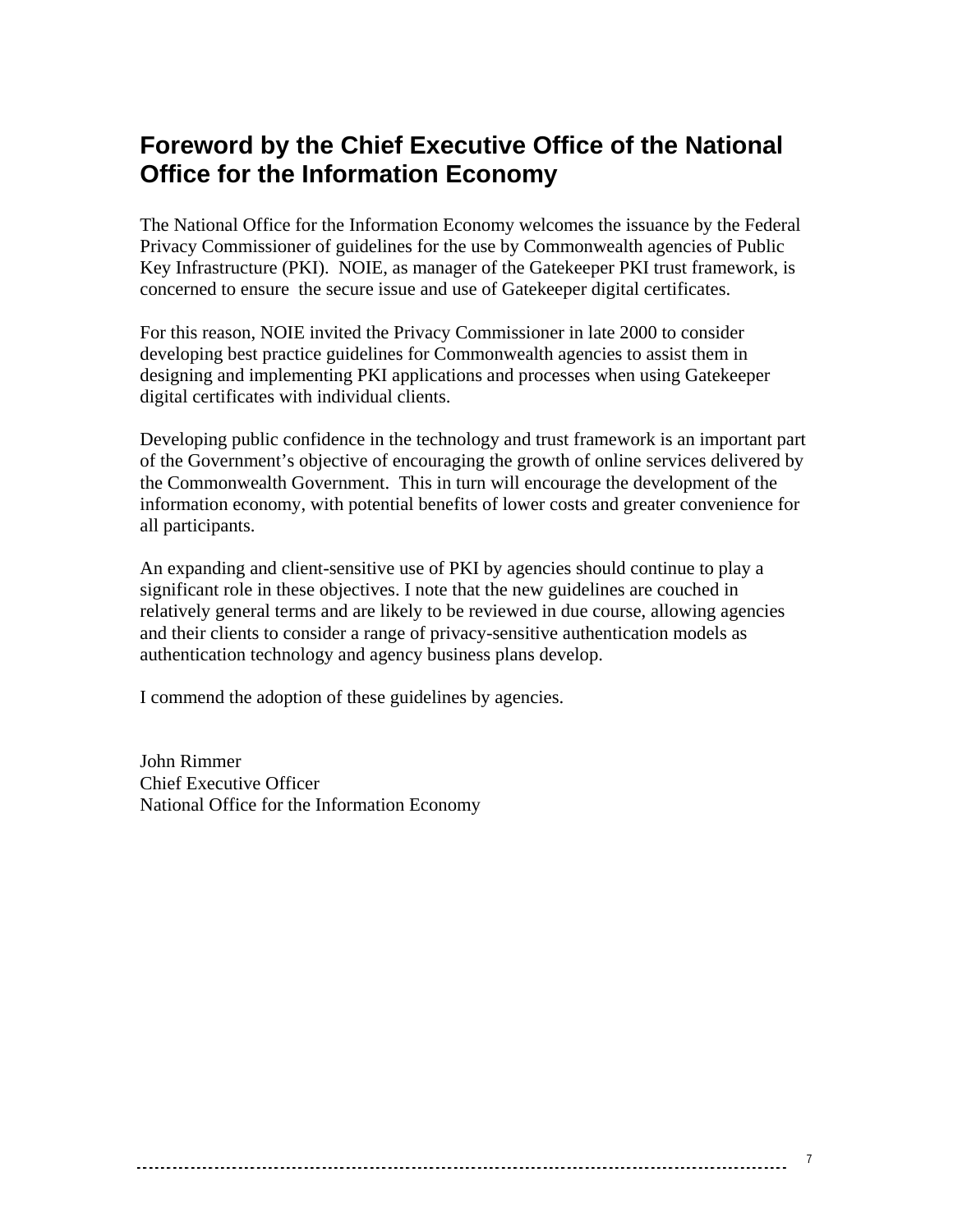## <span id="page-7-0"></span>**Introduction**

#### **Privacy, Public Key Infrastructure and Commonwealth agencies**

The Internet and other electronic means of communicating provide many opportunities. However, there are challenges to be met, including the need to think carefully about privacy where online interactions replace traditional face-to-face or paper-based interactions. These challenges include:

- protecting the confidentiality of transmissions; and
- in some cases, the need to be sure about the identities of transacting parties.

Public key infrastructure (PKI) is one method of dealing with these issues. PKI can be a privacy-enhancing tool in that it provides secure channels of communication and greater certainty about the identity of parties in online interactions. However, it also carries privacy risks if the security processes breakdown and because of the potential for more information to be collected in more circumstances or for the greater aggregation of data about individuals.

The Commonwealth Government has developed a PKI known as Gatekeeper that aims to facilitate e-commerce and the take up of online delivery of government services in Australia. Gatekeeper establishes a trust framework that includes processes for identifying participants and issuing encryption keys and digital signatures. It applies stringent privacy protections, or rules, to these processes. To date, the Gatekeeper has been used mainly in communications between the business sector and government. However, governments could also use it when offering services or assistance to individuals.

Privacy issues may also arise when PKI is used in communications between governments and individual clients. As noted, the Gatekeeper framework includes privacy rules. However, these apply to bodies in the trust framework that confirm identity (registration authorities) or issue certificates (certification authorities). The Gatekeeper rules do not apply directly to the government agency/client relationship.

The use of PKI by agencies for transactions with individuals is subject to the *Privacy Act 1988* (Cth) (the Privacy Act) that sets general standards for the handling of personal information about individuals. This paper, and the guidelines it includes, complements the standards in the Privacy Act by addressing privacy issues that are specific to PKI.

#### **The development of the Guidelines**

In late 2000, the National Office for the Information Economy (NOIE), as the agency responsible for managing Gatekeeper, invited the Federal Privacy Commissioner to consider issuing guidelines on the privacy implications and good practices for Commonwealth agencies using PKI for individuals. At that time a number of Commonwealth agencies were considering the use of PKI applications for transactions

####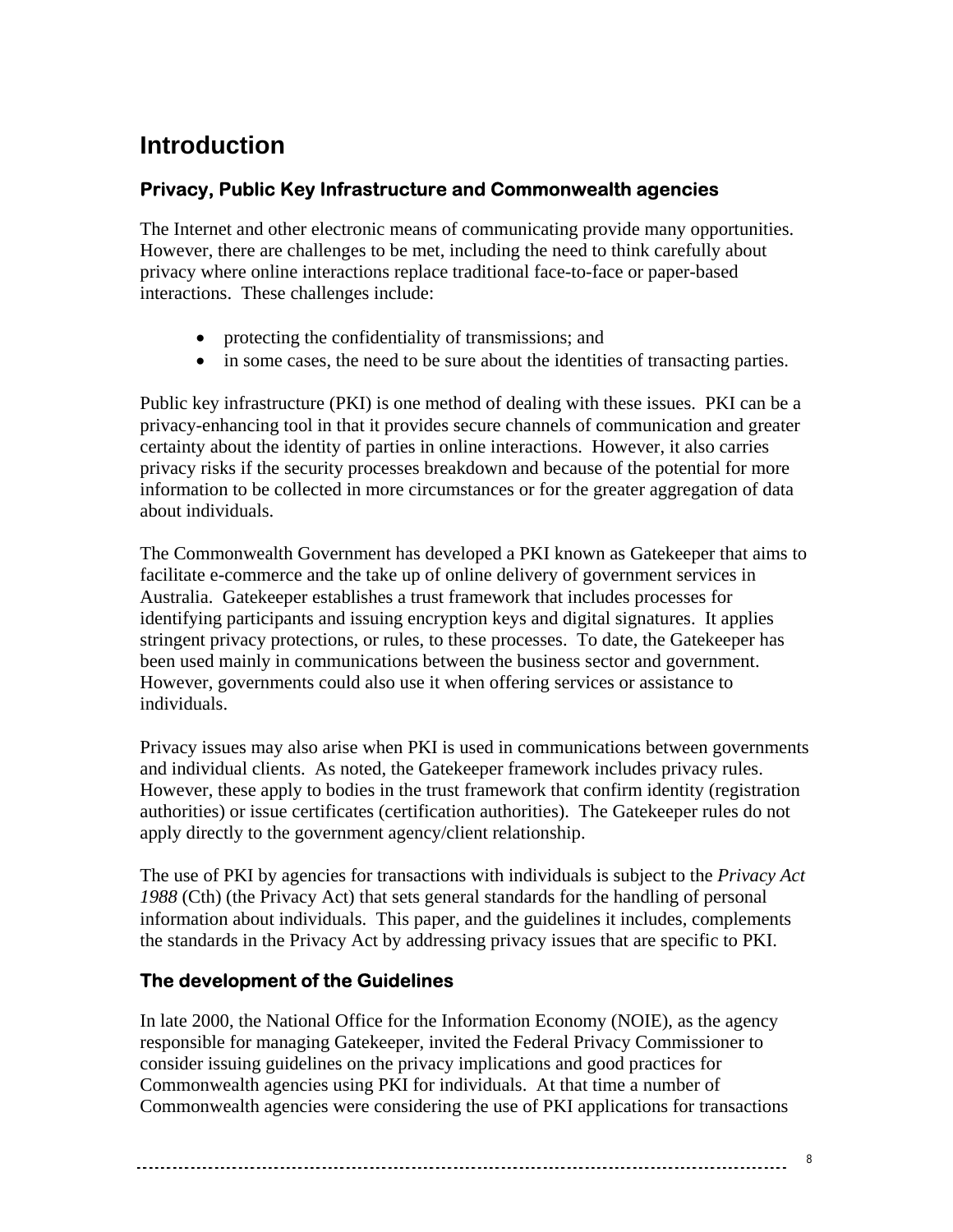<span id="page-8-0"></span>with individuals. During initial discussions with NOIE and agencies it appeared that there was a need for privacy guidance for agencies using PKI for transactions with individuals.

The Privacy Commissioner sought to ensure that his consideration of privacy issues was well informed and based on wide consultation. He invited key stakeholders including consumer representatives, agencies and industry representatives to form a reference group for this project. The Reference Group assisted in defining the scope of the project, identifying priority issues to be addressed, and suggesting possible guidelines. It also made suggestions about who should be consulted.

In addition, the Office of the Federal Privacy Commissioner, (the Office) held a series of meetings with agencies that have indicated an interest in using PKI in online service delivery for individuals. Further, NOIE has also collaborated closely on the development of these Guidelines, both as the manager of Gatekeeper and because of its general brief to facilitate the take up of online government services in Australia.

On 12 June 2001 the Office published a Consultation Paper (including draft Guidelines) in order to seek wide public comment on privacy issues raised by agency use of PKI for individuals.

In the light of the responses to the Consultation Paper the Privacy Commissioner has decided to issue guidelines, *Privacy and Public Key Infrastructure: Guidelines for Agencies using PKI to communicate or transact with individuals* (the guidelines), under section 27.1(e) of the Privacy Act. This provision allows the Privacy Commissioner to:

".. prepare, and to publish in such manner as the Commissioner considers appropriate, guidelines for the avoidance of acts or practices of an agency that may or might be interferences with the privacy of individuals or which may otherwise have any adverse effects on the privacy of individuals…".

#### **Scope of the Guidelines**

 $\overline{a}$ 

The Privacy Act protects personal information – that is information about individuals whose identity is apparent, or can reasonably be ascertained, from the information<sup>[1](#page-8-1)</sup>.

In general, the Privacy Act protects individuals in both private and business capacities. In other words, individuals:

- in their private (non-business) capacity as clients, tax-payers and recipients of Government services and customers of agencies;
- who are designated representatives of corporate entities; or
- who are sole traders or partners involved in business activities.

#### 

<span id="page-8-1"></span><sup>&</sup>lt;sup>1</sup> For definition of 'personal information', see section 6 of the *Privacy Act 1988*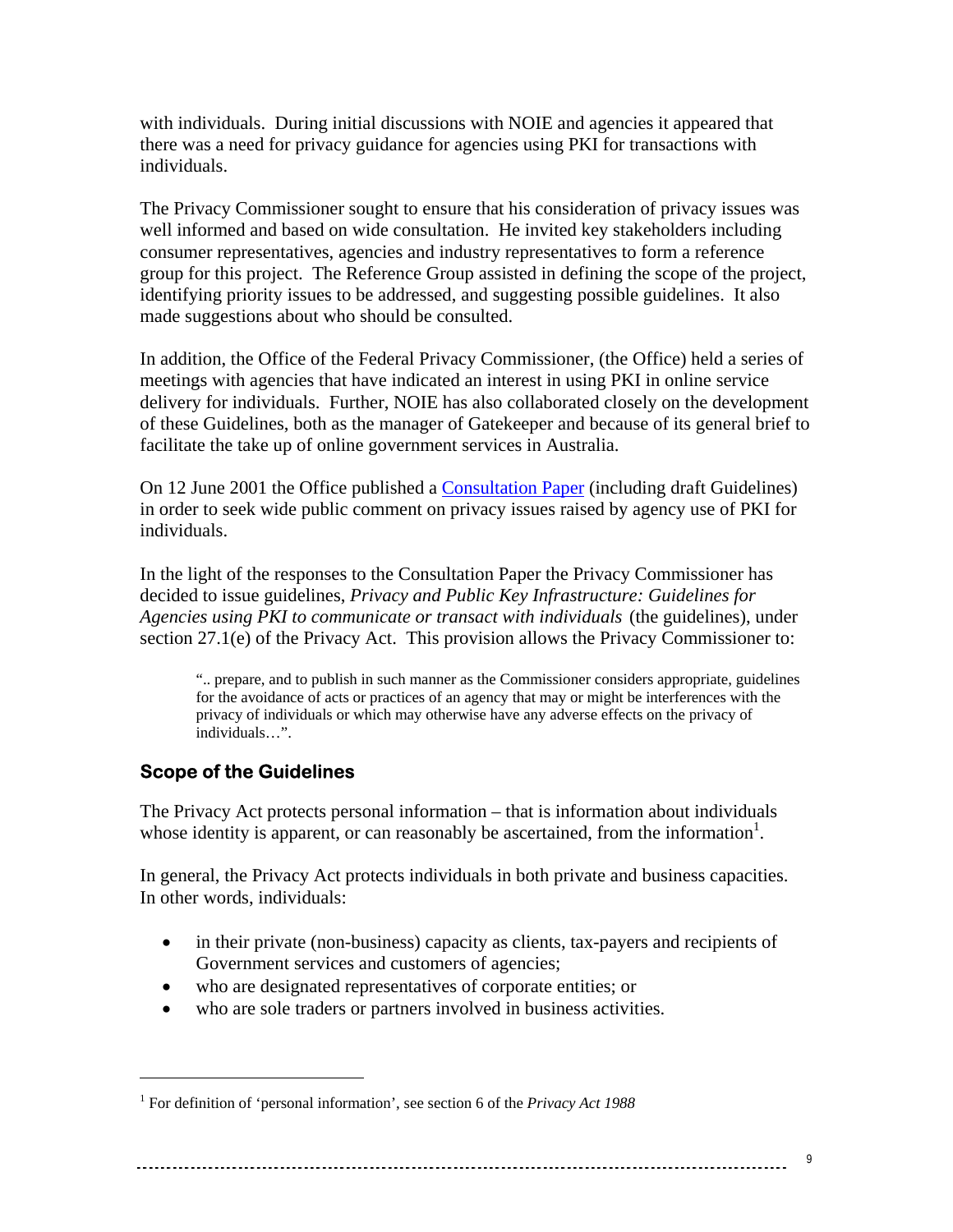<span id="page-9-0"></span>The guidelines focus primarily on the first of these three categories. However, the issues identified may also be relevant for the individuals in the other two categories.

Privacy issues may arise in relation to a number of aspects of PKI and the guidelines address these issues. Broadly these can be grouped as follows:

- client choice to use PKI transactions;
- client education in the proper use and privacy risks of PKI;
- risk assessment and management and Privacy Impact Assessments (PIAs);
- the application and registration processes for digital certificates, particularly in respect to Evidence of Identity (EOI);
- the aggregation of personal information collected during PKI transactions;
- the associated trust framework including public key directories and Certificate Revocation Lists;
- single and multiple certificates;
- subscriber generation of keys; and
- anonymity and pseudonymity.

The guidelines are set out in Chapter 2 of this document. They focus on the use of PKI by agencies for the provision of services to individuals. They are advisory in nature and address particular privacy issues in the use of PKI.

#### **Review of the Guidelines**

Due to the dynamic nature of the PKI industry and the information economy, the Privacy Commissioner has decided to review these Guidelines eighteen months after their publication. In conducting this review, the Commissioner will assess the use of the guidelines by agencies and the effectiveness of the Guidelines. He will also consider developments in the technology (for example the use of digital signature certificates that identify a characteristic or attribute of a person – such as their entitlement to a particular benefit – rather then identifying the person as such, and subscriber key generation), developments in private sector use of PKI and any other relevant issues.

The Privacy Commissioner will also be particularly interested in whether there are any unintended or indirect privacy issues that may emerge from PKI implementation in the public sector. For example, if it appears that most agencies decide to rely on certificates issued by one or a few agencies, it may be that stronger guidelines or a legislative response is needed to offset the potential for the certificate of one agency to be used widely as an administrative or matching number across all or many agencies and organisations.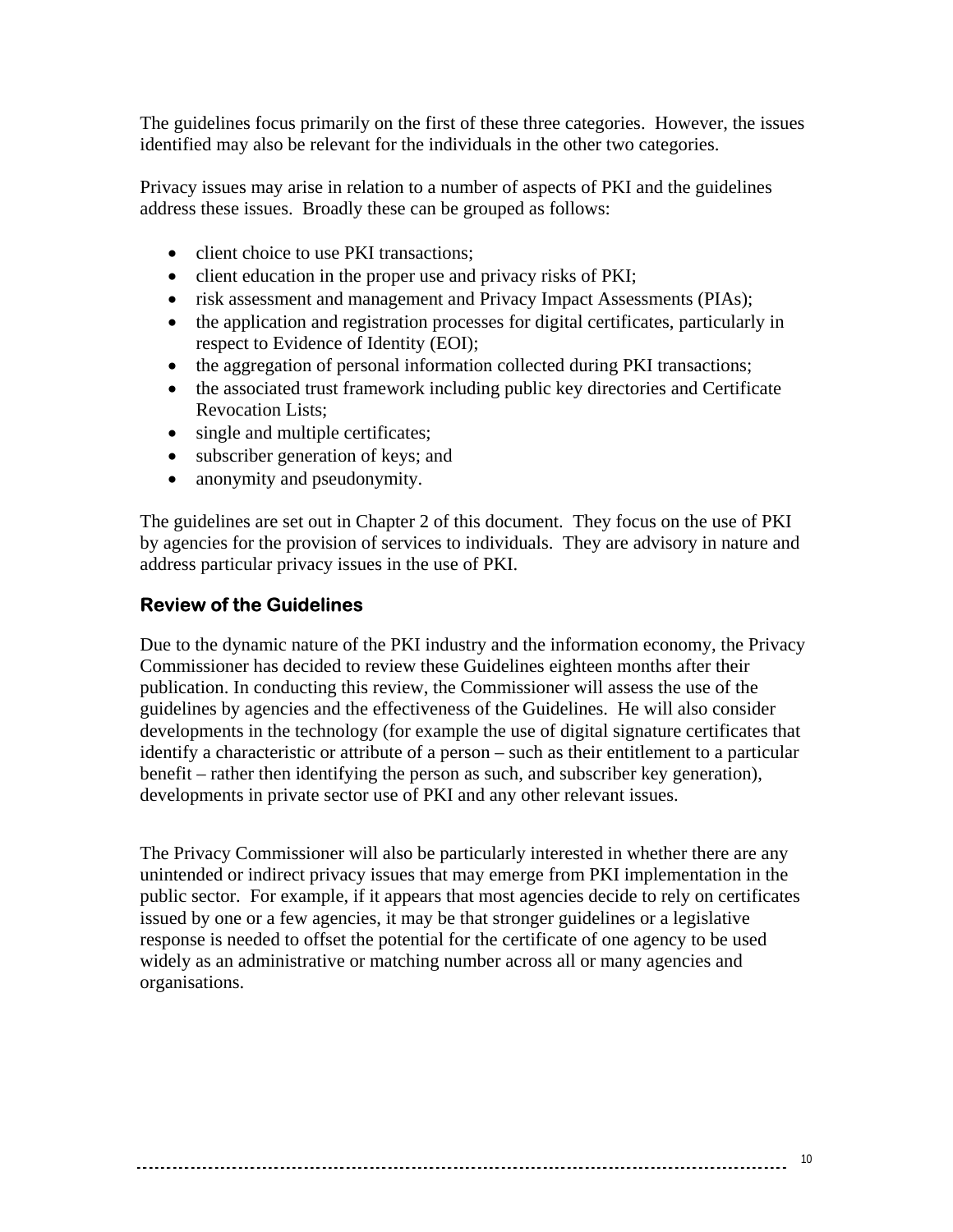#### <span id="page-10-0"></span>**Guidelines for the Private Sector**

The guidelines were developed to address the particular risks associated with government use of PKI with its individual clients. Where private sector organisations use PKI applications in online dealings with their customers there will also be privacy issues to consider. However, the context and solutions for the private sector are likely to be different, at least in some respects, than those for the public sector. Wide consultation specifically with private sector stakeholders would be critical before PKI privacy guidelines could be developed for this sector.

The Privacy Act applies to many private sector organisations from 21 December 2001 and the Privacy Commissioner will monitor developments in the use of PKI by private sector organisations. In particular, he will watch for individual complaints in this area that may indicate systemic problems or practices.

The Privacy Commissioner expects that the most appropriate time to consider private sector issues will be in the context of the proposed review of the guidelines in eighteen months. At that time the Commissioner would consider with other stakeholders whether he or another organisation or body should have carriage of the issue.

#### **Implications for NOIE**

PKI service providers accredited to work with Commonwealth agencies are bound by specific Gatekeeper privacy related requirements. The Privacy Commissioner understands that NOIE will review those requirements in the light of the consultation process and guidelines.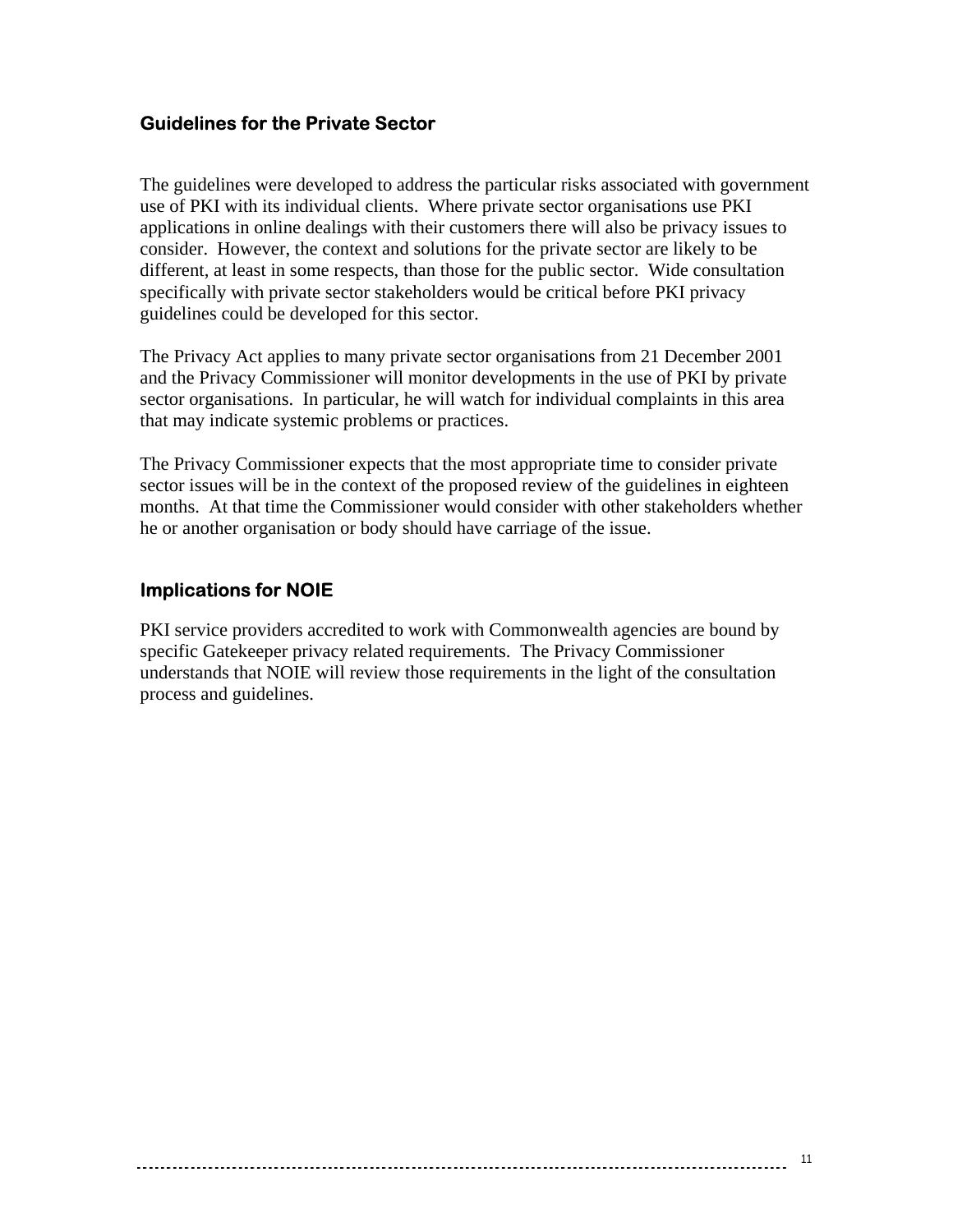### <span id="page-11-0"></span>**Chapter 1 – Privacy and Public Key Infrastructure – An Overview**

#### **The Scope of this Chapter**

This chapter is intended to provide an overview of privacy, PKI and the privacy implications of PKI. It briefly describes the nature of privacy, the Privacy Commissioner's jurisdiction, public key technology (PKT), PKI, Gatekeeper and discusses a number of privacy issues and the risks associated with PKI.

Chapter 2 then sets out the privacy guidelines that aim to address the residual risk.

#### **The nature of Privacy**

<u>.</u>

Privacy is about protecting our sense of self – that is, who we are, what we know, what we think, what we have done and what we want to do. One important aspect of this is the extent of control we have over personal information about us. Exercising choice about our own information can also be an important aspect of retaining personal dignity and humanity in a relationship with another party.

Privacy is not about protecting wrongdoing or encouraging secrecy. There is no absolute right to privacy. Society accepts that there are public interest reasons for particular limitations on individuals' right to privacy. These include law enforcement, fraud control and public safety.

David Banisar<sup>[2](#page-11-1)</sup> of EPIC suggests privacy can be divided into four separate but related concepts:

- information privacy involving rules for the handling of personal data;
- bodily privacy protection of our physical selves against invasive procedures;
- privacy of communications security and privacy of mail, telephones etc.; and
- territorial privacy setting limits on intrusions into domestic and other environments.

The Privacy Act applies in the main to information privacy. A certain amount of information sharing occurs in most relationships that individuals have with other people or organisations. As a consequence, there may be a reduction in control over that information because someone else holds it. The individual's right to privacy sometimes must be balanced against a particular benefit that the individual receives from such relationships. It is also the case that the extent to which individuals will be prepared to divulge their personal information in online transactions will vary from person to person.

<span id="page-11-1"></span> $2^2$  Banisar D, 2000, Privacy and Human rights: an international survey of privacy laws and developments, Electronic Privacy Information Centre, Washington. [www.privacyinternational.org/survey/](http://www.privacyinternational.org/survey/)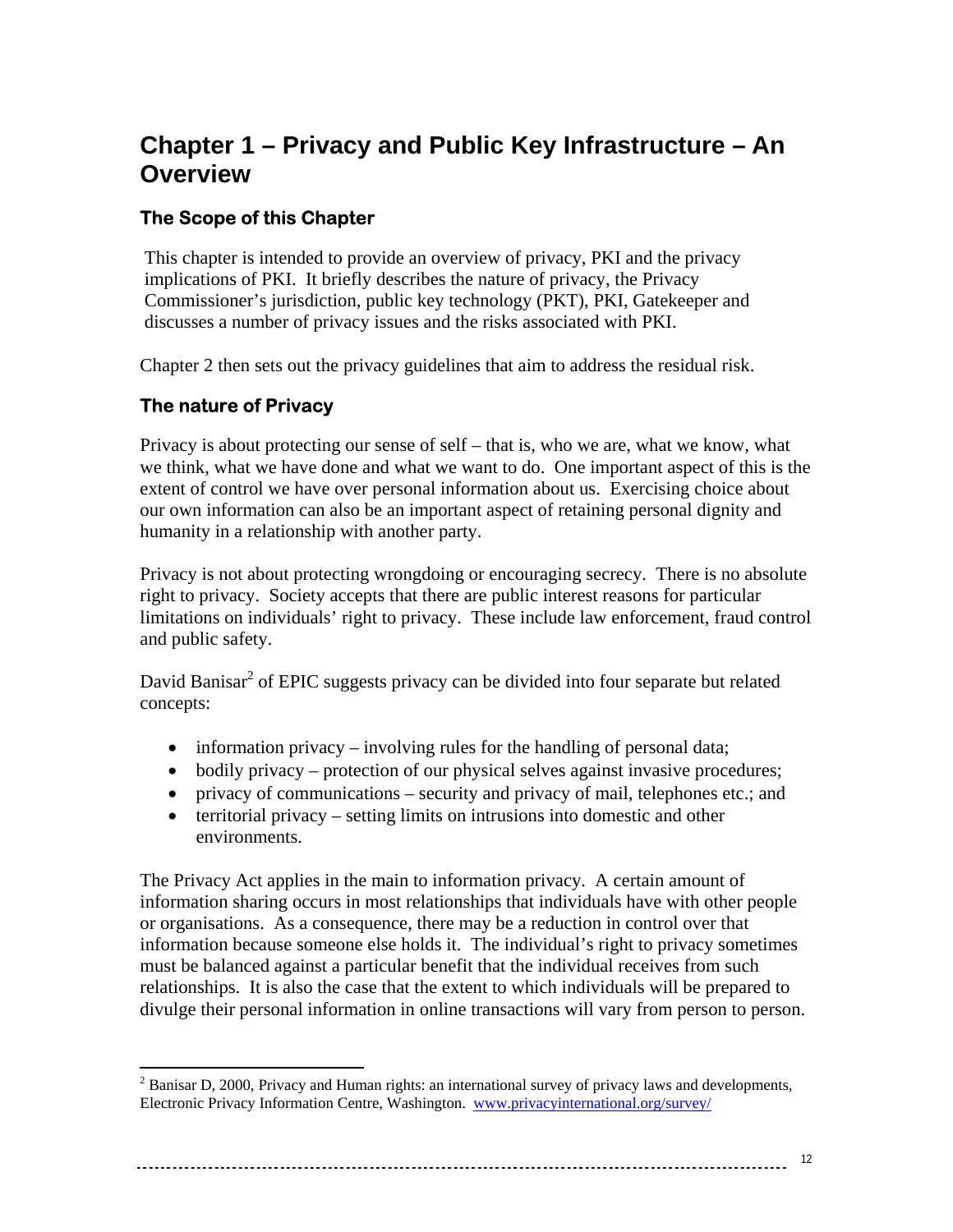<span id="page-12-0"></span>However, it is clear that privacy is an important issue for Australians. In the last few years privacy has become a vital issue in policy and regulatory debates. Privacy issues have emerged particularly in the context of increasing use of information technology, the Internet and developments in e-commerce. Recent [research](http://www.privacy.gov.au/research/index.html) into attitudes to privacy conducted by this Office indicated that 90% of people regard monitoring of Internet usage without the individual's knowledge as an invasion of privacy.

#### **The Privacy Act and the Privacy Commissioner's Jurisdiction**

In Australia the Privacy Act protects personal information held by most Commonwealth and ACT agencies. Personal information is defined in section 6 of the Privacy Act as:

…information or an opinion (including information or an opinion forming part of a database), whether true or not, and whether recorded in a material form or not, about an individual whose identity is apparent or can be reasonably ascertained, from the information or opinion.

The Act sets standards called the Information Privacy Principles (IPPs) for the collection, use and disclosure of personal information and for individuals to access and correct information about them. It also regulates the use of Tax File Numbers (TFNs) whether held in the public or private sector and, since 1992, consumer credit information and reporting.

In December 2000 the Commonwealth Parliament passed the *Privacy Amendment (Private Sector) Act 2000* that amended the Privacy Act to extend privacy protection in the private sector.This legislation came into effect on 21 December 2001 and sets out information handling standards called the National Privacy Principles (NPPs) for private sector organisations.

The Act does not apply to small businesses, those with an annual turnover of \$3 million or less, provided that they do not handle personal information for a benefit, service or advantage (without the consent of the individual) or constitute a 'health service' holding 'health information'.

The Act also provides for organisations to administer their own privacy code. Privacy codes can replace the NPPs if they provide at least equivalent levels of privacy protection and are approved by the Privacy Commissioner.

The Act also gives the Privacy Commissioner a range of functions, including the investigation of complaints from individuals about possible breaches of privacy, the provision of advice to government and organisations about privacy matters and the issue of guidelines for good privacy practices.

More information about the Privacy Act and the Privacy Commissioner's jurisdiction can be found at [www.privacy.gov.au](http://www.privacy.gov.au/).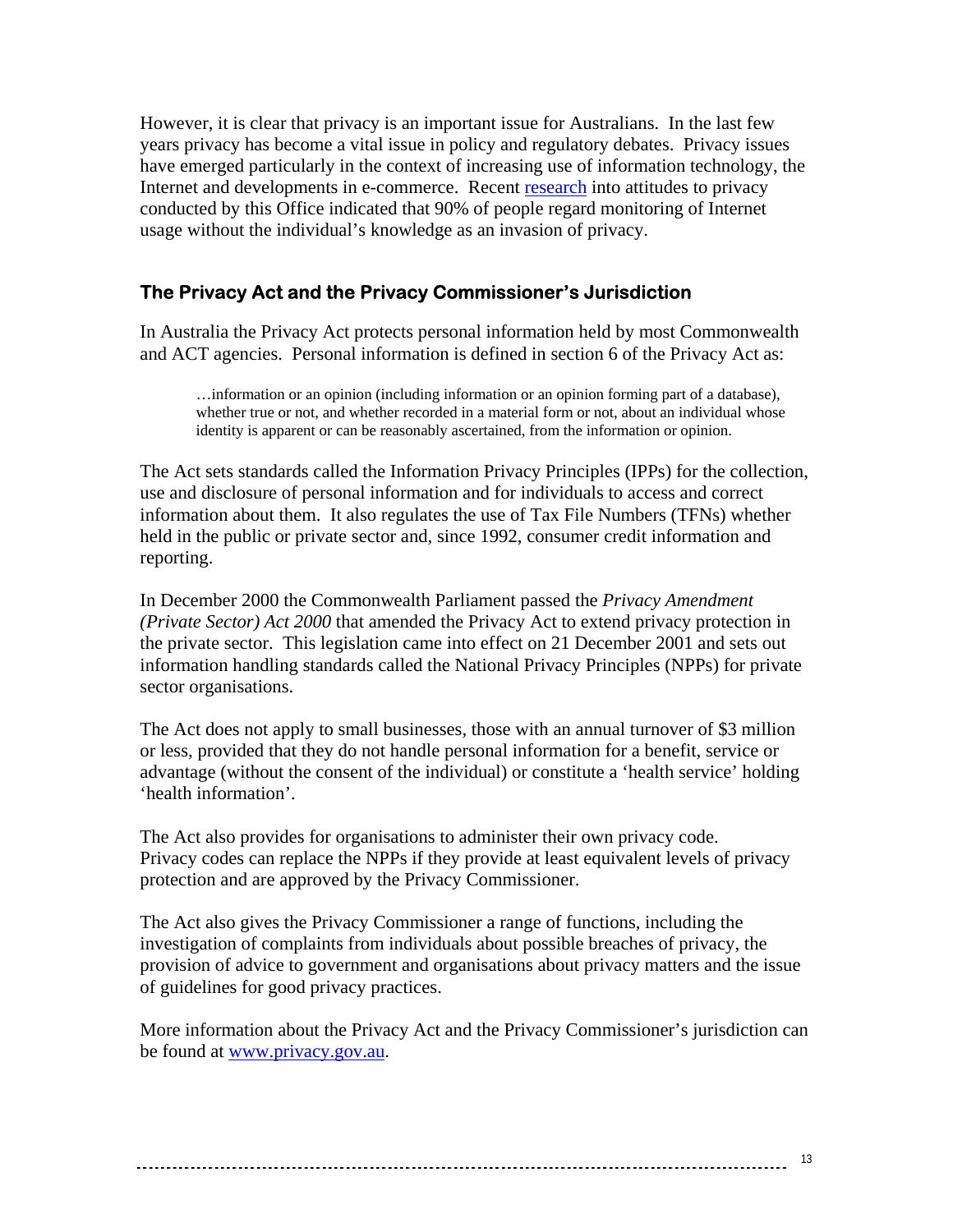#### <span id="page-13-0"></span>**Public Key Technology and Public Key Infrastructure**

See Appendix 2 for a glossary of PKT/PKI terminology.

Public key technology (PKT) is a form of cryptography and relies on two keys - a public key and a private key. The subscriber must keep the private key secret. The public key can be made known to others and made publicly available.

A Public Key Infrastructure (PKI) is a system of cryptographic technologies and standards, management entities, management processes, policies and controls, to enable the widespread and open use of public key certificates.

A PKI provides four functions:

- **Authentication**. The identity of a subscriber can be assured in online transactions by the subscriber 'signing' an electronic communication with their private key. This authentication is performed by the application of the public key to the digital signature;
- **Integrity**. Where a subscriber signs an electronic document a message digest or hash of the message is produced, this is essentially a number (hash value) derived from the text of the message, any other message will produce a different number. If the hash value remains the same after the message has been received then the message integrity is assured. That is, the message hasn't been altered in transit;
- **Non-repudiation**. Where an electronic message is signed with a digital signature, the fact that it was signed with a particular key cannot be repudiated or denied. In practice, this means that there will be irrefutable evidence of this, unless it can be shown that the private key was applied by other than its unique and rightful holder;
- **Confidentiality**. This is achieved by encrypting a message with a subscriber's public key. The message can only be decrypted with the subscriber's private key.

Depending on the design and application of the system, PKT can deliver some or all of these. For example, it may be used just to provide confidentiality of communications.

#### **Public Key Infrastructure - Components**

The main components of a PKI are:

- Certification Authorities (CAs) issue and revoke digital certificates;
- Registration Authorities (RAs) conduct the initial verification of a potential subscriber's identity and/or attributes;
- subscribers digital certificate holders;
- relying parties –entities when relying on the contents of a digital certificate in communicating with subscribers; and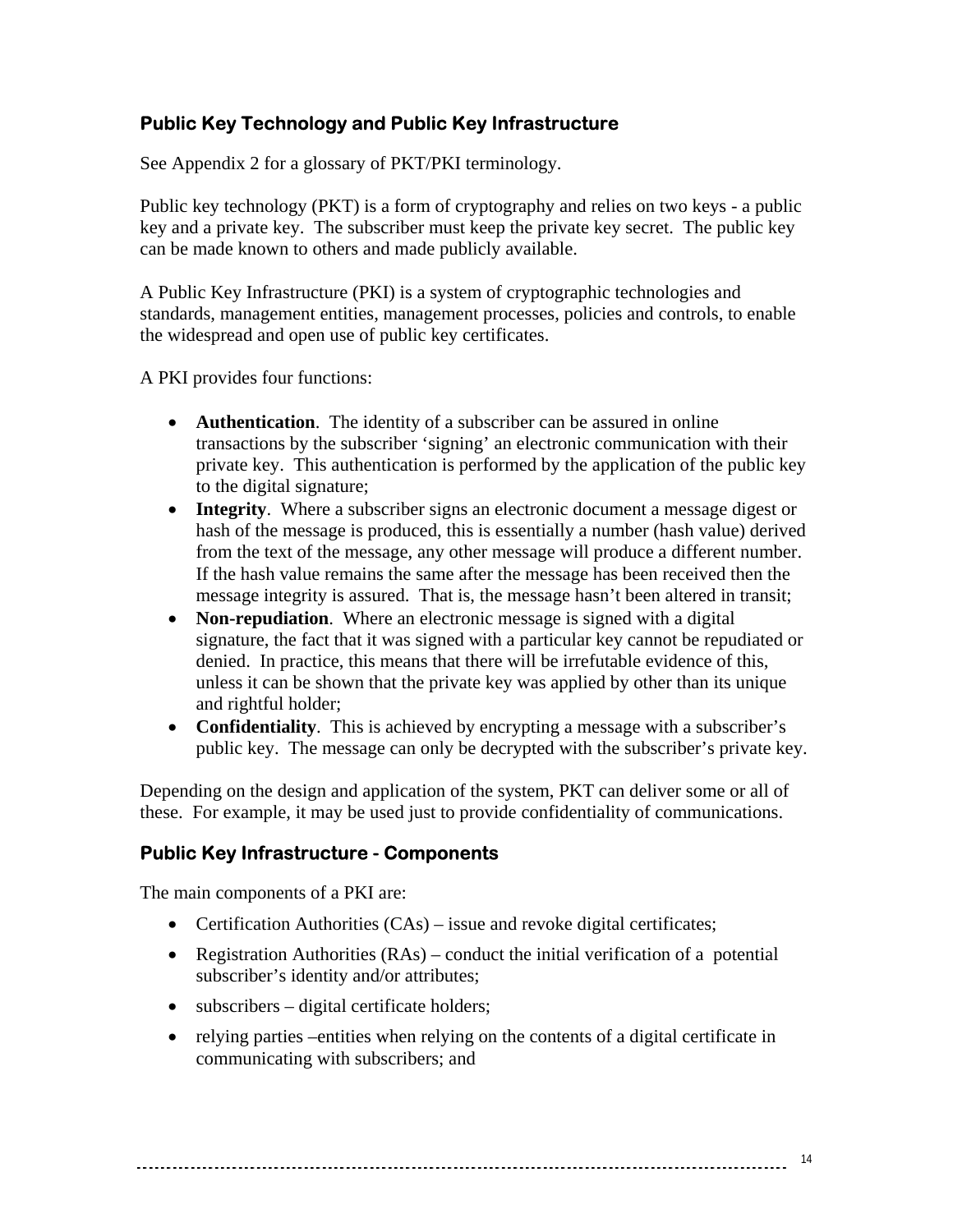<span id="page-14-0"></span>• directories – may store public keys, digital certificates or Certificate Revocation Lists (CRLs).

The main operations and processes of PKI are:

- registration the process whereby a potential subscriber makes themselves and/or their relevant attributes known to the CA directly (or through an RA);
- key generation the generation of one or more key pairs by the CA or by the subscriber;
- certification the issue by a CA of a digital certificate to a subscriber;
- certificate expiry the allocation of a period for which a digital certificate will remain valid;
- certificate revocation the revocation of a digital certificate prior to its expiry (eg) where the private key has been compromised); and
- Certificate Revocation Lists (CRLs) lists of revoked digital certificates.

#### **Digital Certificates**

A digital certificate is an electronic document signed by a CA that associates a subscriber with a key pair. The certificate contains the subscriber's public key and other information including the cryptographic algorithm supported a serial number, and the distinguished name of the subscriber. The certificate is issued to the subscriber.

#### **Signing and encryption key pairs**

Two key pairs are used, a signing key pair and an encryption (or confidentiality) key pair. The signing key pair is used to authenticate, verify the integrity of and prevent repudiation of a message. The encryption key pair is used to provide the confidentiality function of PKI .

The keys operate as inverses:

- Only the holder of a private key can decrypt a message someone else has encrypted with the corresponding public key. The sender of a message who wants the contents to be kept confidential during transit uses the public key (which is freely available) of the recipient's encryption key pair to encrypt the message – only the recipient holds the private key so only they can decrypt and read the message;
- Conversely, a message, which can only be decrypted using a public key, must have been encrypted using the corresponding private key. The sender of a message who wants to prove to the recipient that they are the sender and verify the integrity of the message uses the private key of their signing key pair to encode the message (or a hash of the message) – the recipient uses the sender's public key to decrypt the message and knows that it could only have been sent by the sender.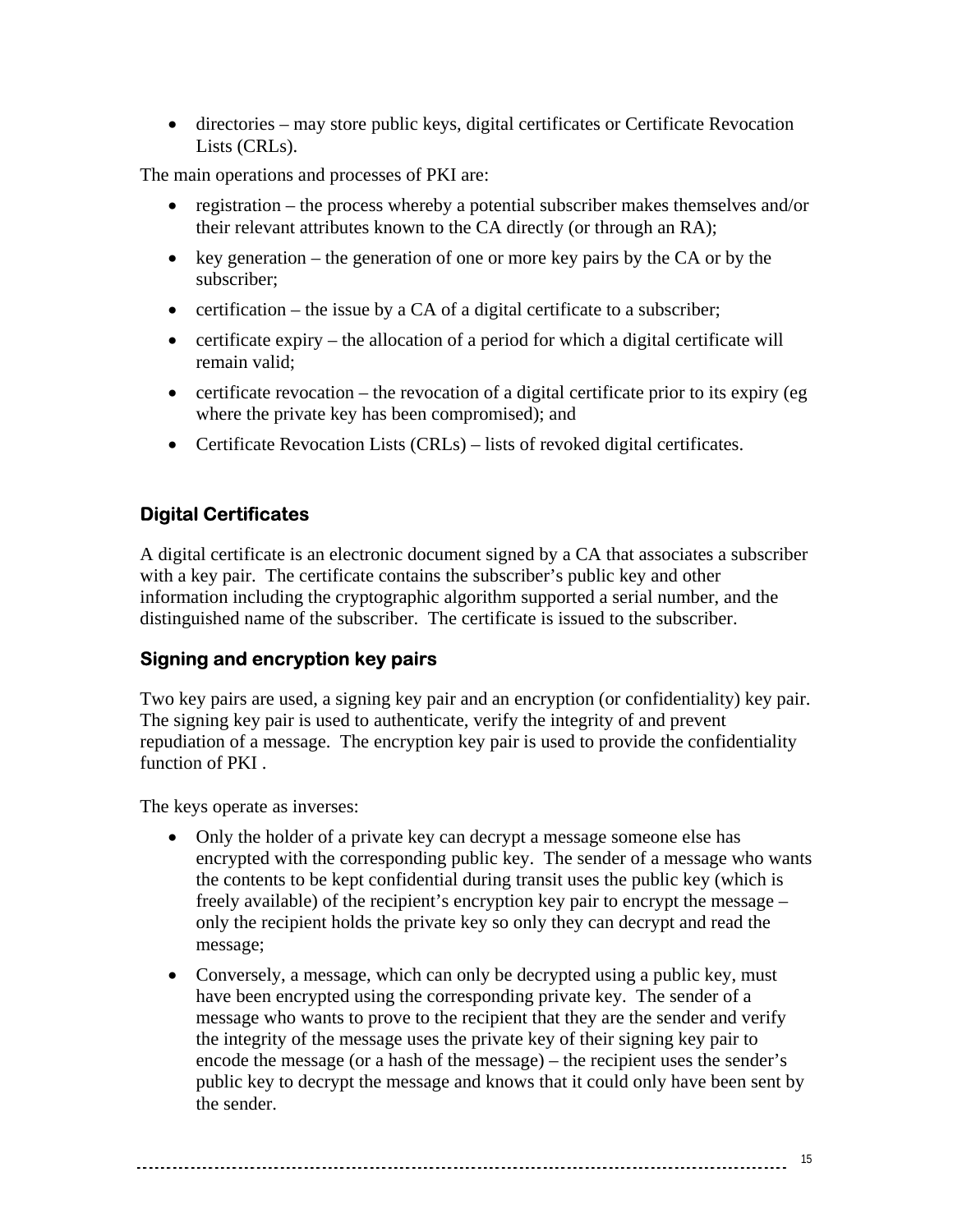<span id="page-15-0"></span>Subscribers of public-key based systems must be confident that when they use a public key (whether to decrypt a 'signed' message they receive or to encrypt a confidential message they are sending) the person they are communicating with owns and controls the associated private key.

#### **Gatekeeper**

As noted above, Gatekeeper is the Commonwealth Government's strategy for the policy and implementation of PKI in government. It is managed by NOIE. Australian states and Territories have agreed in-principle to the adoption of the Gatekeeper strategy. NOIE manages the accreditation of CAs and RAs and sets the accreditation criteria. The Gatekeeper Policy Advisory Committee (GPAC) includes representatives of the Commonwealth government, State and Territory governments, industry representatives and a privacy consultant. The GPAC has advised NOIE on the policy framework for Gatekeeper.

There are a number of privacy protections contained in:

- Gatekeeper Head Agreements (which contractually binds Gatekeeper accredited CAs and RAs to the Gatekeeper accreditation criteria on an ongoing basis), see appendix 5;
- within the Gatekeeper accreditation criteria; and
- a set of guidelines for privacy protection entitled, *Privacy Recommendations to the Chief Executive Officer, OGO, in relation to the use of Gatekeeper Certificates by Individuals* which contain privacy requirements on top of the IPPs. See Appendix 6.

NOIE has advised that it intends to review the existing Gatekeeper privacy requirements to ensure consistency with these guidelines and continuing best practice for accredited PKI service providers.

#### **Contractual Arrangements between Agencies and PKI Service Providers**

It is important to note that RAs/CAs that are contracted by a Commonwealth agency to provide services, may be subject to the IPPs, as well as Gatekeeper.

Section 95B (1) of the Privacy Act requires an agency entering into a Commonwealth contract to take contractual measures to ensure that a contracted service provider for the contract does not do an act, or engage in a practice that would breach an IPP if done or engaged in by the agency.

Section 95B (2) requires that a Commonwealth contract does not authorize a contracted service provider to engage in an act or practice that would breach an IPP.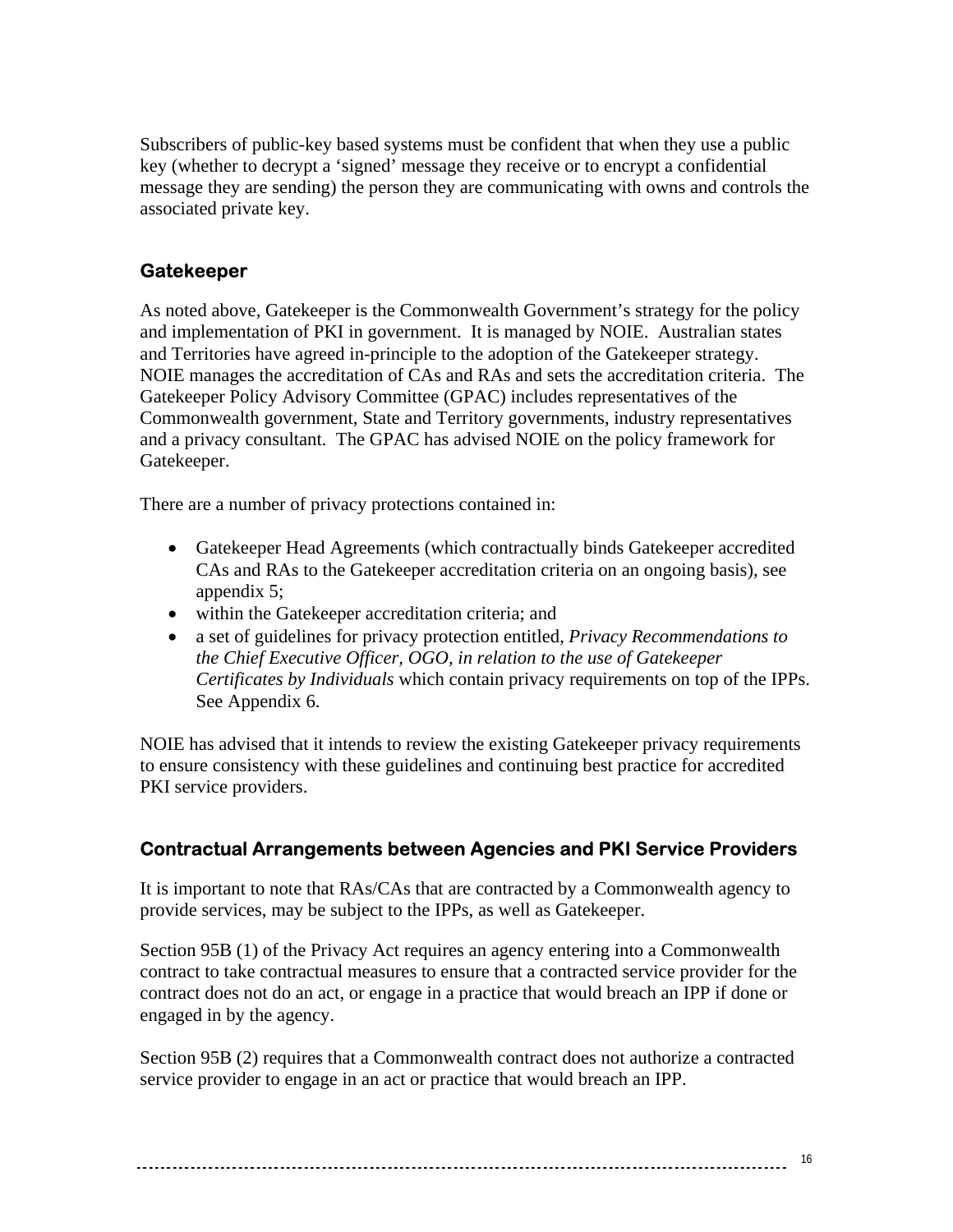<span id="page-16-0"></span>So when an agency enters a contract with a PKI service provider, the contract should include a provision requiring the contractor not to breach the IPPs. Also, the contract should not authorise any such breach.

#### **Privacy Implications of PKI**

#### **PKI can be privacy enhancing**

While this chapter concentrates on identifying some of the privacy risks that emerge from PKI applications, it is important to recognise these applications can also be privacy enhancing.

PKI applications can allow individuals to utilise a wider range of communication channels when dealing with agencies. Individuals who have privacy concerns about speaking to an agency via telephone (for example, in a shared household or at the workplace) can use e-mail or web-based communication instead. The use of digital certificates also reduces the need to constantly provide primary EOI (such as a driver's license) or answer questions about one's date of birth, home address and so on in order to authenticate oneself.

PKI supports confidentiality of communications (encryption of messages). Individuals who are concerned about sending text messages to agencies would have the facility to encrypt their messages with the agency's public key so that it can only be decrypted by the agency. Conversely, an individual could require the agency to encrypt any messages they send to the individual with their public key so that only they can decrypt it. This security of communications provided by PKI is certainly privacy enhancing.

These privacy benefits are additional to other consumer benefits offered by PKI, in particular, confidence that their message cannot be altered in transit and that they are in fact dealing with the party they intended.

#### **PKI and Privacy Risks**

The next sections discuss a number of privacy issues and the risks associated with PKI.

The approach taken in relation to each of the risks is to:

- briefly describe the context or activity in which the risk arises;
- describe the risk;
- identify the measures in place to deal with the risk (Gatekeeper, Information Privacy Principles).

In the discussion that follows it is important to note that some PKI privacy issues by their nature relate only to the activities of CAs and RAs – these are generally dealt with in the Gatekeeper framework and are therefore the particular concern of NOIE as manager of the Gatekeeper policy and accreditation framework.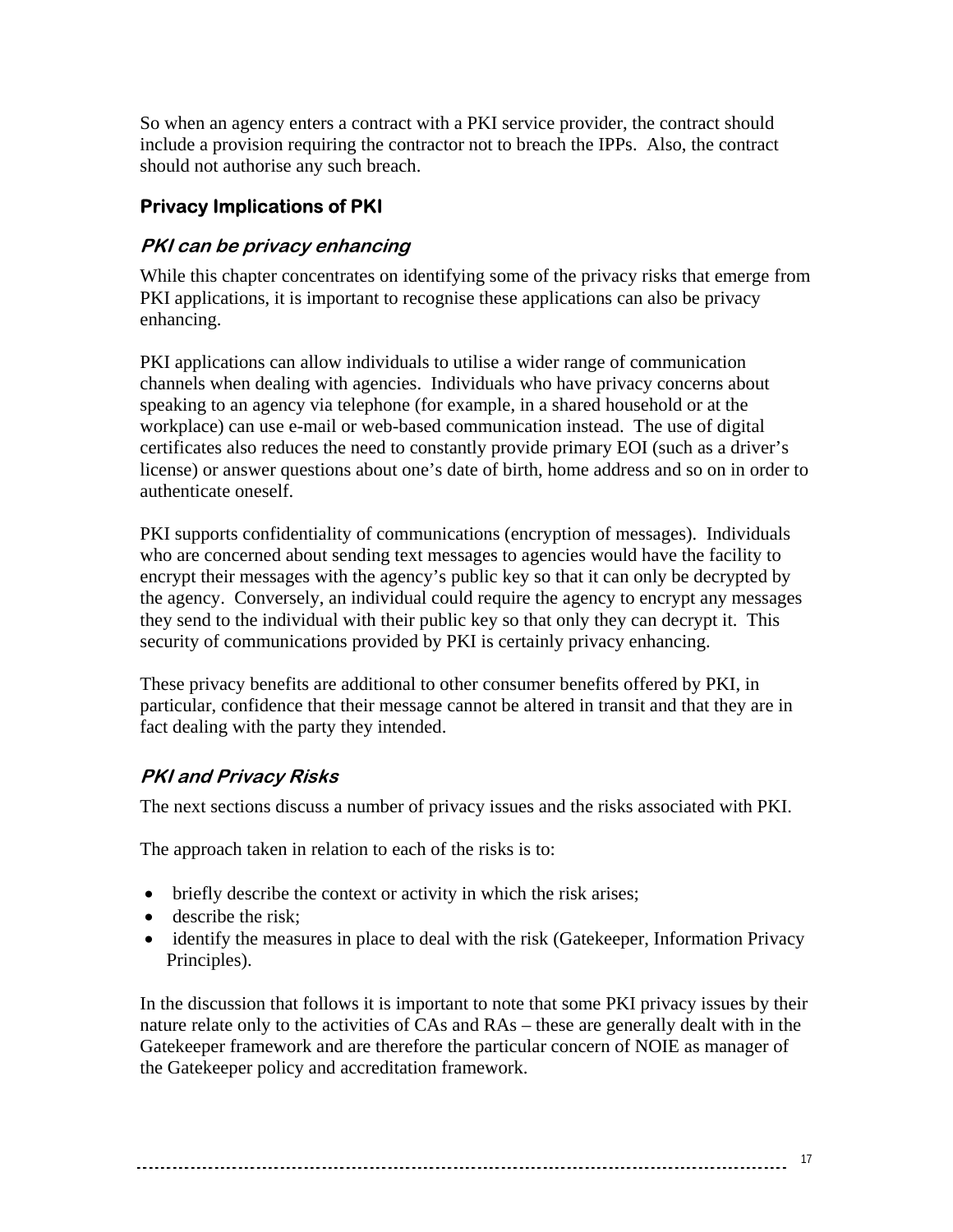<span id="page-17-0"></span>The relative roles of CAs/RAs and agencies in privacy sensitive PKI functions are outlined in the following sections that summarise the major areas of privacy sensitivity.

Implications may arise directly from the way agencies use PKI and the personal information they collect and handle in this context. The Privacy Act, complemented by these guidelines, addresses these issues.

#### **The Registration Process**

The issue of how much EOI should be provided before a digital certificate is issued to a client, and how that is obtained, relates to both agencies and CAs/RAs. CAs must be able to give their clients (including agencies) confidence that digital certificates have in fact been issued to the correctly identified party.

An RA must collect EOI information from an individual in order for them to be issued with keys and a digital certificate by a CA. Under Gatekeeper, CAs set identification levels, sometimes at the request of any agency that has commissioned them to issue digital certificates to their clients. Gatekeeper EOI levels are set at 50, 100 or 150 points by reference to the requirements, set out under the *Financial Transaction Reports Act 1988* (Cth).

The registration process may be intrusive as individuals would generally be required to attend an RA with their EOI documentation. Another issue is that a particular identification level selected might be unduly high and not warranted by the nature of the application. This is seen as more likely if a single digital certificate were used across multiple agencies or applications since it would require an identification level that represented the highest common factor.

In response to this, Gatekeeper Privacy Criterion 1 (PC 1) requires RAs to comply with IPPs 1-3, which include the requirement to collect only information for a lawful purpose 'directly related to a function or activity of the collector'. Gatekeeper Privacy Policy (*Privacy Recommendations to the Chief Executive Officer, OGO, in relation to the use of Gatekeeper Certificates by Individuals)* "requires a PKI design that ensures that individuals are only subjected to appropriate identification procedures to meet agency authentication requirements or to satisfy applicable law and that intrusive procedures are minimised to the greatest extent possible".

Intrusiveness will be minimised if agencies carefully consider which level of EOI is appropriate to their application in order to assure that the personal information collected is necessary for or directly related to the application. Guideline 4 expects agencies to require a level of identification that is sufficient, but not excessive for their business needs.

There will also be benefits for agencies and their clients in accepting, as adequate for their own purposes, a Gatekeeper compliant identification process already obtained by their subscriber with another agency or RA. This would avoid the inconvenience and possible expense for clients of multiple identifications, but would require the client's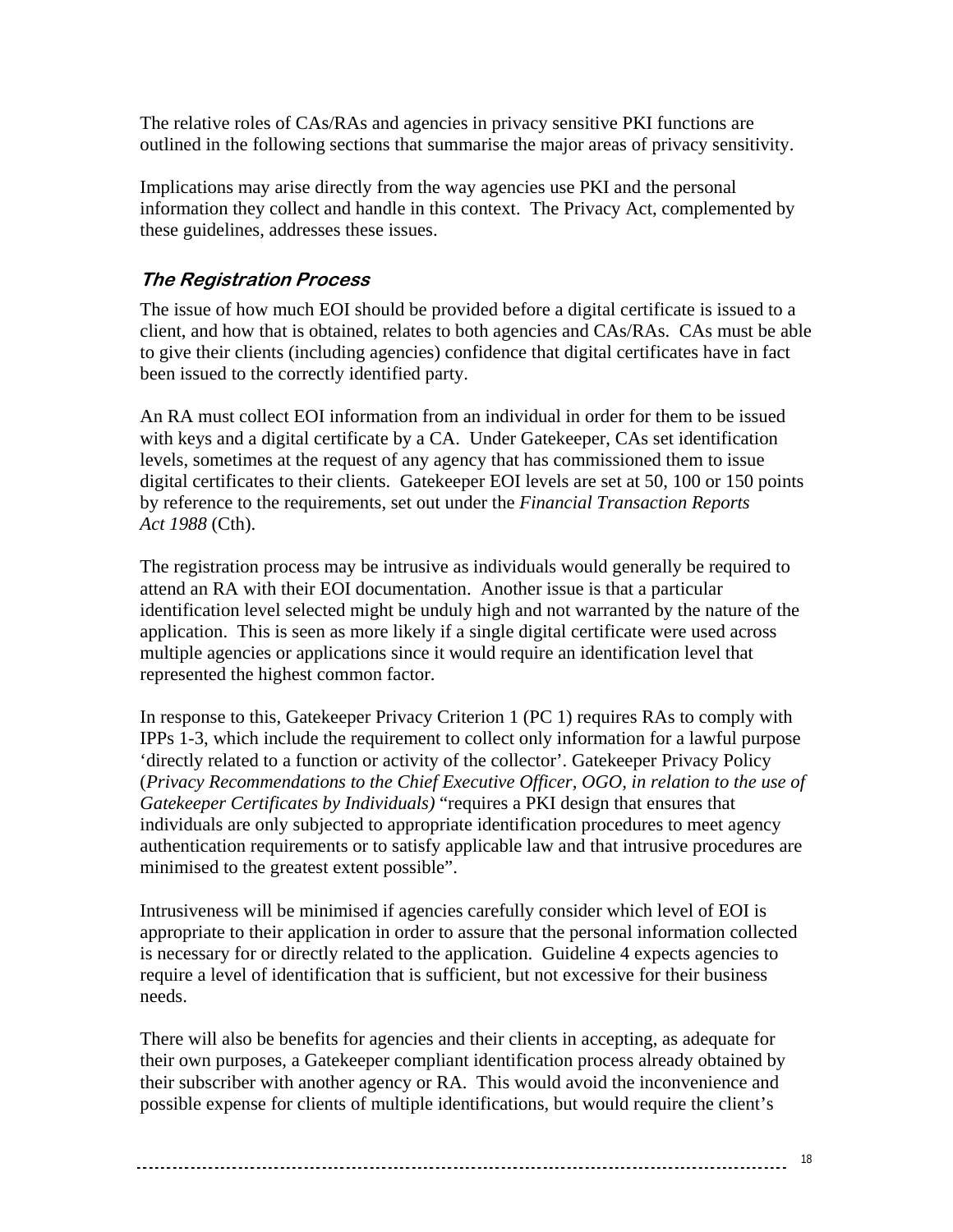<span id="page-18-0"></span>consent to allow the existing RA or CA to demonstrate that identity to the subsequent agency or its CA.

Note that Gatekeeper rules are designed to prevent the sharing of RA collected and stored identity information (for example, copies of identification documents or qualification / membership / eligibility documentation) with CAs or agencies, as this would lead to the centralised storage of personal data.

#### **Public Key Certificates**

Concerns have been raised in respect to the possible extent of personal information contained in certificates. Certificates are also normally publicly available. The risk here is that this may facilitate possible tracking of an individual's transactions.

This is a matter for CAs as certificate issuers and for NOIE as Gatekeeper manager. Gatekeeper Privacy Criterion 1 requires CAs to comply with IPPs 1-3, in order to minimise the amount of personal information collected and made public. This is reflected in NOIE's approved profile for digital certificates which only allows personal information in the 'Distinguished Name' field and which limits that field to a subscriber's name or pseudonym.

#### **Public Key Directories and Certificate Revocation Lists**

A further potential privacy risk arises from the possible browsing of public key directories, downloading bulk data from them or using them in other ways that may interfere with the privacy of individuals. For example, the downloading of digital certificates from a public key directory may reveal an association of an individual to a particular agency, and associating the name with the digital certificate's serial number may allow tracking of a pattern of transactions.

In some implementations of PKI it may not be necessary for a public key directory to be published. If the relevant agency is itself a CA, or uses a CA to manage a closed PKI community exclusively for its purposes, the agency will have its own access to its clients' public keys. In that event, there would be no reason for publishing the clients' public keys.

The issue to consider, from a privacy perspective, is whether PKI applications require the publication of a public key directory. If publication is considered necessary then a privacy protective option is to allow individual clients to opt out of having their public keys listed in the directory. This is similar to the way telephone subscribers may opt out of having their phone number published in the phone directory.

Gatekeeper Privacy Privacy Policy, Criterion 9 sets out specific requirements for CAs for CRLs and 'other directory services' including Public Key Directories. This Criterion limits personal information published in CRLs and other directory services, and places limits on personal information collected, logged and disclosed.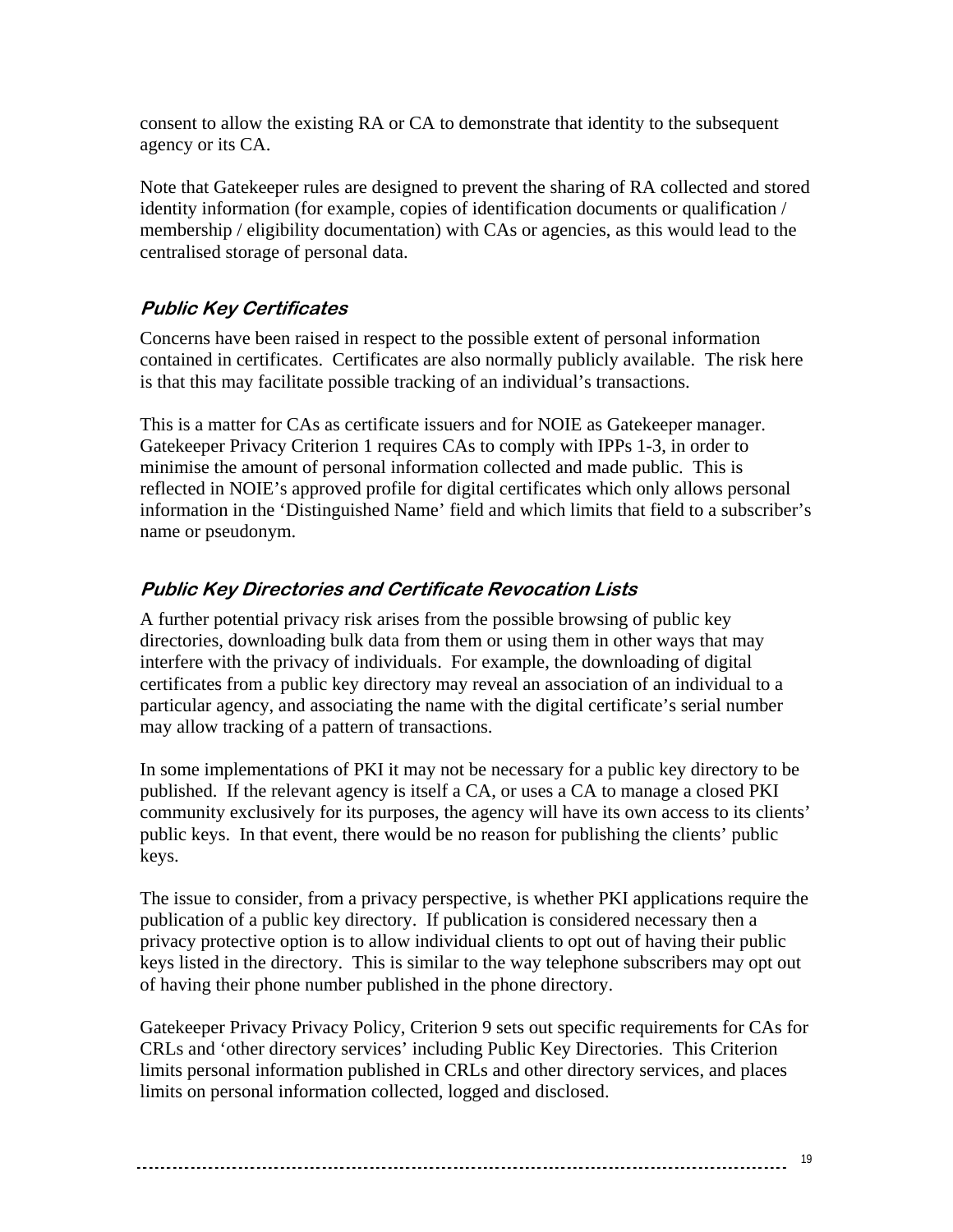<span id="page-19-0"></span>Gatekeeper privacy policy 'require a PKI design that incorporates effective privacy controls over the information contained in CRLs and how CRLs are accessed and searched'. This means for example that, while revocation of a certificate must be published in a CRL, the reasons for revocation or suspension must not be disclosed. Also, access to a Certificate Directory or CRL will generally be limited to single searches. In practice, NOIE requires CRLs and other public directories to be configured such that only one search can be made at a time and then only against a certificate serial number (not the Distinguished Name).

The Gatekeeper requirements for CAs can be reinforced by a guideline requiring those agencies, which commission CAs to issue certificates to their clients, to ensure that their digital certificates or revocations are not posted to a publicly available directory if a subscriber opts out (see Guideline 8).

#### **Logs and ephemeral data**

Servers hosting public key directories, CRLs and other PKI transactions and maintained by CAs and agencies, will normally keep logs of accesses and online transactions. Agencies would legitimately expect to maintain records of checks as non-repudiable evidence of their transactions.

However, it is possible that CAs and agencies could use logs to track their transactions and then compile profiles of individuals using these services.

Gatekeeper Privacy Criterion 9 provides in part that :

- RA/CAs shall collect and hold minimal personal information when logging accesses to CRLs or other directory services; and
- RA/CAs should not disclose personal information collected by logging access to CRLs or other directory services (except for designated law enforcement purposes).

Agency servers hosting PKI transactions with individuals will also log transactional data. Gatekeeper Privacy Criterion 9 will only apply to agencies if they are also an RA or a CA. Guideline 5 proposes similar guidance for agencies.

#### **Access to Logs by Law Enforcement Agencies and under Legal Authority**

Law enforcement agencies, government agencies exercising their statutory powers or other parties may become interested in personal data logged or collected in a PKI application, just as they might be interested in other information held or collected in other networks and systems.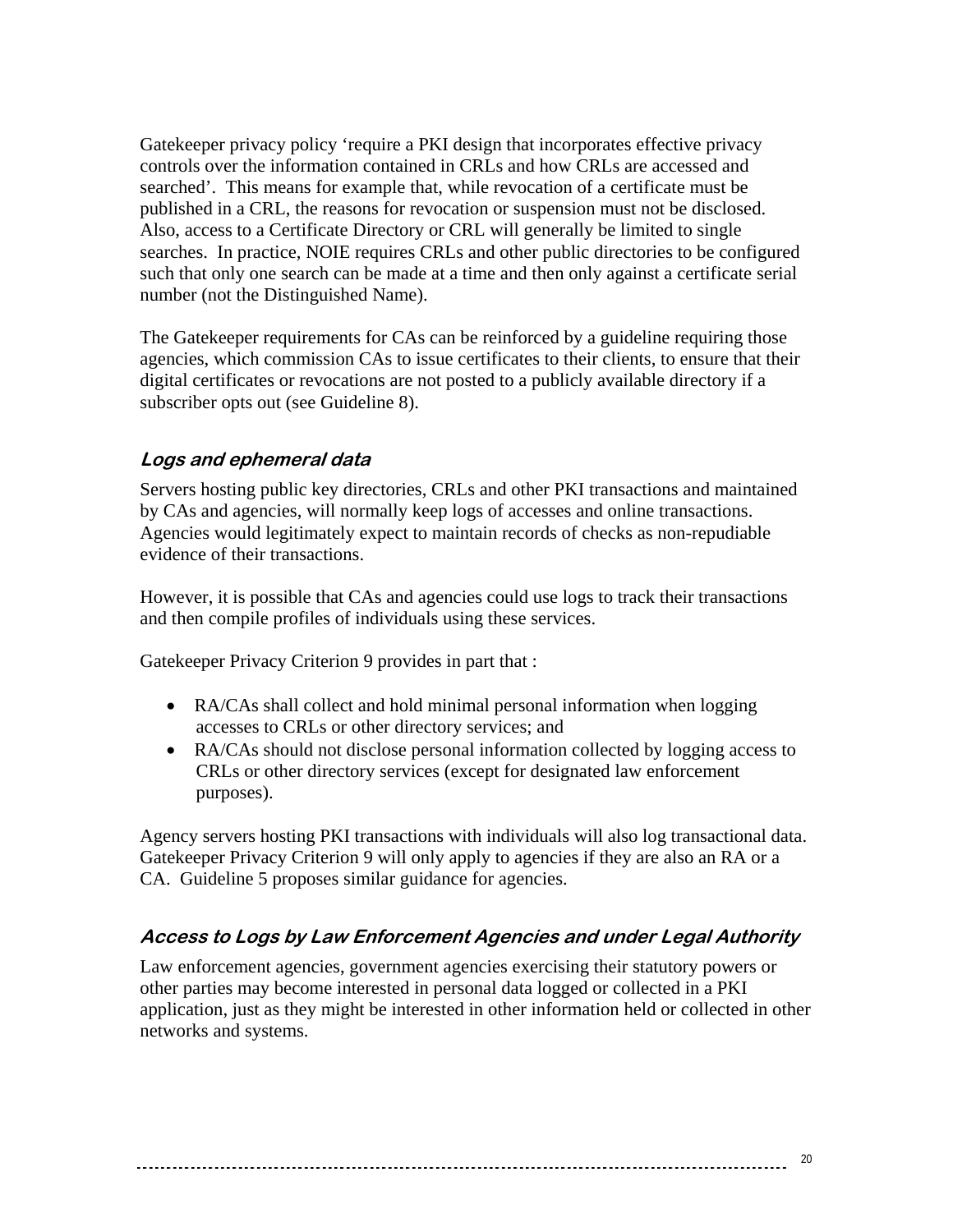<span id="page-20-0"></span>There are three types of data that may be of interest:

- raw, encrypted data this is simply the data as it is communicated. It may establish simply that a communication between two parties took place at a certain time or location (which may be of interest) without divulging any further details;
- identification data this data may identify one or more individuals involved in a communication. As identification is part of many PKI applications, this type of data will be common; and
- decrypted data this data may reveal the actual content of a communication. This may occur in a PKI application because some information has been sent in a decrypted form, or because the recipient has subsequently decrypted the information (or has the capacity to decrypt the information). This type of data is common to most PKI applications.

In respect to such data held by agencies, IPPs 11.1 (d) provides for disclosures, which are required by or under law, and IPP 11.1 (e) for where disclosure is reasonably necessary for the enforcement of the criminal law or of a law imposing a pecuniary penalty or for the protection of the public revenue.

Gatekeeper Privacy Criteria 9 requires RA/CAs not to disclose personal information collected by logging access to CRLs or other directory services (except for designated law enforcement purposes).

### **Security of the Private Key**

A significant privacy concern in relation to use of PKI is the security of the private key. The integrity of a PKI depends on the subscriber keeping the private key inaccessible to any other party.

Digital certificates and their corresponding key pairs can be stored in a number of ways – on dedicated tokens such as smart cards or directly on computer disk drives. Each storage method has a set of benefits and deficiencies. The choice of particular storage solutions is a matter for each agency in planning its PKI implementation and for clients in reaching a conclusion about using a particular digital certificate. Gatekeeper does not specify particular storage devices, nor does it make any judgment on the merits of any particular storage method.

Gatekeeper requirements on CAs to advise of security breaches and to post revocations on CRLs also play an important support role for securing the integrity of private keys.

Educating clients as to the best way to protect their private key is clearly a critical strategy in dealing with this issue. The approach that CAs take in relation to their requirements for how private keys are generated and held will also be critical.

Guideline 2 encourages agencies to ensure that that their clients are aware of the relevant privacy and security risks. Guideline 7, Subscriber Generation of Keys, is also relevant.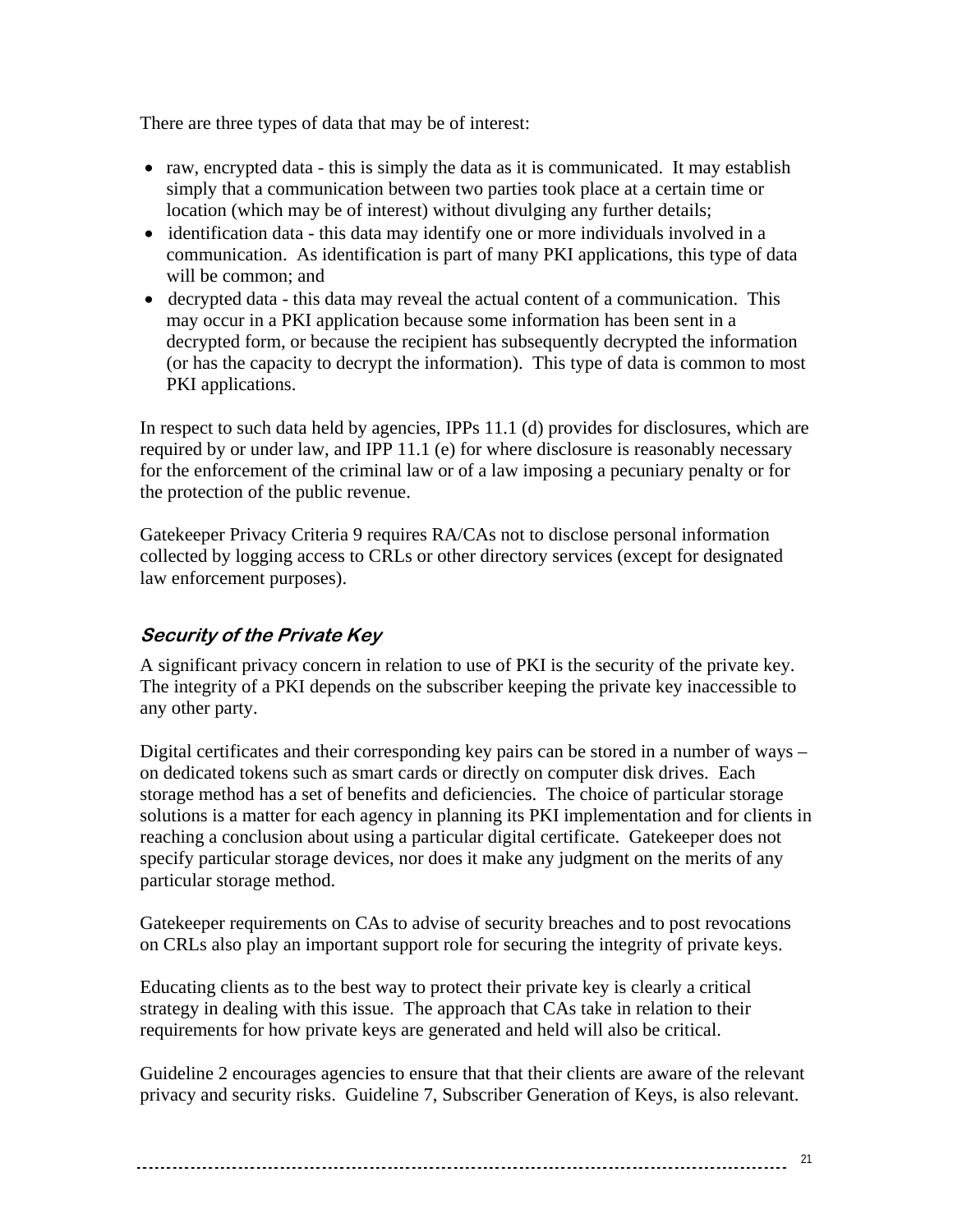#### <span id="page-21-0"></span>**National Identifiers**

One of the aims of these guidelines is to mitigate the risk of PKI of, through its use, becoming a de-facto national identification system. This might happen if individuals used the one digital certificate in their dealings with all agencies (and possibly in the future with state or local governments and private sector organisations) and the agencies or organisations then permanently recorded some feature of the certificate, possibly the distinguished name and/or the certificate registration number, with other records of personal information about the person. The risk then would be that the information from the certificate was sufficient to allow easy and accurate matching of personal information about the individual across a range of situations.

At present, there is a significant body of Commonwealth legislation that sets rules to ensure the confidentiality of tax, health and social security information about individuals. Consistent with a key overall objective of this legislation which is to avoid the creation of a national identifier, Gatekeeper Privacy Criterion 10 requires clients to be allowed more than one certificate from the same CA where this is not inconsistent with the purpose of the digital certificates and when dealing with multiple agencies.

Guidelines 1 and 6 also seek to address this issue. However, even where agencies are willing to offer choice and to accept certificates issued by another agency there may still be a risk that one certificate will predominate. This is more likely to occur if only one or a few agencies decide to implement PKI and other agencies 'piggy back' on their arrangements.

The Privacy Commissioner will closely monitor PKI to identify if this or other privacy risks relative to the potential for a de-facto national identification number to emerge.

### **Function Creep**

Function creep is a progressive accumulation of uses for an application or identifier. An example of function creep relates to the TFN which initially was to be used only for taxation purposes but which additionally came to be used for other purposes including the administration of the welfare system.

An example of this in the PKI setting may be the use of personal information collected for the EOI process for another purpose. It is difficult to predict what other forms of function creep may arise in a PKI.

Agencies need to be wary of any accumulation of additional uses for certificates or associated personal information.

#### **User Choice**

Building in a high degree of consumer choice into PKI applications will help address a number of the issues identified above. This has been recognised in Guideline 2 of the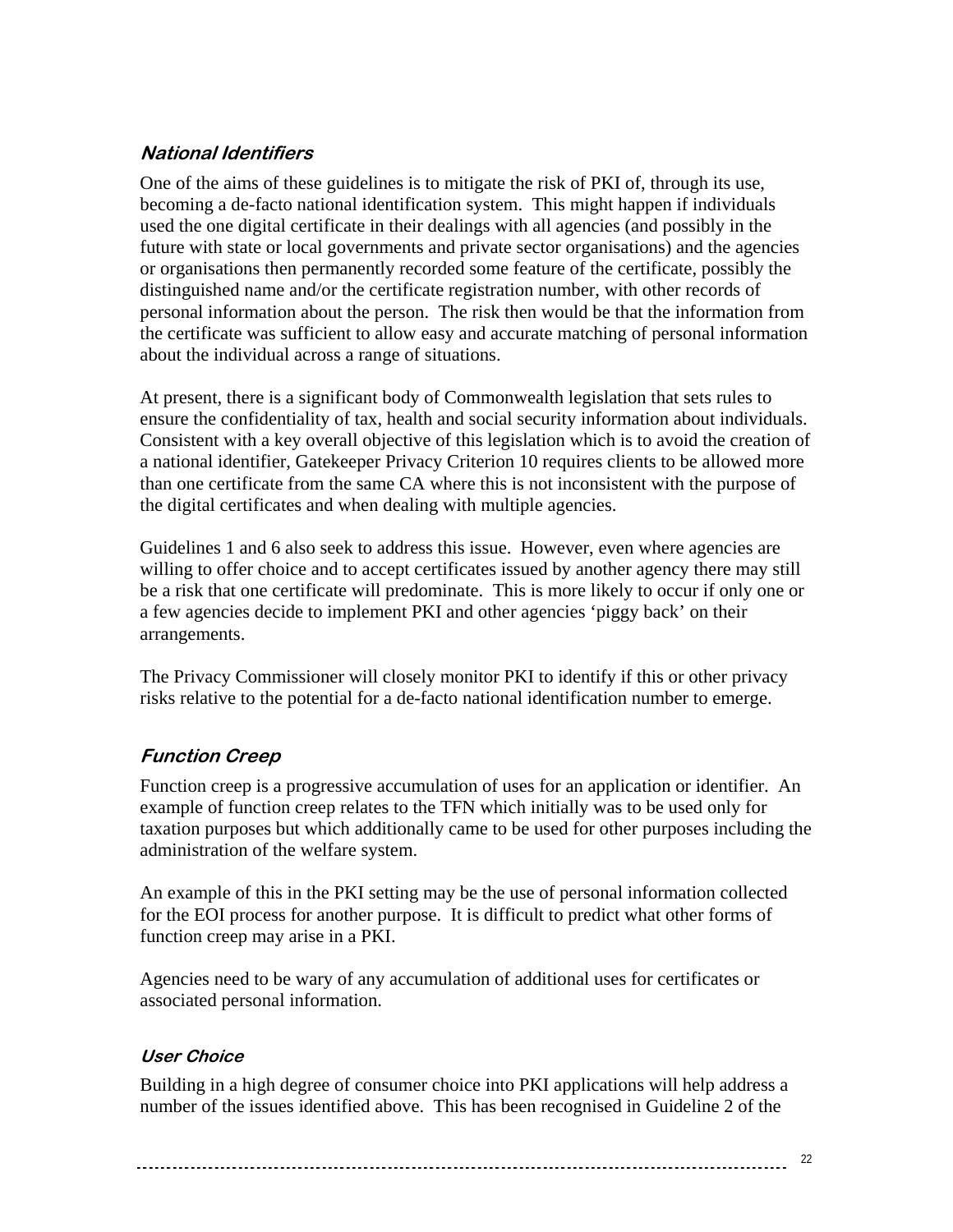<span id="page-22-0"></span>[OECD Guidelines for Cryptographic Policy](http://www1.oecd.org/dsti/sti/it/secur/prod/crypto2.htm) which relates to Choice of Cryptographic Methods, which provides that:

*Users should have a right to choose any cryptographic method, subject to applicable law.* 

As a member of the OECD, Australia has agreed to these OECD Guidelines. Gatekeeper, in respect of CAs and RAs, supports this right.

In practice, many agencies and CAs will be limited to certain technology platforms, certificate types and key management systems. While all will be Gatekeeper compliant and meet prescribed security and privacy standards, not all may have features that some privacy-sensitive clients might prefer.

While, as a result of the factors set out above, the range of choices that an agency may offer will be limited, it should be possible to provide clients with a choice about whether or not to transact using PKI, subject to legislative requirements. Guideline 1 provides choice to individuals as to whether to use PKI applications and requires agencies to provide alternative means of service delivery.

#### **Anonymity and Pseudonymity**

Gatekeeper can support anonymous transactions. Although there has not been a demand for digital certificates of this type, Gatekeeper Criterion PC12 states that:

*"The CA shall have the ability to provide anonymous or pseudonymous certificates where appropriate*."

Gatekeeper Privacy Policy requires that "Gatekeeper requires a PKI design that enables individuals to:

- choose to use any distinguished name in a certificate, except where it would be impractical to do so; and
- conduct pseudonymous transactions except where the agency demonstrates that it is impractical to do so."

It is therefore possible for agencies, where appropriate, to issue digital certificates in any reasonable name the subscriber might choose and for the same person to have additional digital certificates issued with another pseudonym for use with another agency.

It is also likely there will be transactions facilitated by a PKI in which identification of the individual is not necessary. Where a PKI has been implemented to enable a range of online transactions some of which may require identification and some of which may not, then clients should be able to make the latter transactions without revealing their identity.

There may be scope for CAs to issue special purpose attribute certificates which simply represent the individual's eligibility for a service without identifying them, however, at this point in time, an attribute certificate framework has not been developed by the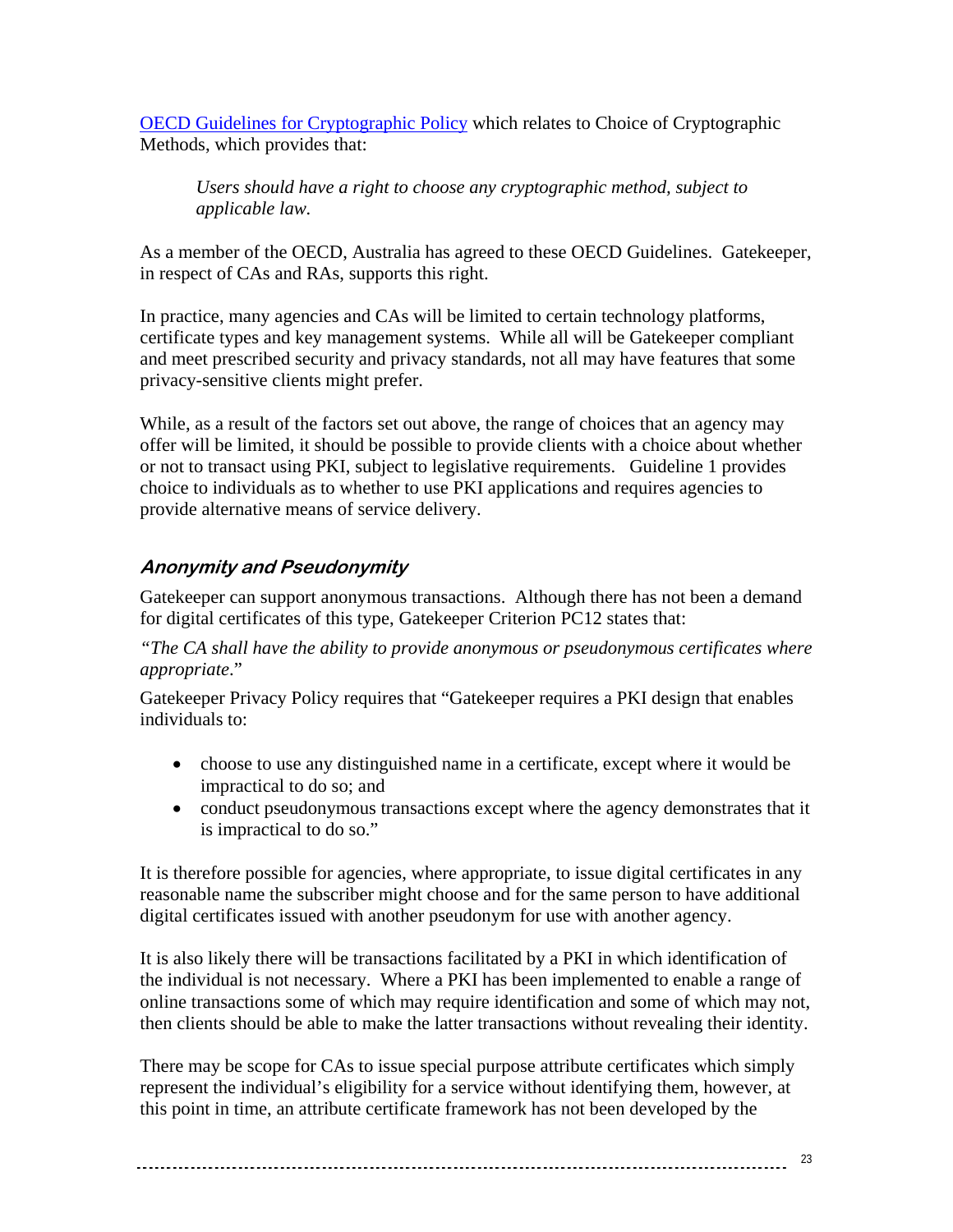relevant standards bodies and is not yet part of Gatekeeper. Guideline 9 expects agencies to provide clients with pseudonymous or anonymous alternatives, where appropriate. Agencies might also consider a secure online application, other than PKI, to allow individual clients to deal securely and anonymously with them.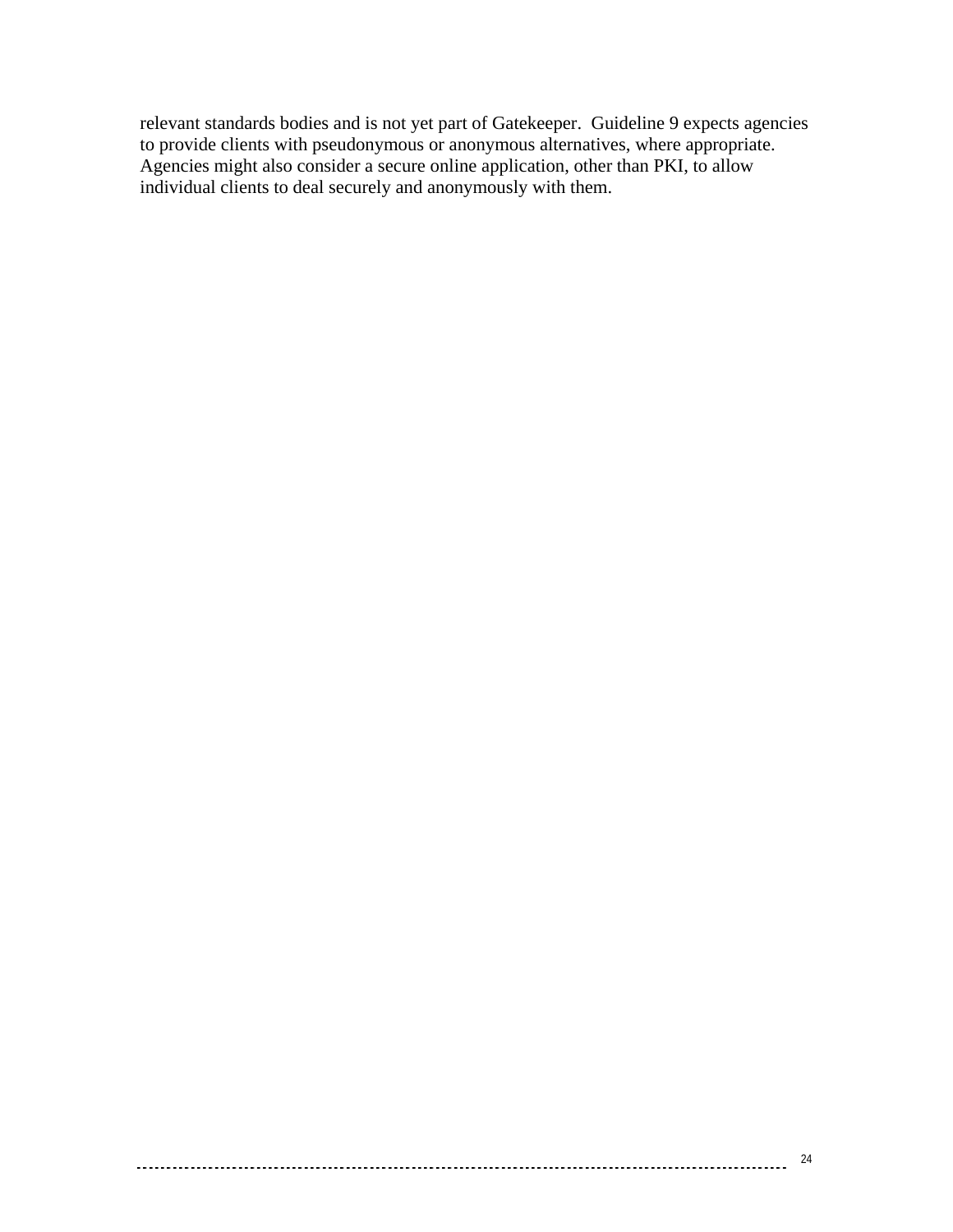# <span id="page-24-0"></span>**Chapter 2 - Guidelines for Agencies**

This Chapter sets out guidelines for agencies considering the use of PKI to help them minimize any privacy risks for individuals.

#### **Overview of the guidelines**

While there may be economic and technical limits to the extent that Agencies can offer their clients choice in respect to PKI, clients will be in a better position to make privacy choices that suit them if they are able to choose whether or not to participate in online transactions (whether they involve PKI or not).

The guidelines emphasise the importance for agency clients, as potential PKI users, of being able to make informed choices about using PKI. An important part of this is having sufficient information, including about how to protect privacy, on which to base a decision.

Agencies should also carefully consider whether PKI is appropriate for their online applications. Generally speaking, PKI may not be necessary for applications that do not require authentication and non-repudiation. Other technology may be more appropriate.

Although PKI can be privacy enhancing it also carries privacy risks. The guidelines aim to assist agencies and potential clients to make decisions to use PKI only after proper consideration of the issues and risks.

While the Guidelines focus on agencies, there are several instances where privacy sensitivities stem from the activities of other participants in the PKI, especially accredited PKI service providers (CAs and RAs). Where relevant, this is pointed out in the guidelines. CAs and RAs are bound by specific Gatekeeper accreditation requirements for privacy and security which apply together with the Gatekeeper Privacy Policy. These guidelines would apply, where relevant, to agencies that choose to contract a CA or RA to issue certificates on behalf of their clients as well as to agencies that choose to use or accept digital certificates.

#### **Status of the guidelines**

Agencies must comply with the IPPs in the Privacy Act (and with other relevant legislation such as that applicable in the health, social security and taxation sectors). These guidelines complement these legal requirements by offering agencies assistance in developing and applying PKI applications.

The guidelines indicate some factors the Commissioner may take into account when handling a complaint about use of PKI. They are not legally binding.

An agency would not fail to comply with the guidelines by virtue of taking any action that is required or specifically authorised by law.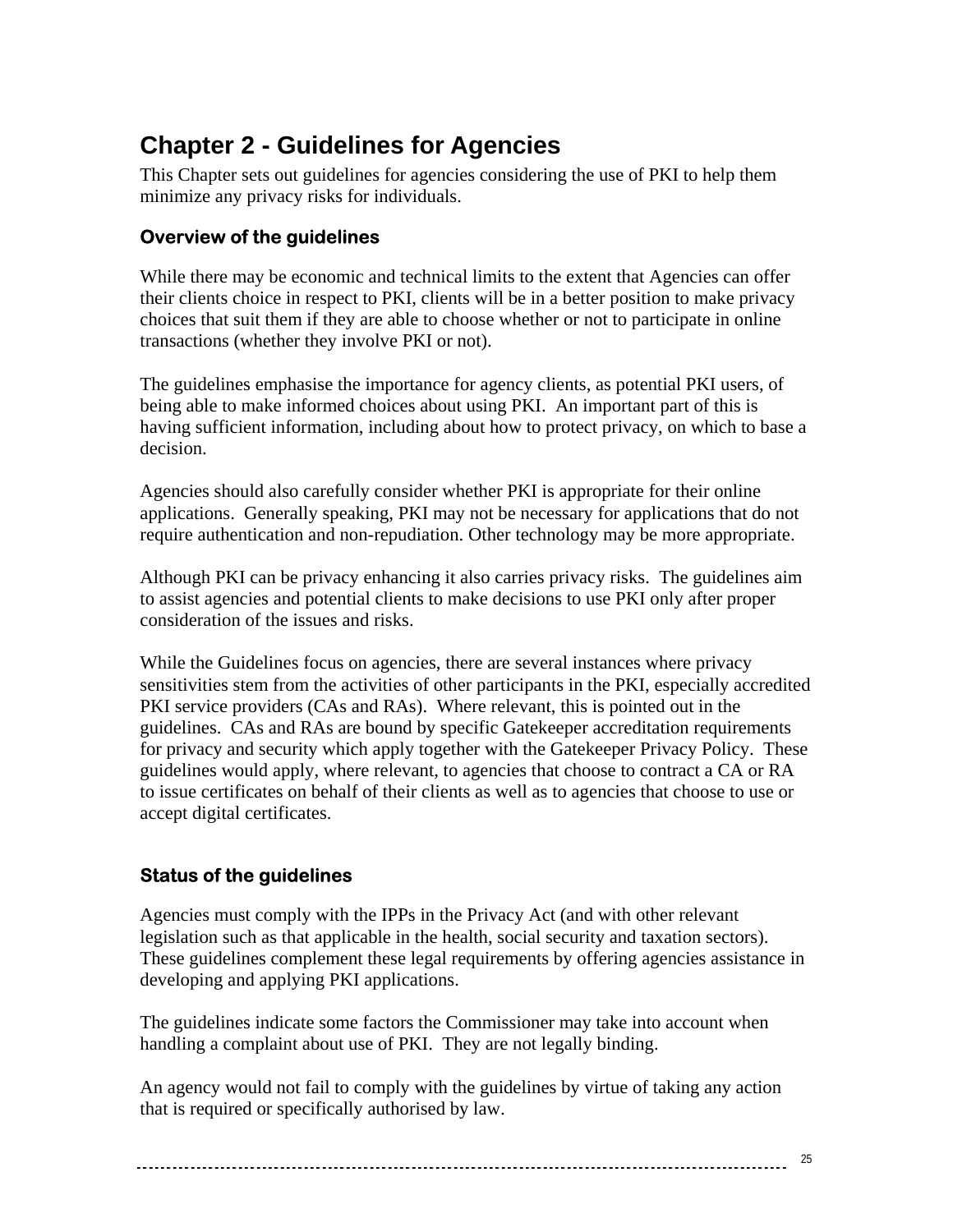While the Privacy Commissioner may take these guidelines into consideration in assessing compliance with the IPPs these guidelines aim to encourage in some respects a higher standard of regard for people's privacy rights in relation to PKI than is required by bare compliance with the IPPs and an agency would not necessarily breach the IPPs if it did not adhere to these guidelines.

The Privacy Act provides the Privacy Commissioner with the power to audit agencies, to investigate complaints and to undertake investigations on his or her own account. In respect to audits, while the Commissioner can conduct audits of agency compliance with the IPPs, he can also take into account compliance with advisory guidelines (such as these PKI Guidelines) where this represents the Commissioner's advice on good privacy practice.

The use of these guidelines by agencies reflects both good management practices and agencies' commitment to the protection of individuals' privacy rights.

Agencies are responsible for applying the guidelines to their PKI activities and for determining whether it is appropriate to apply particular requirements to a particular PKI application.

The OFPC undertakes to consult agencies in the event of any proposal for compliance with the Guidelines to be mandated for agencies.

The date of effect of these guidelines is 21 December 2001.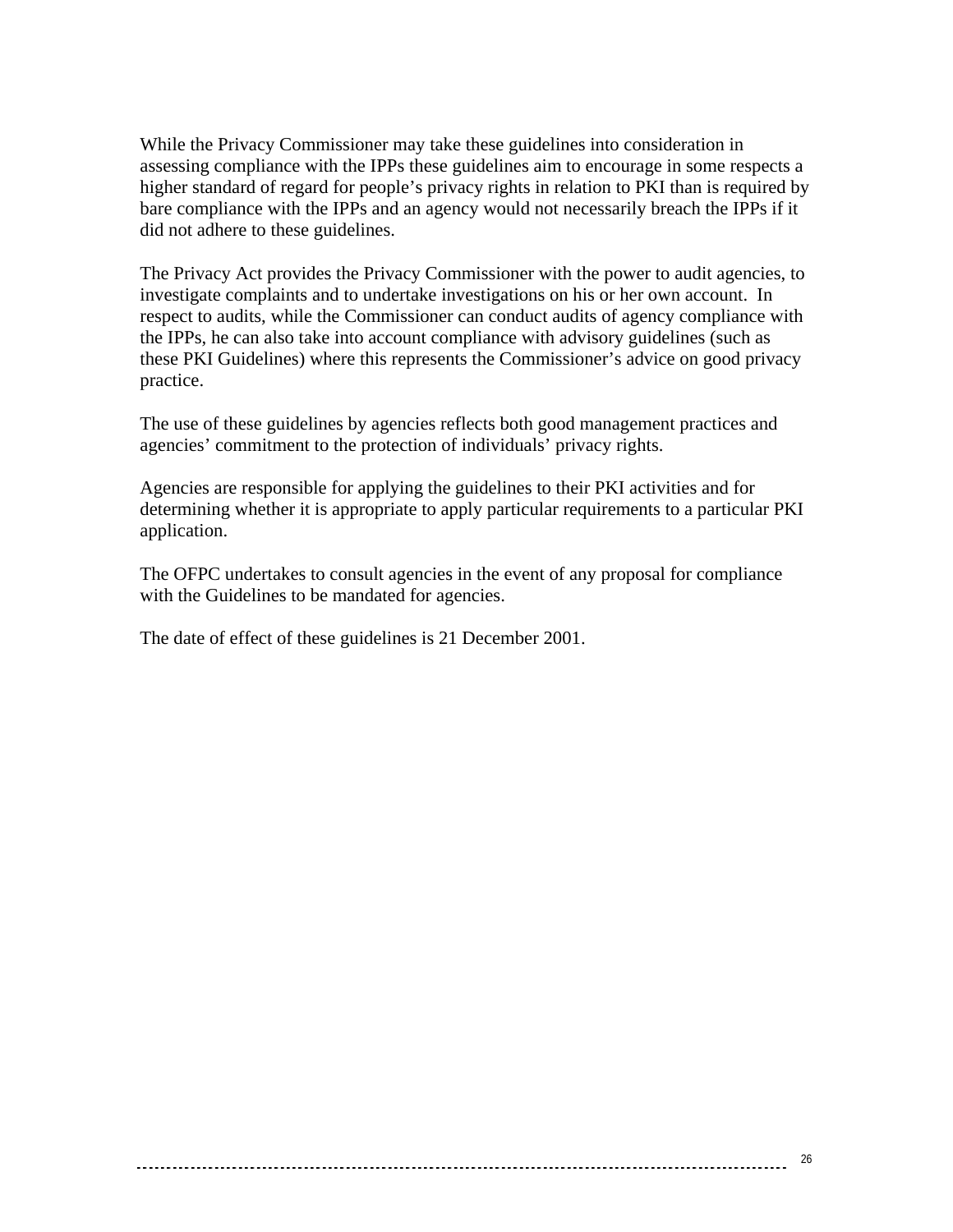#### <span id="page-26-0"></span> **Guideline 1 – Agency Client Choice on the Use of PKI Applications**

**Agencies should allow their clients to choose whether to use PKI for a particular transaction and to offer them alternative means of service delivery. The alternative need not always be an online alternative. In providing this choice agencies should advise their clients of the privacy risks and advantages associated with their use of PKI and alternative methods for that transaction.** 

#### **Commentary**

Clients should have choice as to whether to participate in PKI for a particular transaction, subject to any legislative requirements. They should also be given sufficient information on the advantages, disadvantages and risks associated with PKI and alternatives to make a fully informed choice.

This Guideline seeks to ensure that agency clients have a choice over whether to use PKI for their online transactions. In many cases not using PKI may mean that the client cannot use the online application, as the risks of less rigorous online authentication and security arrangements may inhibit the use of alternate online authentication.

Client choice should be supported in respect to particular PKI transactions. It should not be assumed that because a client chooses not to use PKI for a particular transaction that they will not choose to use PKI for all or other transactions.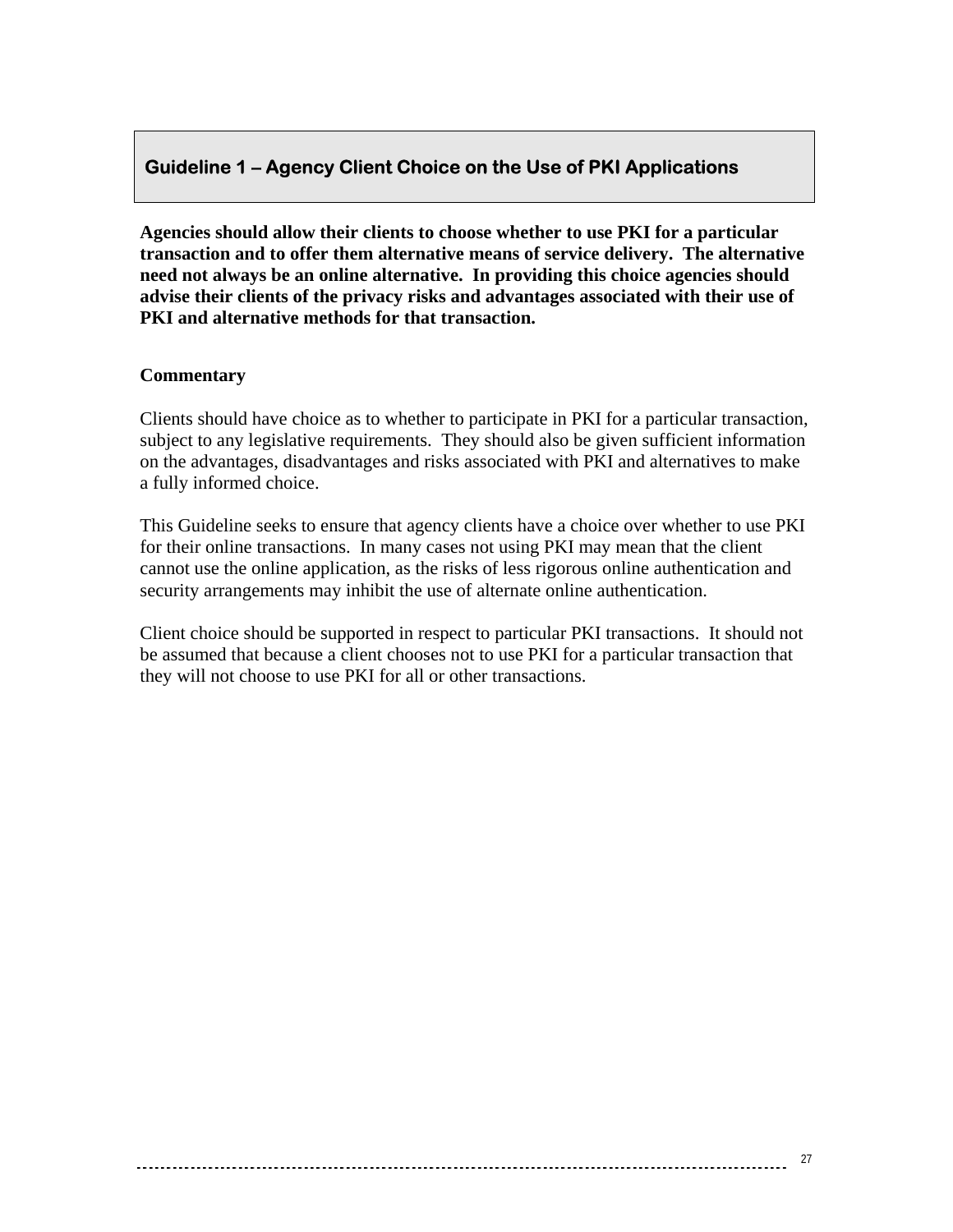#### <span id="page-27-0"></span> **Guideline 2 – Awareness and Education**

**Agencies and their contracted PKI service providers should co-operate closely to ensure that their clients are fully informed of the proper use of PKI and of the risks and responsibilities associated with the use of PKI, including the secure management of private keys.** 

#### **Commentary**

As PKI applications develop, it will be important to promote client awareness regarding the use of PKI. The responsibility of individual clients for key management is an important part of the security of PKI.

Below are four approaches agencies may wish to consider adopting to promote awareness and education around PKI:

- agencies could take general steps to ensure that clients are aware of security risks (this information should be provided to clients before the certificate is issued, or if it is not practicable, as soon as possible thereafter);
- CAs could ensure that subscriber agreements detail all the necessary security guidance. This is already recommended under Gatekeeper and adopting this position in these Guidelines will strengthen this position;
- agencies could identify risks and manage these risks appropriately including clearly informing clients regarding their privacy and security responsibilities. Agencies could consider they are not simply transferring risk to clients by providing them with security information;
- agencies may take specific steps to ensure that clients are aware of security risks, such as education campaigns, publishing reader-friendly brochures or information sheets and providing information on their website. A whole of government approach to raising awareness of PKI and related privacy issues may also be appropriate.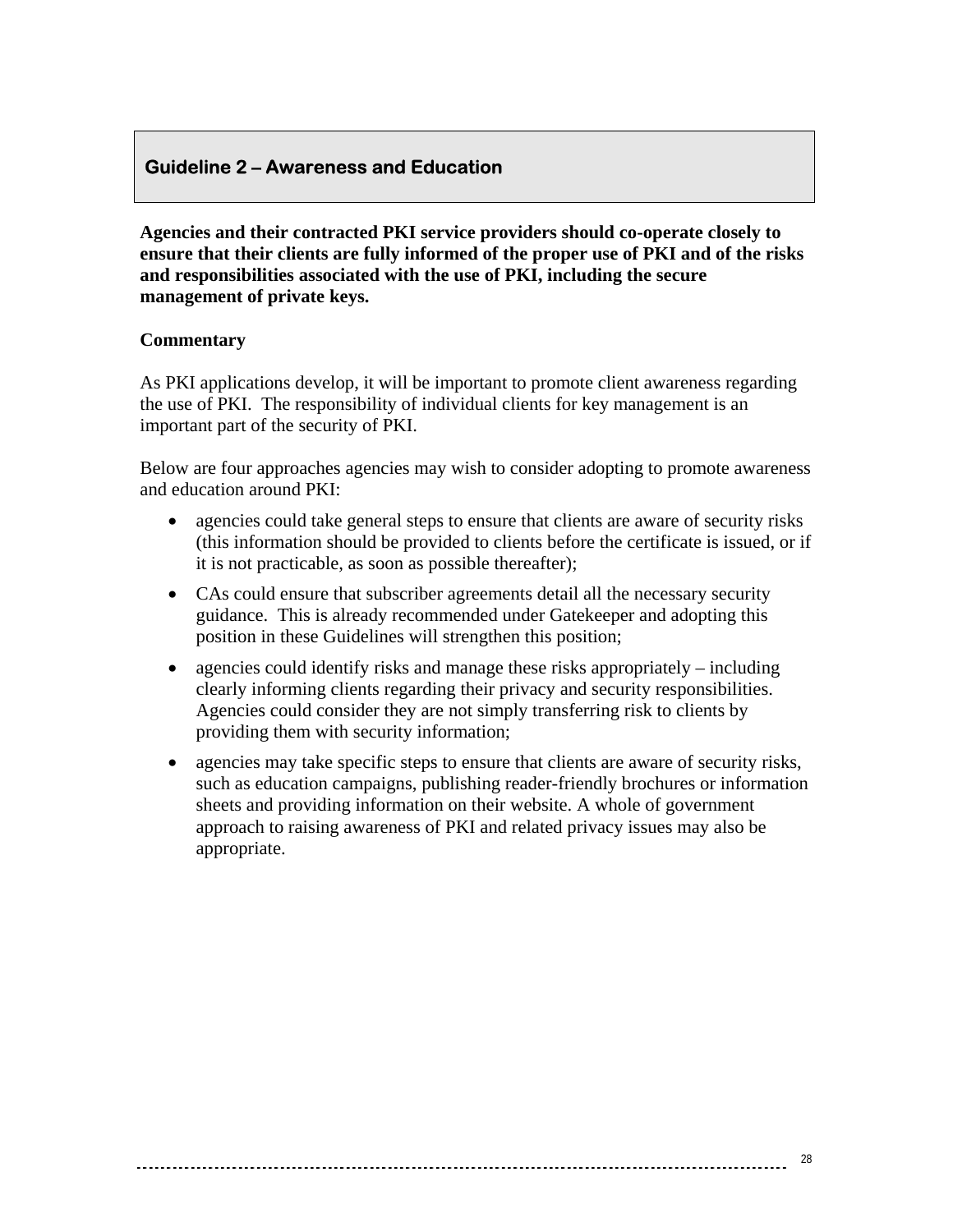#### <span id="page-28-0"></span> **Guideline 3 - Privacy Impact Assessments (PIAs)**

**Agencies should undertake a Privacy Impact Assessment before implementing a new PKI system or significantly revising or extending an existing PKI system.** 

#### **Commentary**

Privacy Impact Assessments (PIAs) provide a method of identifying privacy risks so that these can be highlighted and addressed when PKI systems or PKI-supported business applications are being designed, implemented, revised or extended. A PIA may be part of a larger risk assessment and management procedure. Properly done, this assessment will include an understanding of which parties will bear what risks.

Agencies that are Gatekeeper accredited may have substantially met this requirement by conducting a risk assessment process regarding privacy as part of the Gatekeeper accreditation process.

A PIA may also play an important role in the formulation of the Agency's security awareness campaign, as it can identify issues that can directly affect clients and highlight areas of particular privacy sensitivity.

PIAs are discussed in more detail in Appendix 1 and a sample PKI PIA is also provided The sample PIA is provided to assist agencies in meeting this Guideline. Agencies may wish to adopt the whole or part of this sample PIA in undertaking their own PIA.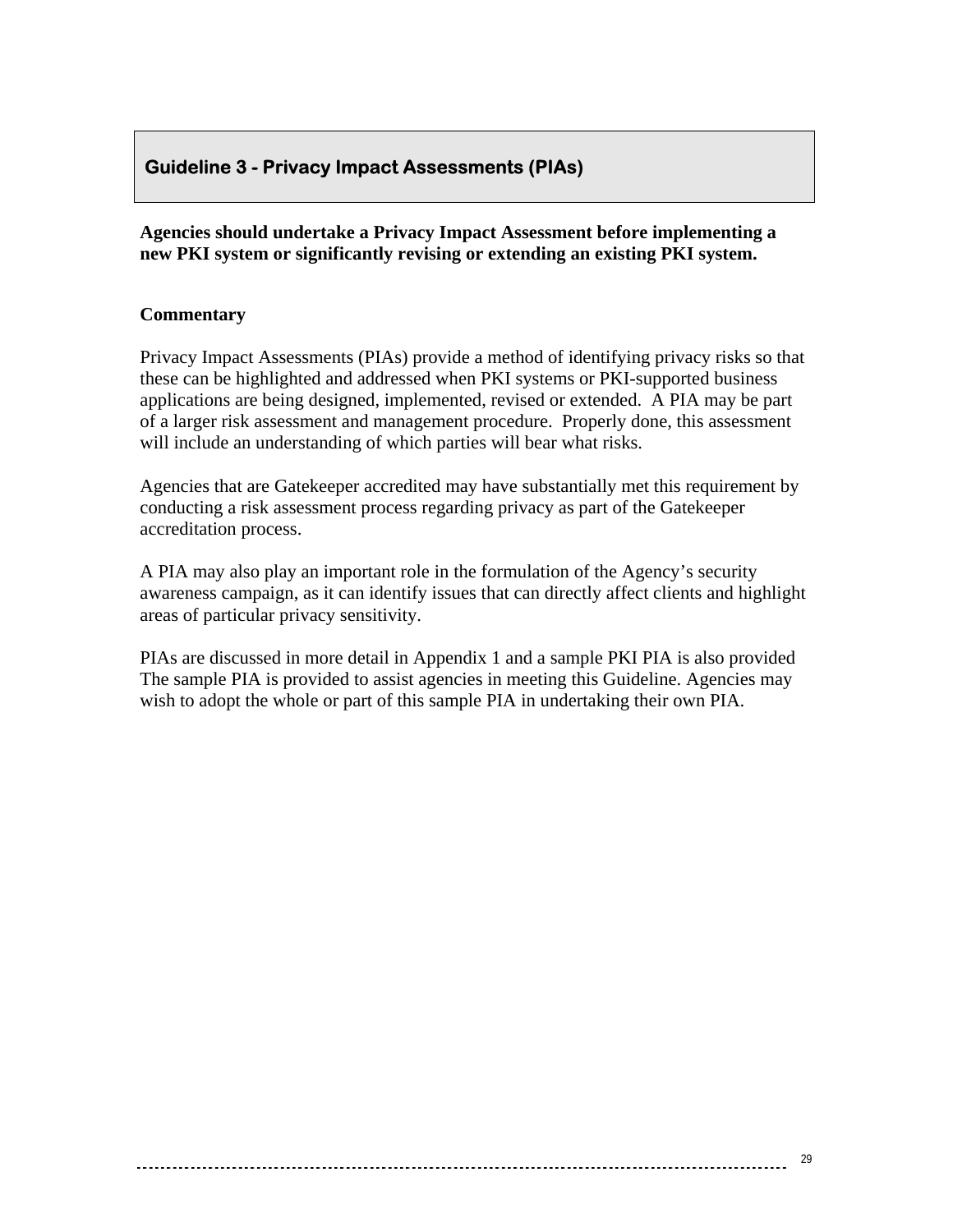#### <span id="page-29-0"></span> **Guideline 4 – Evidence of Identity**

**When developing PKI applications or contracting with PKI services providers, agencies should ensure that only minimum EOI that is necessary for, or directly related, to the process is collected.** 

**In addition, where a client wishes to obtain more than one certificate then the client should be given a range of options including:** 

- **consenting to use a Gatekeeper certificate of equal or higher value to apply for a new certificate;**
- **consenting to the re-use of EOI documentation previously provided by the client;**
- **or providing documentation on registration for an additional certificate.**

#### **Commentary**

Gatekeeper individual certificates are designed to allow a CA or an agency to specify either 50, 100 or 150-point checks (using the framework in the *Financial Transaction Reports Act 1988 (*Cth). Agencies should carefully consider which level of EOI is fit for the purpose of the transactions it wishes to undertake with its clients and should only collect personal information that is necessary for or directly related to that level of EOI.

Individuals will have to provide proof of identity documentation and may be required to attend a face-to-face interview in order to obtain their first certificate. To avoid requiring clients to undergo multiple EOI processes, agencies should consider the generation of additional certificates on the basis of possession of a certificate. The agency client should be able to obtain additional certificates of equal or lower grade to the certificate already possessed.

Another option would be to allow one EOI process to be used for multiple certificates. This may require interaction between accredited gatekeeper providers such as the passing of EOI information between them. Where this occurs it should be with the client's consent.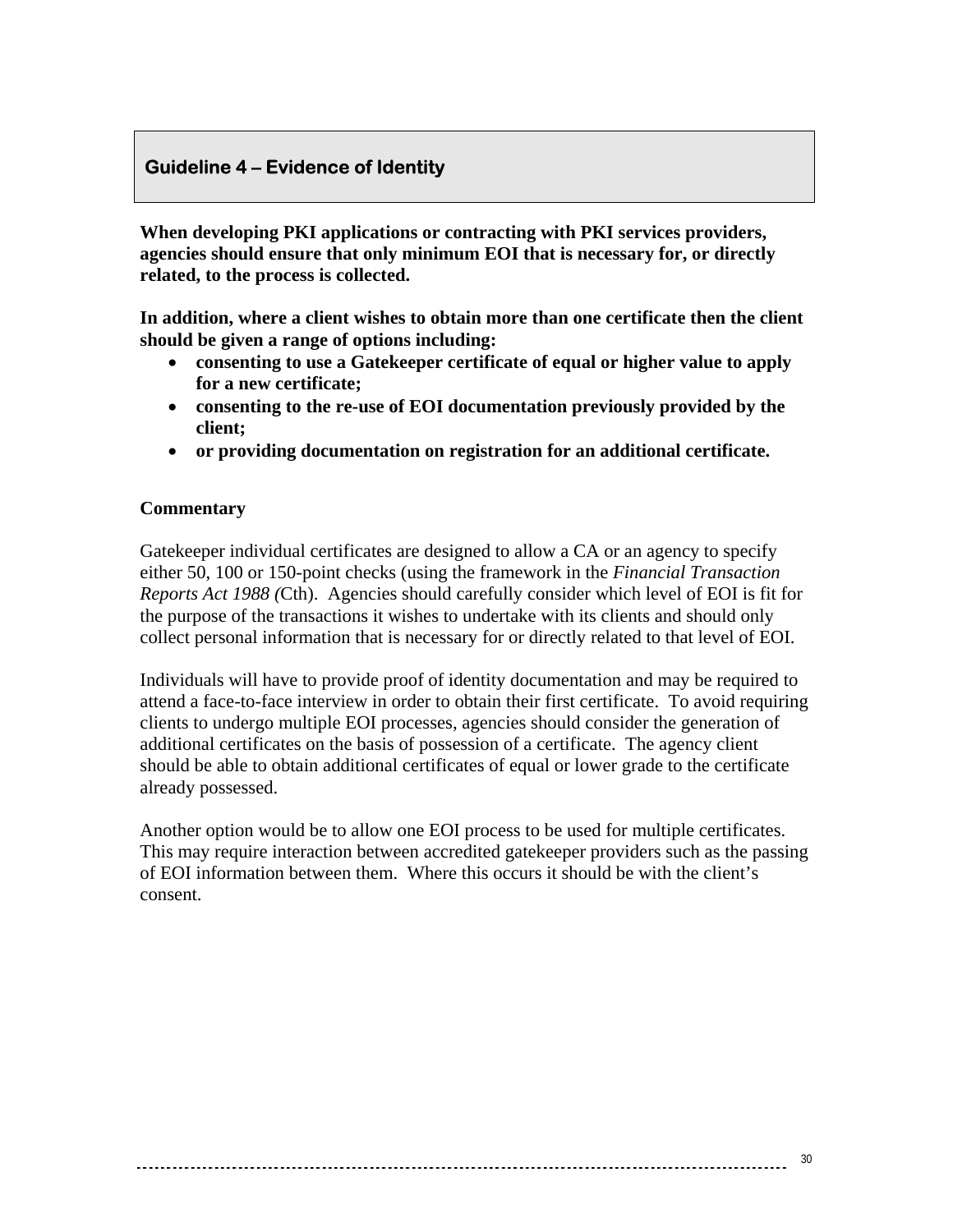#### <span id="page-30-0"></span> **Guideline 5 – Aggregation of Personal Information**

**In the course of PKI transactions with clients, agencies and their contracted PKI service providers should ensure that no detailed history of client transactions is created or used by the agency or contracted PKI service provider, except to the extent that this is required for system maintenance or evidentiary purposes.** 

**Agencies and contracted PKI service providers, should not use PKI transactions to collect personal information that is not necessary, or directly related to, the PKI business transaction.** 

#### **Commentary**

PKI applications may collect ephemeral data about the client, including transaction and eligibility data, and their relationship with agencies. This information may be automatically recorded in application logs. It may be possible to build detailed profiles about the client by using this information.

There will be some circumstances where it is legitimate and lawful for logs of an individual to be aggregated. These include system maintenance where a user has reported problems over a period of time and an aggregated log for the user may be used to diagnose technical problems. It is likely that this would be permitted by IPP 10 (1) (e) as the aggregation would be generally constitute a use directly related to the purpose for which the information was obtained.

Other such circumstances may include where a law enforcement agency seeks to obtain an aggregated log relating to an individual where this is reasonably necessary for law enforcement or where an agency wishes to use aggregated information about its staff or a client for similar purposes. Where the use of personal information from logs for a purpose other than for which it was collected is considered, then such use must only be as permitted by IPP 10. Similarly where disclosure of such personal information is considered, this must only be as permitted by IPP 11.

Agencies and contracted PKI service providers should also avoid the collection or logging of information that is not necessary or directly related to the relevant PKI transaction.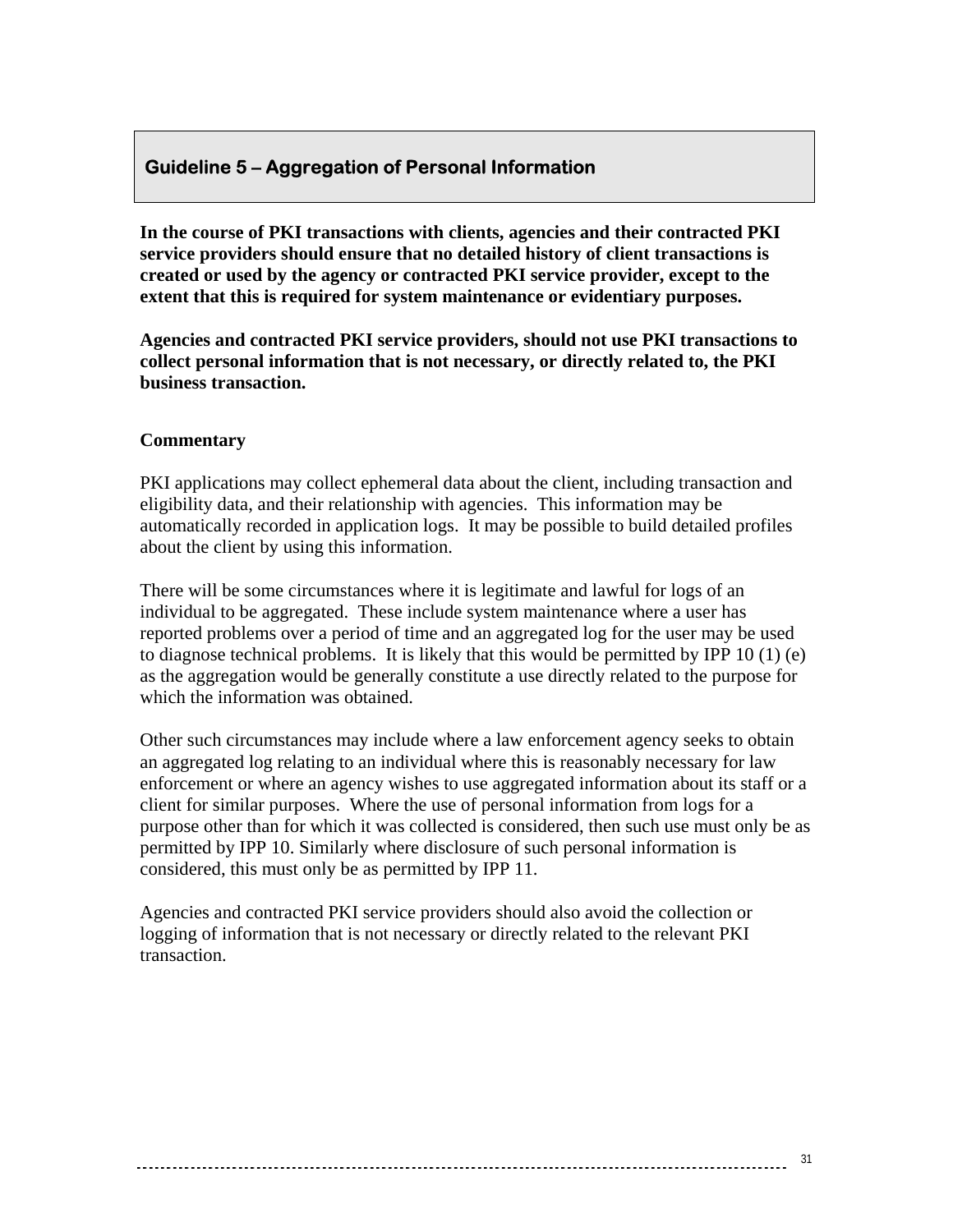#### <span id="page-31-0"></span> **Guideline 6 – Single or Multiple Certificates**

**Agencies should allow clients to use more than one certificate, where these are fit for the purpose of the relevant application. Agencies should also recognise certificates they have not issued where these certificates are fit for the purpose of the relevant application.** 

#### **Commentary**

In practice, a client of an agency might prefer a single certificate option for applications with that agency for reasons of simplicity and cost. However, where a client has several unrelated transactions with that agency, he or she may prefer to use different certificates.

Similarly, an agency client may wish to use a different certificate for his or her dealings with different agencies – where the client does not wish to use one certificate for dealing with any two or more agencies.

This Guideline would allow agencies to offer a single certificate for a group of PKI applications with similar privacy sensitivities, subject to client's choice.

This Guideline should help prevent any development of a single certificate as a de-facto national identifier. In addition, the more certificates a subscriber can use, the less the risk that their transactions, habits and movements can be tracked by reference to a single certificate's properties.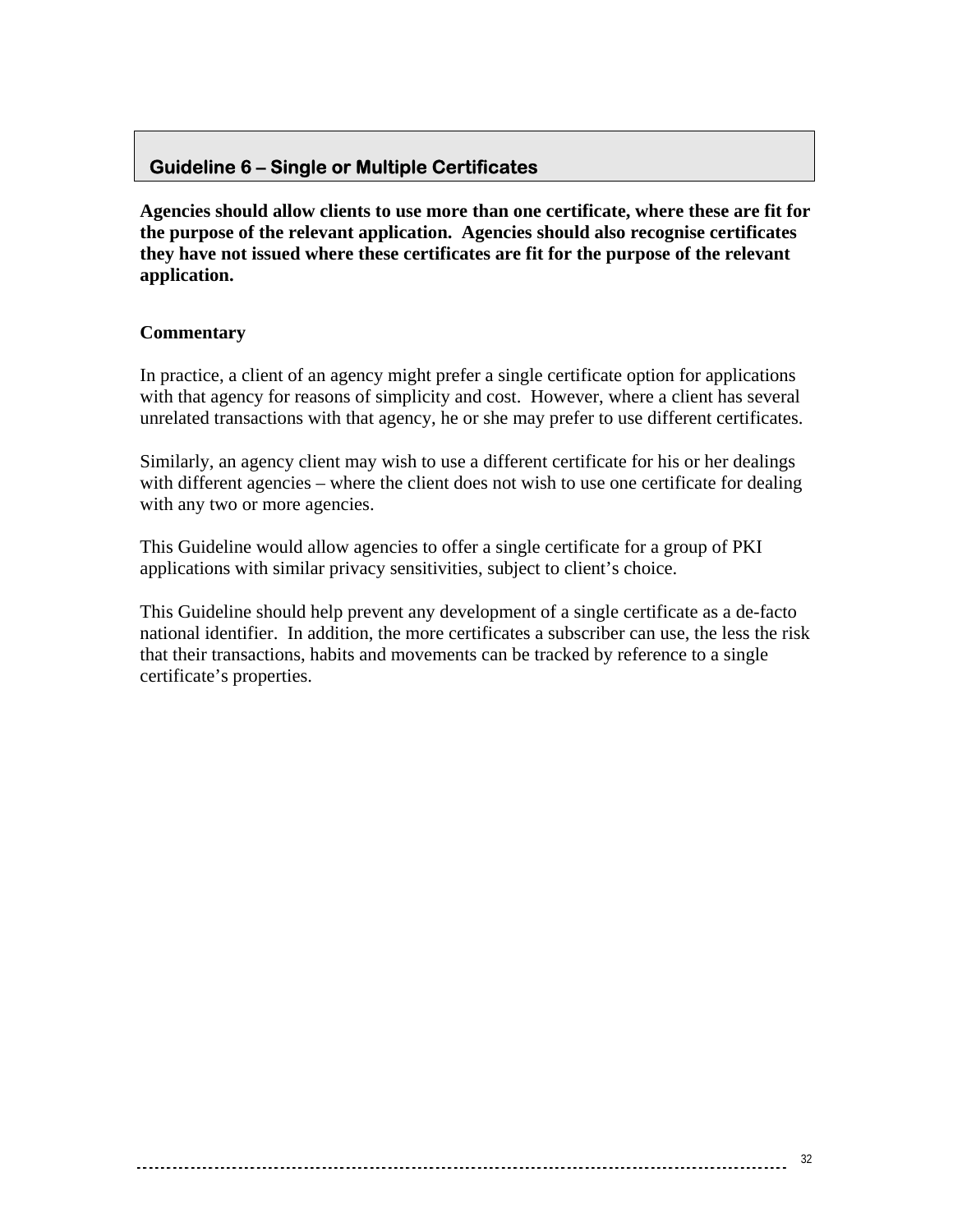#### <span id="page-32-0"></span> **Guideline 7 – Subscriber Generation of Keys**

**Where an agency issues certificates or contracts for their issue, the agency should allow its clients the option of generating their own keys, provided that the agency is satisfied that subscriber key generation can be implemented securely.** 

#### **Commentary**

To maximise security in a PKI, the client's private key should be in the sole possession of the client. Gatekeeper requires that this be the case once a key pair has been generated and that any copies of the private key generated by a CA be destroyed when the key is issued to the subscriber. Appropriate software would have to be issued by service providers to clients in order to generate their own keys.

To minimise the exposure of a private key, orthodox PKI policies the world over encourage key generation to be performed by, or under the sole control of, the subscriber. This desire has to be balanced against the equally important requirement that key generation be conducted securely and in compliance with accepted standards.

Gatekeeper policy already supports this option. Gatekeeper policy "requires a PKI design that ensures that the key pair which constitutes the signature will be generated and distributed in such a way that:

- the private key is only available to its owner;
- it precludes any person other than the owner from ever being in possession of a private authentication key without the owner's consent; and
- the certifying authority can be satisfied that the public key corresponds to the owner's private key."

An agency may decline to accept a digital signature if the generation process is not compliant with established quality or standards and end-user product key generation accreditation if applicable.

Gatekeeper policy requires that any key generation system either be under evaluation, or approved, on the Commonwealth Endorsed Products List (EPL). It is acknowledged that there is currently no product on the EPL which allows subscriber generation of keys. However, it is important to note the need for such products is widely recognised.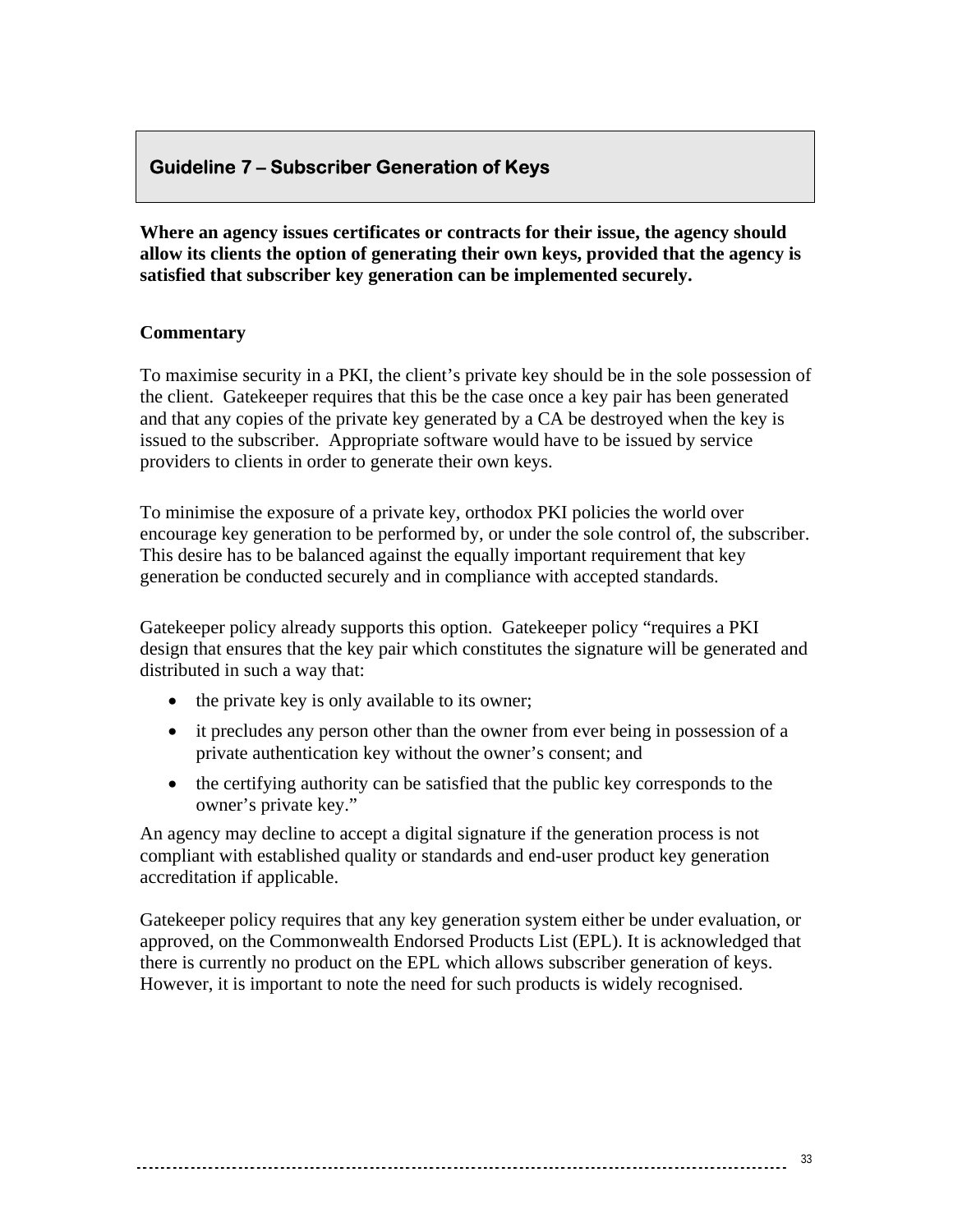#### <span id="page-33-0"></span> **Guideline 8 – Public Key Directories**

**Agency clients should be allowed to opt out of including their public keys in a public key directory (PKD) where the PKD is published.** 

#### **Commentary**

In a PKI the role of the public key directory is to allow general access to public keys for two purposes. The first would be in respect to authentication so that the authentication public key can be accessed in order to authenticate the identity of the subscriber. The second purpose would be to access a subscriber's confidentiality public key to send them an encrypted message.

Privacy concerns arise from the risk of possible browsing of public key directories, downloading bulk data from them or using them in other ways that may be privacy-invasive. It is understood that PKDs, as designed by some CAs, may contain e-mail addresses. This being the case, the publication of PKDs entails the following privacy risks:

- E-mail address harvesting for spamming purposes; and
- Information published in PKDs may be combined with other publicly available information to create profiles of individuals and their activities for marketing or other purposes.

It is an established privacy protection procedure that individuals be permitted to opt out of published registers and directories. For example, an opt out regime exists in respect to telephone directories.

Gatekeeper does not require the publication of a PKD. In closed PKIs for example, PKDs are not normally published. If the relevant agency holds or has access via a commissioned CA to copies of the public keys then it will be able to authenticate messages from a client and also send encrypted messages to them. Even where a published directory is considered to be significantly beneficial, individual clients should be given the opportunity to opt out of having their public keys listed on the directory and, instead, to send them on a case-by-case basis to particular parties they propose to transact with.

This Guideline applies to PKDs and not to CRLs.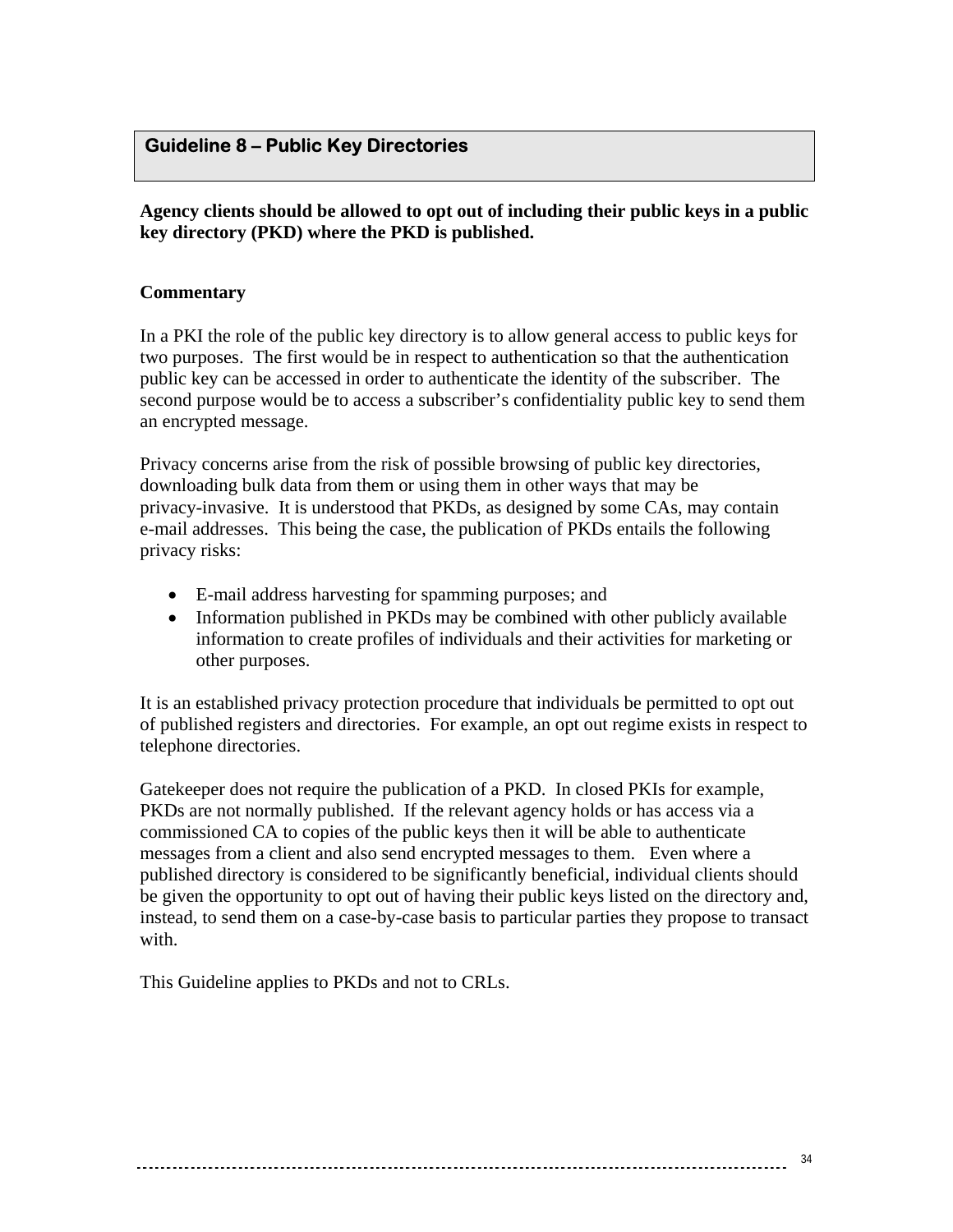#### <span id="page-34-0"></span> **Guideline 9 – Pseudonymity and Anonymity**

**Agencies should provide their clients with anonymous and pseudonymous options for transacting with them, to the extent that this is not inconsistent with the objectives and operation of the relevant online application.** 

#### **Commentary**

The National Privacy Principles (NPPs) set out in the *Privacy Act 1988* acknowledge that anonymous methods of conducting transactions should be made available where appropriate (NPP 8) and, while there is no similar requirement in the IPPs, the provision of anonymous alternatives has emerged as best practice in privacy protection.

Gatekeeper itself does not at this stage support anonymous certificates in part because this is precluded by the current X.509 standard for PKI certificates. However, it is not the intention of Gatekeeper to restrict agencies to use only identity certificates. Gatekeeper privacy requirement 12 – *Support of anonymous or pseudonymous certificates* reads:

"The CA shall have the ability to provide anonymous or pseudonymous certificates where appropriate. Gatekeeper policy requires a PKI design that enables individuals to: choose to use any Distinguished Name in a certificate, except where it would be impractical to do so; and conduct pseudonymous transactions except where the agency demonstrates that it is impractical to do so."

At the same time, it is expected that Commonwealth agencies employing PKI-enabled applications will usually do so in order to ensure non-repudiation of statutory or contractual transactions. In these cases, the identity of individuals is an important component of the transaction. While pseudonymity should be supported when requested by an agency client, supporting anonymity in these cases will not be possible because an anonymous transaction is one which is not enforceable by or against the transaction party.

However, in other cases where it is appropriate for clients to be able to transact anonymously, agencies should seek to support such an option, provided that would not be inconsistent with any legal requirements on agencies or their clients.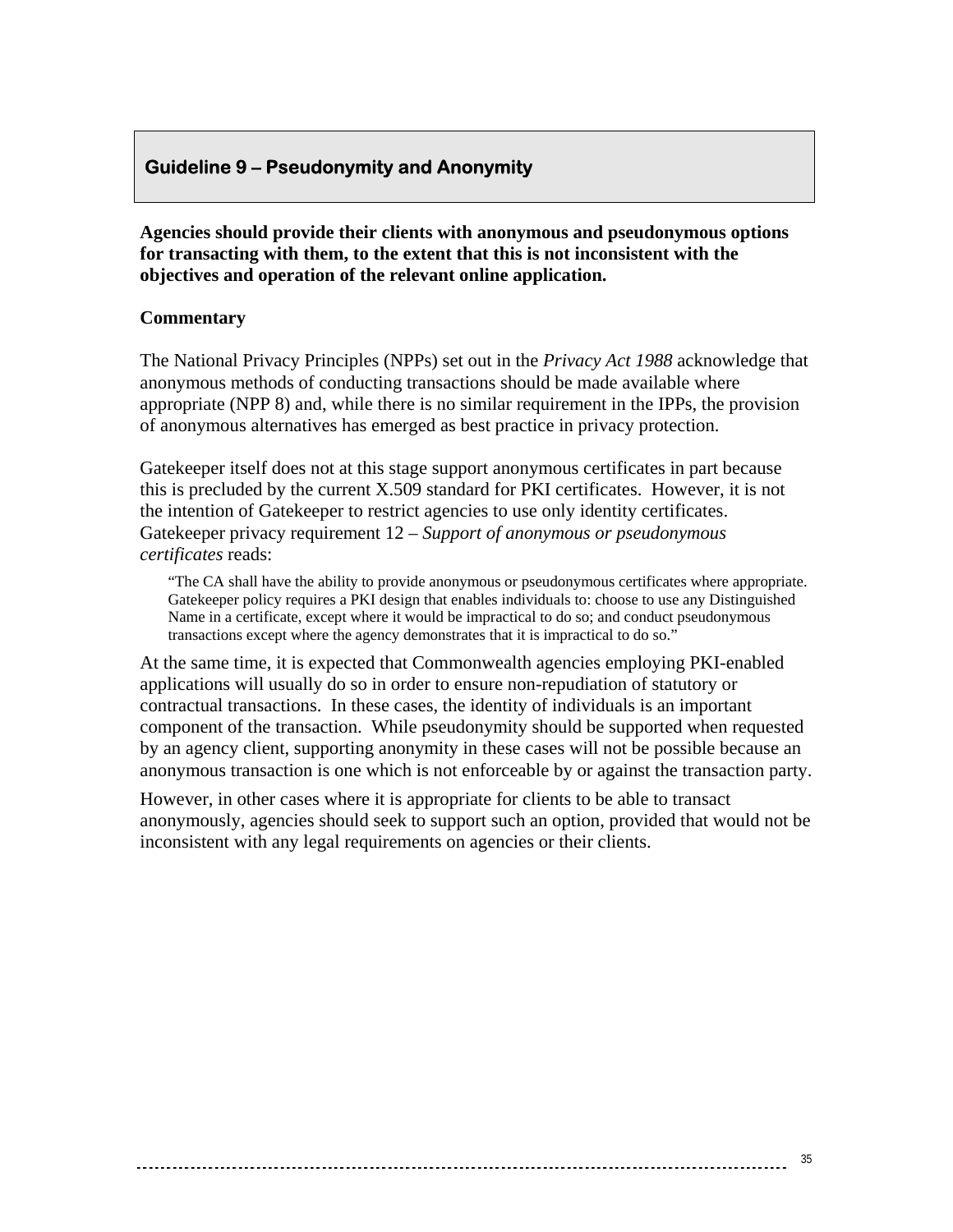### <span id="page-35-0"></span>**Appendix 3 - Privacy Impact Assessments (PIA)**

Guideline 3 recommends that agencies undertake a PIA before implementing a PKI application. This chapter discusses the nature and scope of a PIA.

#### **Purpose and description of a PIA**

A PIA is a tool for use in consciously and systematically identifying and addressing privacy issues.[3](#page-35-1) PIAs may be viewed as feasibility studies from a privacy perspective.

A PIA is a tool to assist in determining whether a system and related business practices meet the requirements of the privacy laws, codes and accepted or desirable practices (including those which are not covered by the existing IPPs), and attempts to gauge consumer acceptance.<sup>4</sup> It allows for consideration of privacy issues in advance of privacy erosion rather than retrospectively.

The PIA process is not an objective in itself  $-$  it should be integrated into decisionmaking processes surrounding the PKI application under proposal.<sup>5</sup>

The PIA recommended in Guideline 3 requires agencies, in conjunction with their information technology personnel, to identify and address privacy issues as part of the PKI application's design and development. The process is a tool to assist agencies to minimize intrusiveness, maximize fairness and satisfy expectations of the individuals dealing with the agency as to confidentiality of their personal information.<sup>[6](#page-35-4)</sup>

Questions that the PIA report must answer include: What is the business need for the use of digital certificates and the PKI application? What alternatives to the PKI application exist, or are there other ways in which the PKI application can be implemented? For the particular PKI application that is proposed, what negative privacy impacts may arise and how are those negative privacy impacts justified? How can those negative privacy impacts be ameliorated? How will the specific requirements of applicable privacy laws be satisfied by the proposed PKI application?<sup>[7](#page-35-5)</sup>

 $\overline{a}$ 

<span id="page-35-1"></span><sup>&</sup>lt;sup>3</sup> PIAs, Blair Stewart, Office of the Privacy Commissioner New Zealand, 3 Privacy Law and Policy Reporter (1996) 61, [www.austlii.edu.au/au/other/plpr/vol3/vol3No04/v03n04a.html.](http://www.austlii.edu.au/au/other/plpr/vol3/vol3No04/v03n04a.html) "...even if the future requires a trade off in privacy in favour of some other material benefit a PIA allows us to make such choices rationally and with our eyes open as to their privacy 'downside'": PIAs – an early warning system, Blair Stewart, (1996) 3 PLRP 134, [www.austlii.edu.au/au/other/plpr/vol3/vol3No07/v03n07f.html](http://www.austlii.edu.au/au/other/plpr/vol3/vol3No04/v03n04a.html).

<span id="page-35-2"></span><sup>&</sup>lt;sup>4</sup> John Boufford, I.S.P., President of e-Privacy Management Systems, [www3.sympatico.ca/john.boufford/about.htm.](http://www3.sympatico.ca/john.boufford/about.htm) See also A2.7 below.

<span id="page-35-3"></span> $<sup>5</sup>$  PIAs, Stewart (1996), op cit.</sup>

<span id="page-35-4"></span><sup>&</sup>lt;sup>6</sup> IRS PIA Endorsed as Government-Wide Best Practice, US IRS News Releases, [http://taxboard.com/Tax-](http://taxboard.com/Tax-News/2000/nr00-29.html)[News/2000/nr00-29.html](http://taxboard.com/Tax-News/2000/nr00-29.html) 

<span id="page-35-5"></span><sup>&</sup>lt;sup>7</sup> PIAs, Roger Clarke, 1999, [www.anu.edu.au/people/Roger.Clarke/DV/PIA.html](http://www.anu.edu.au/people/Roger.Clarke/DV/PIA.html)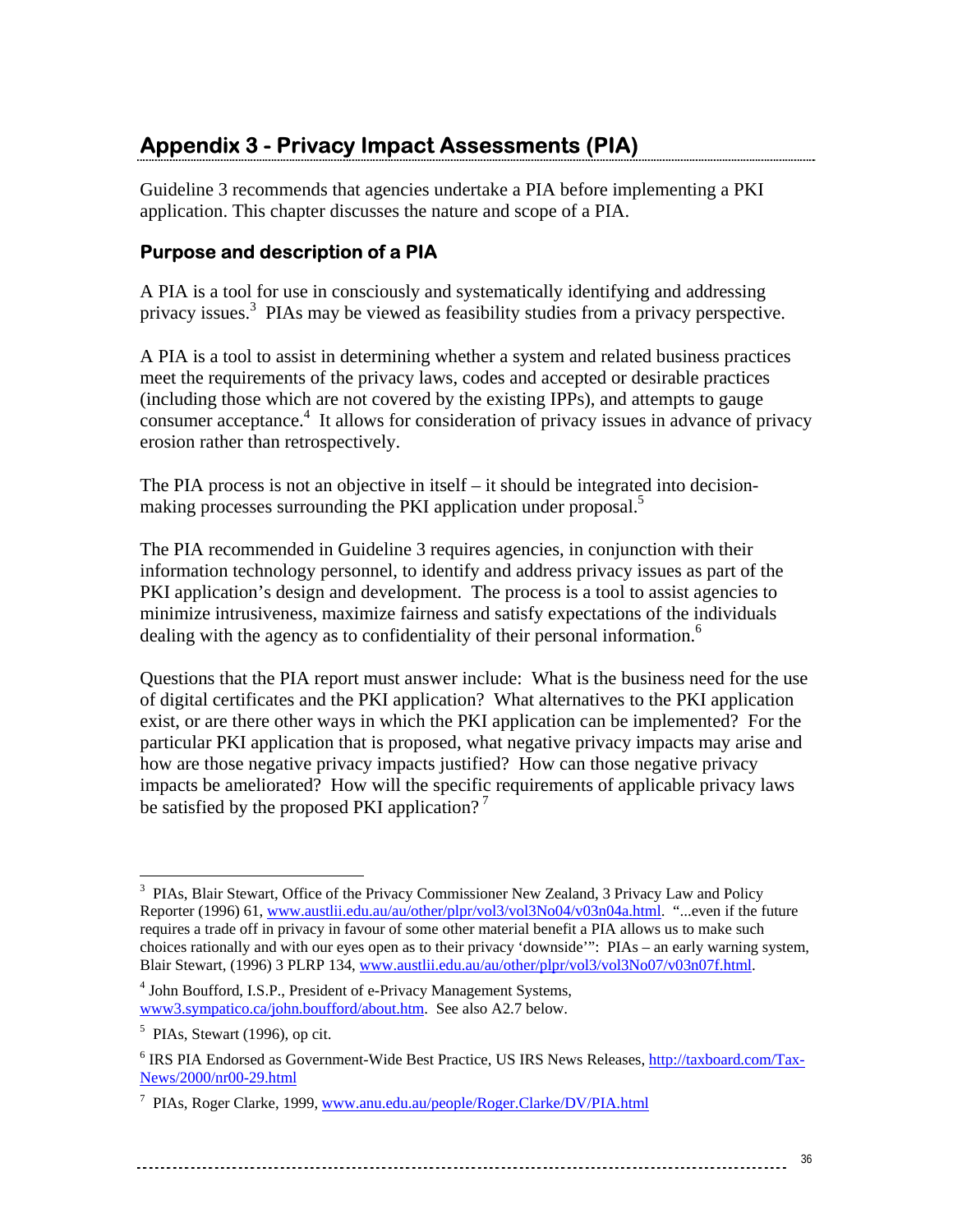<span id="page-36-0"></span>Importantly, the PIA is a process, rather than the generation of a report, although the findings and analysis should be documented to allow sharing of the process experience and for the process to form a useful decision-making tool.

#### **Who should conduct the PIA?**

It is proposed that the agency (rather than the Privacy Commissioner) be responsible for conducting the PIA. Having the agency undertake the PIA means that they can bring to bear past experience and expertise to find solutions or better alternatives that address privacy concerns highlighted by the PIA.

It should be recognised that those agencies, which have achieved Gatekeeper accreditation as an RA or CA, will have developed an approved privacy plan and are subject to auditing in order to have their accreditation renewed. It is expected that these plans would substantially satisfy the features of a PIA.

#### **Sample PIA checklist**

While the PIA checklist is framed as a series of questions, most of which are capable of being answered either "yes" or "no", in practice the explanation and analysis that underpin those answers should be documented in order for the report to be a useful decision-making tool.

The checklist covers privacy issues raised by both:

- the establishment and use of digital certificates within the Gatekeeper PKI; and
- the application with which the individual will use their digital certificate.

The purpose of this broader scope for the PIA is that:

- the nature of the privacy concerns raised by the application will be an element in determining whether a digital certificate is the appropriate technology to be used; and
- it will determine, in light of the privacy concerns that digital certificates raise, whether the use of digital certificates is still justified.

The checklist is a sample only. It is by no means exhaustive and is intended as a starting point to stimulate discussion of the process and analysis that agencies may undertake to assess privacy risks. In the following sample checklist, the questions are phrased to clearly identify areas of privacy concern. If the answer to a question is "no", the PIA report should document;

- the reasons, and any legal exceptions or logical exceptions that justify the PKI application not meeting the privacy concern expressed in the question;
- what could be done to make the answer "yes"; and
- if the answer is to remain "no", what procedures are in place to mitigate the possible effects of the identified risk;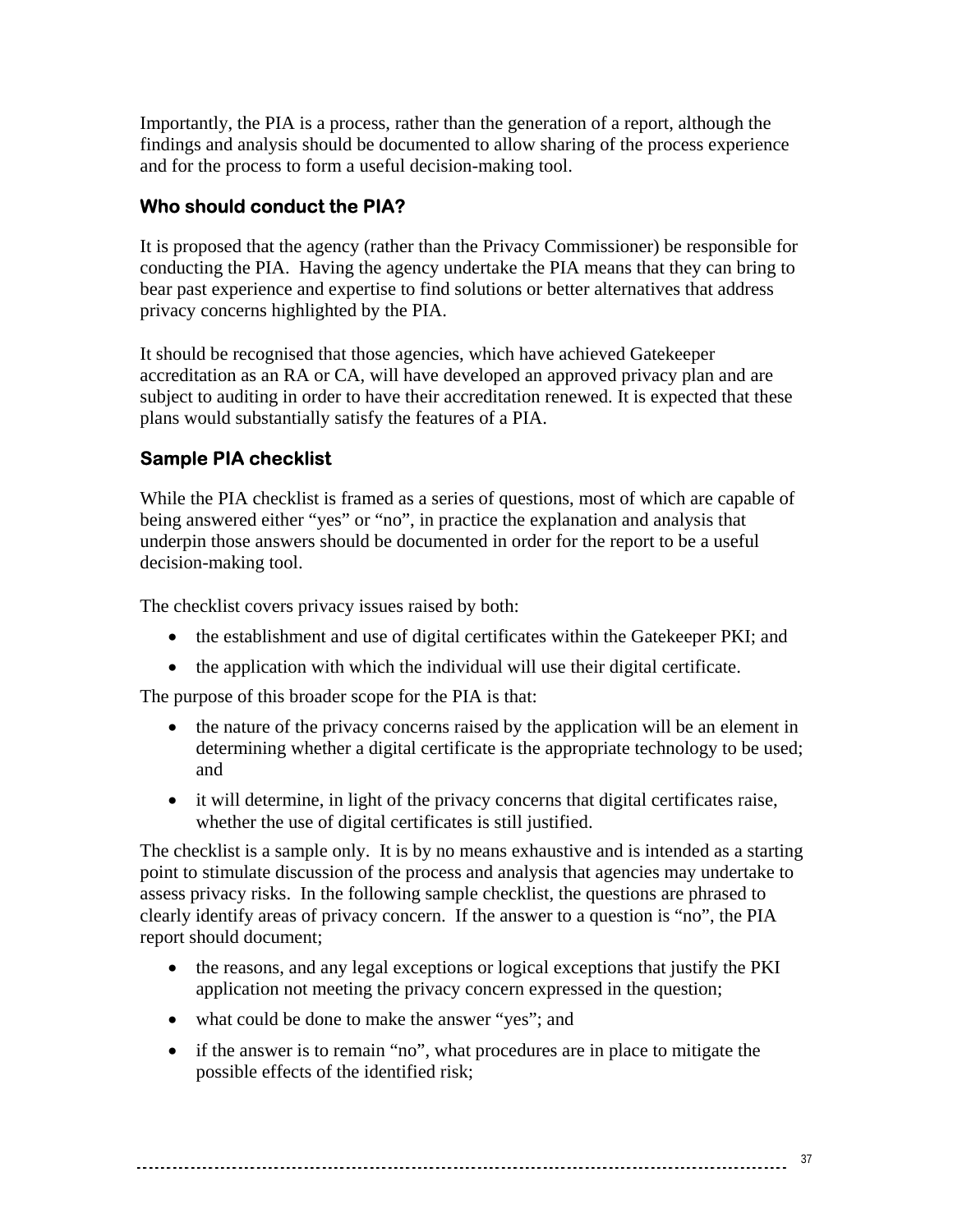• where there are no legal exceptions permitting deviation from the privacy requirements imposed by law or by binding policy (eg Gatekeeper privacy requirements), steps must be taken to amend the PKI application or surrounding process so that the answer becomes "yes".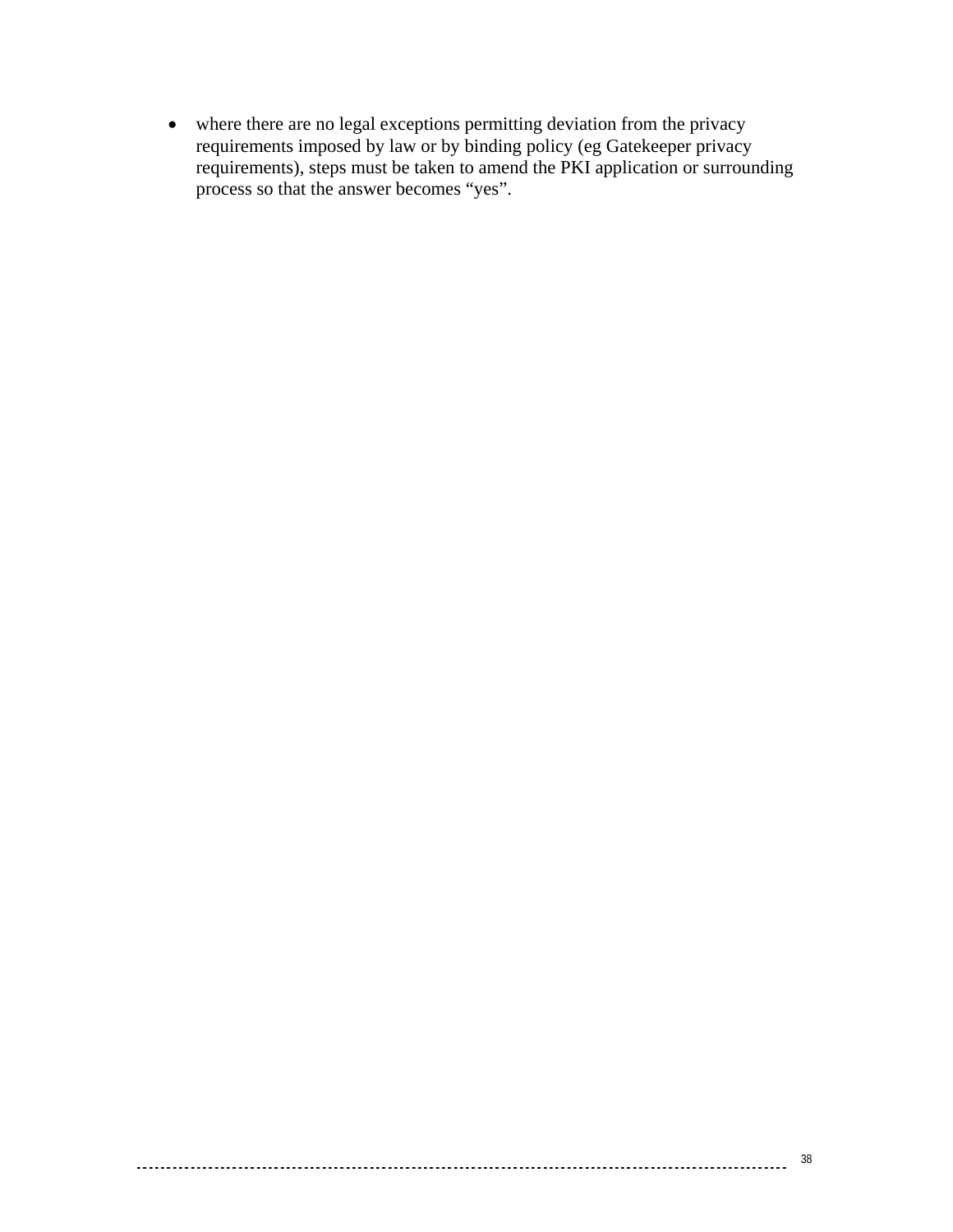### <span id="page-38-0"></span>**PKI Privacy Impact Assessment**

| <b>PIA 1 - Use of digital certificates</b>                                                                                                                                                                                                                                                                             | Yes | No |
|------------------------------------------------------------------------------------------------------------------------------------------------------------------------------------------------------------------------------------------------------------------------------------------------------------------------|-----|----|
| Are all four features offered by PKI (authentication, integrity, non-<br>repudiation, and confidentiality) necessary for the application? If not, what<br>alternative technology options could be utilized to provide the necessary<br>features without requiring individuals to procure and use digital certificates? |     |    |
| PIA 2 - Description of application and digital certificates                                                                                                                                                                                                                                                            |     |    |
| Describe the important features of the application, including:                                                                                                                                                                                                                                                         |     |    |
| List the project name for the proposed application, the name of the<br>agency responsible and any agencies involved in the project;                                                                                                                                                                                    |     |    |
| Describe the use of digital certificates in plain, non-technical<br>٠<br>language; and                                                                                                                                                                                                                                 |     |    |
| Describe the drivers for the development of the application and the use of<br>digital certificates, including any new needs the application will address and<br>any public benefits the application will provide.                                                                                                      |     |    |
| <b>PIA 3 - Personal information to be collected</b>                                                                                                                                                                                                                                                                    |     |    |
| List and describe the personal information (information about an identifiable<br>individual) to be collected in the course of using the application including:                                                                                                                                                         |     |    |
| Identifying information such as the individual's name or any<br>$\bullet$<br>identifying number assigned to the individual;                                                                                                                                                                                            |     |    |
| Attribute or eligibility information such as the educational, medical,<br>$\bullet$<br>criminal, employment or financial history of the individual;                                                                                                                                                                    |     |    |
| Evidence of Identity (EOI) information;                                                                                                                                                                                                                                                                                |     |    |
| Sensitive information; <sup>8</sup>                                                                                                                                                                                                                                                                                    |     |    |
| Biometric information;                                                                                                                                                                                                                                                                                                 |     |    |
| Categories of individuals or groups the personal information will<br>concern – and the classes of personal information collected for each<br>category; and                                                                                                                                                             |     |    |
| Any third party personal information that may be collected.                                                                                                                                                                                                                                                            |     |    |

<span id="page-38-1"></span> 8 If a definition is required one is included in the *Privacy Amendment (Private Sector) Act* 2000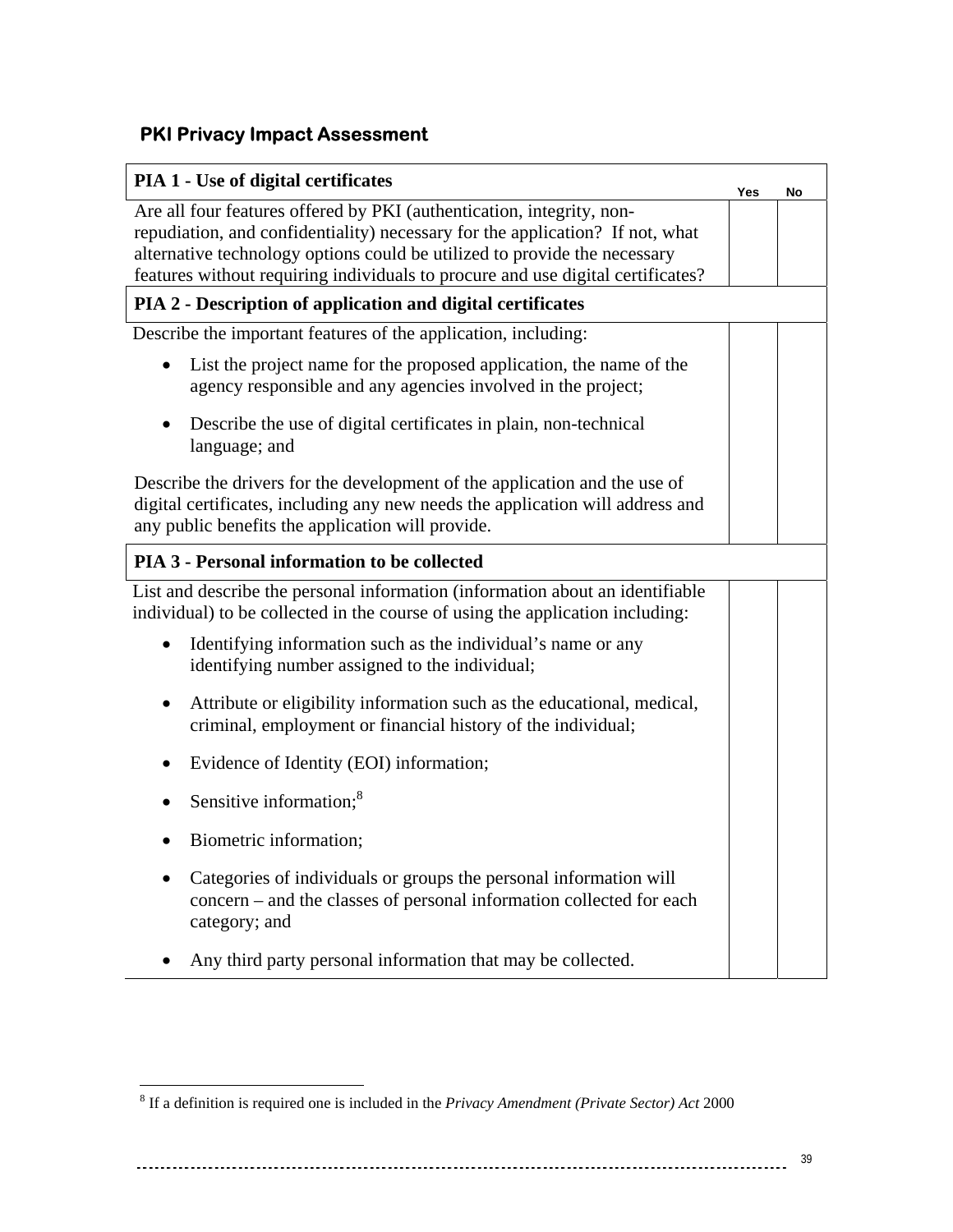| <b>PIA 4 - Method of collection</b>                                                                                                                                       | Yes | No |
|---------------------------------------------------------------------------------------------------------------------------------------------------------------------------|-----|----|
| Will personal information be collected in the use of the digital certificate or in<br>the application only from the individual to whom the information relates? If<br>no: |     |    |
| Why can the personal information not be collected from the individual<br>٠<br>concerned? Why must it be collected from alternate sources?                                 |     |    |
| Is the personal information being collected by lawful and fair means?<br>٠                                                                                                |     |    |
| Is the personal information to be collected on one occasion only (ie)<br>٠<br>not ongoing)?                                                                               |     |    |
| PIA 5 - Purpose, use and disclosure                                                                                                                                       |     |    |

#### **Limits on collection**

Is the personal information relevant and necessary for the use of the application?

Is there a statutory power, authority or requirement for the agency to collect and use the personal information?

Will the information collected not intrude to an unreasonable extent on the personal affairs of the individual (especially EOI information)?

Can information be collected in a de-identified (anonymous) or pseudonymous manner?

Are individuals given the option of acquiring the services without having to provide some or all of the personal information sought?

Is personal information obtained in the use of the digital certificate or in the application used exclusively for the purposes made known to and consented to by the individual?

### **Secondary use Yes No**

If the agency finds a secondary use that can be made of data already collected, is the use consistent with uses notified to or consented by the individual? If no:

• Can an individual opt not to consent to the secondary use and still be entitled to receive the services offered utilising the original application?





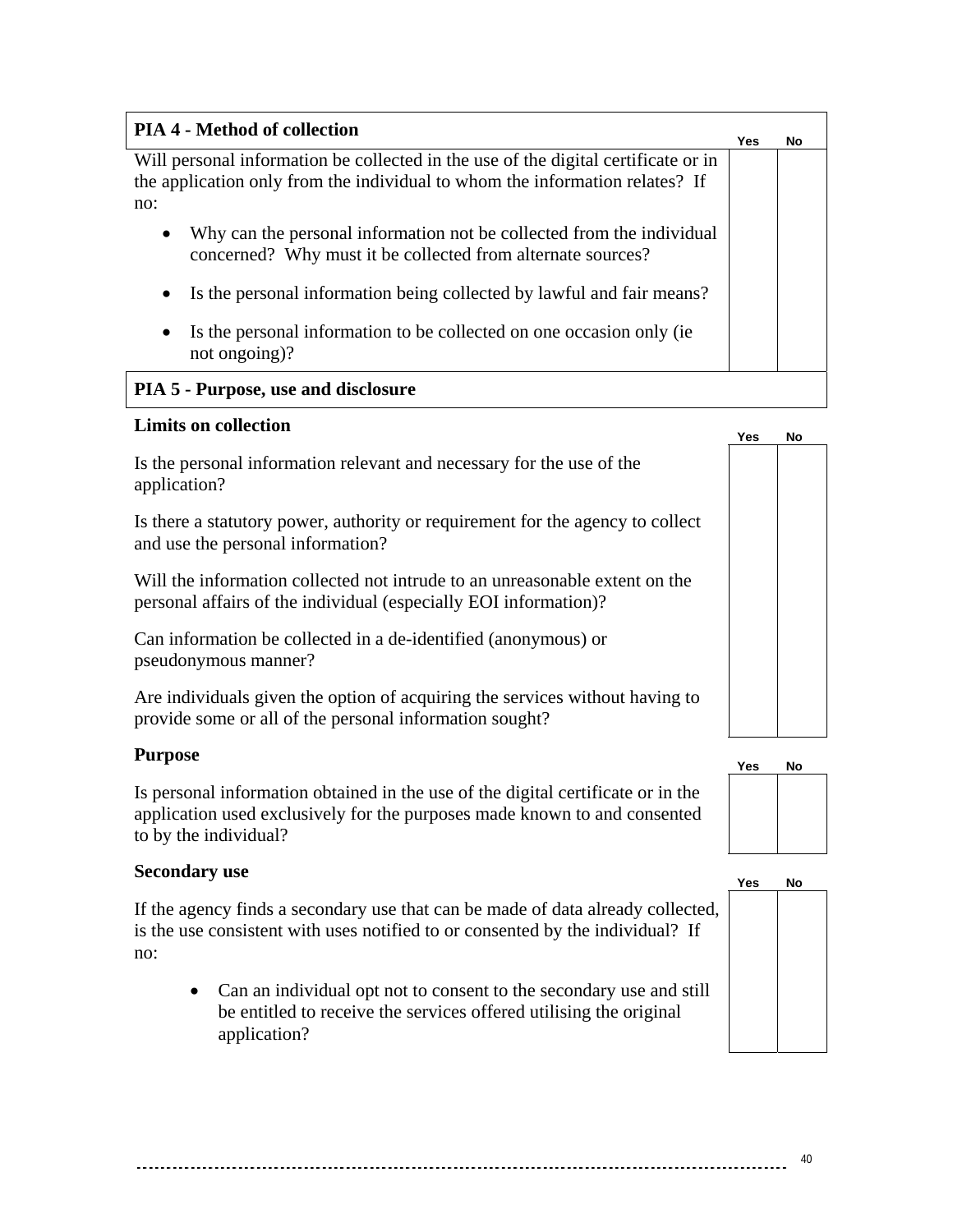#### **Consent**

Will notice of the following information be given to the individual at or prior to collection:

- The purpose for which the personal information is being collected?
- Whether the collection of the personal information is authorised or required by or under law?
- The people, bodies or agencies to which the collecting agency usually discloses personal information of the kind being collected?
- Is the individual asked at or prior to collection to consent to the collection and use of the personal information?
- Are uses that the agency considers 'consistent' with the primary purpose (eg audit trails of transactions) also made known to the individual?

#### **Disclosure**

Is personal information involved in the use of the digital certificate or in the application disclosed to any third party other than those of whom the individual has been notified as potential recipients of the personal information? If no, does some exception under law apply?

Is the recipient's use of the personal information limited to the purpose for which it was collected? Will the recipient disclose the personal information to third parties?

Will personal information disclosed to third parties be protected from privacy risks to the standard proposed to protect it?

#### **PIA 6 – Choice**

#### **Using PKI, use in personal information, multiple certificates**

Do agency customers have a choice about whether to use PKI?

Can clients choose what use is made of their personal information?

Do clients have a choice regarding whether they can hold multiple certificates?

Are suitable protections in place if a client only wishes to use one certificate?

### **Anonymous/pseudonymous Yes No**

Are anonymous and pseudonymous options made available to clients involved in the application, where appropriate?







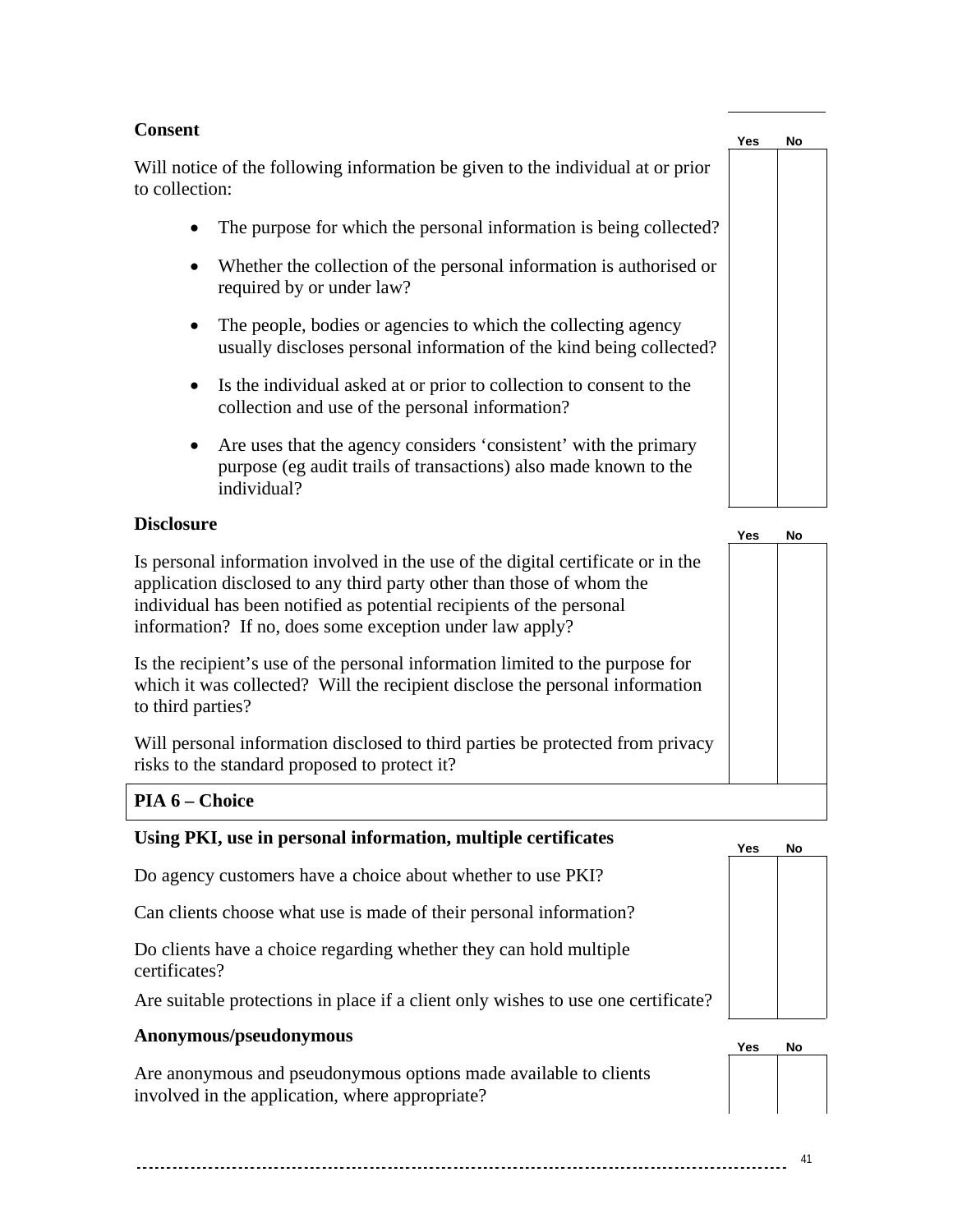| Can clients use substitute services via other means (ie without using the    |
|------------------------------------------------------------------------------|
| application) and thereby reduce (or eliminate) the personal information they |
| are required to supply?                                                      |

#### **PIA 7 – Storage**

### **Security Yes No**

Does the level of security provided in the use of the digital certificate or in the application match the potential harm caused by breaches of privacy?

Is the individual able to generate their own key pair? (Note: there is currently no approved user key generation on the Evaluated Products List (EPL).

Are individuals given information about the importance and available means of maintaining key security?

Will security measures to be reviewed over time to address new potential security hazards (eg changes to technology)?

#### **Retention and destruction**

Will a retention policy / destruction schedule be developed which requires retention of personal information only for the period required for use?

| Is personal information de-identified as soon as possible?                                                                                                                                                                                         |     |    |
|----------------------------------------------------------------------------------------------------------------------------------------------------------------------------------------------------------------------------------------------------|-----|----|
| <b>PIA 8 - Data quality</b>                                                                                                                                                                                                                        | Yes | No |
| For the purpose for which it is used, will the personal information collected in<br>the use of the digital certificate or in the application be up-to-date at all stages<br>and on all occasions that it is used, relevant, accurate and complete. |     |    |
| Will records be maintained of the date of the last update of the personal<br>information held be maintained and used by the Agency and the source of<br>updates to personal information?                                                           |     |    |
| Will updates and modifications to personal information be disseminated to all<br>third parties to whom personal information has been disclosed?                                                                                                    |     |    |
| <b>PIA 9 - Access and correction</b>                                                                                                                                                                                                               | Yes | No |
| Can the individual ascertain whether the Agency has records that contain<br>personal information, the nature of that information and the steps that the<br>individual should take to access their record?                                          |     |    |
| Will the costs incurred in accessing personal information be reasonable?                                                                                                                                                                           |     |    |
| Can the data or records about an individual be updated as a result of an<br>individual seeking correction of personal information?                                                                                                                 |     |    |



**Yes No**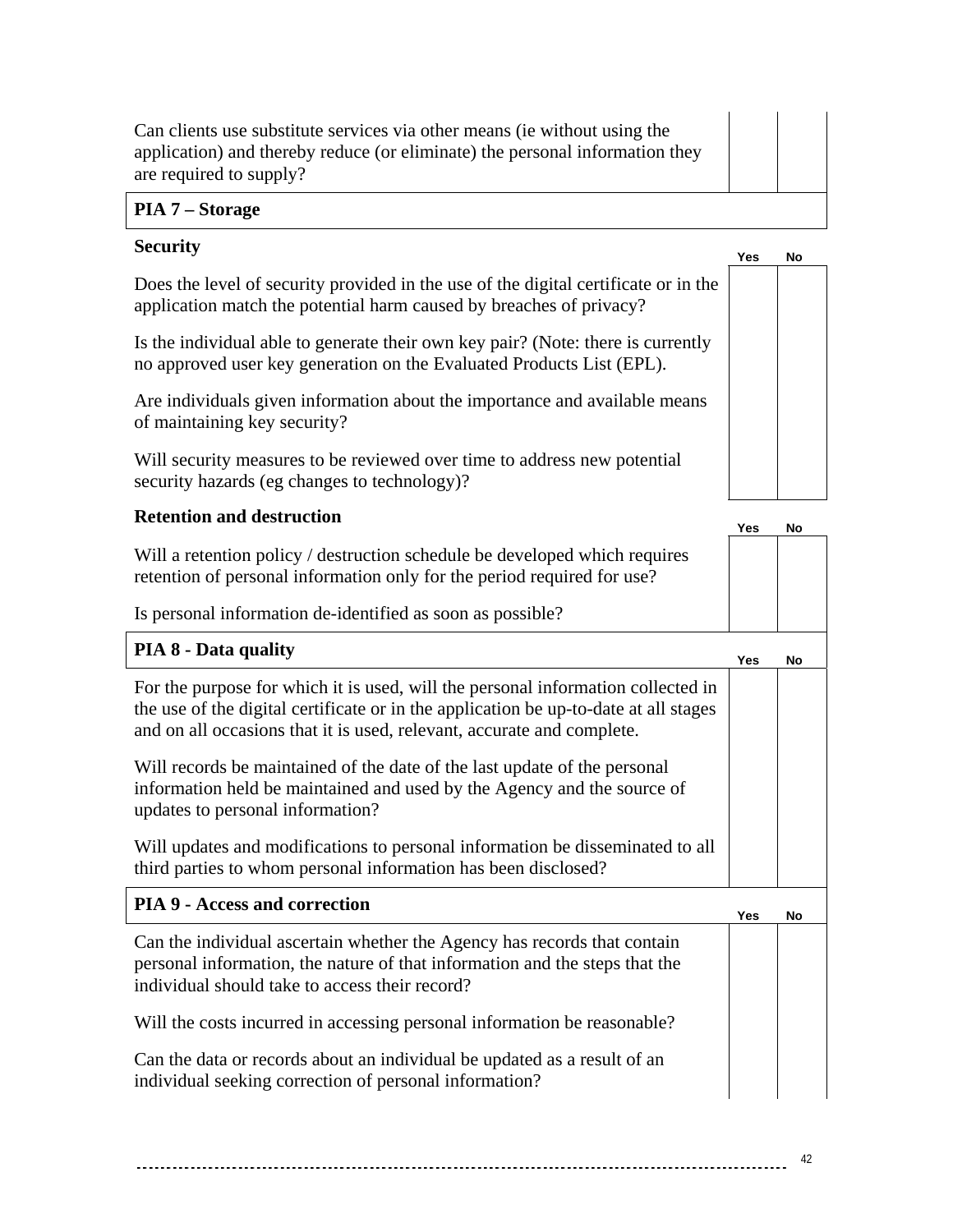| Will corrections and annotations be disseminated to third parties to whom<br>personal information has previously been disclosed?                                                                                                                                                 |     |    |
|----------------------------------------------------------------------------------------------------------------------------------------------------------------------------------------------------------------------------------------------------------------------------------|-----|----|
| PIA 10 – Potential for aggregation of personal data                                                                                                                                                                                                                              | Yes | No |
| Does the manner in which digital certificates are issued, managed and used<br>for the application prevent the use of an individual's public key as an<br>identifier to link, match or cross-reference personal information about that<br>individual held in different databases? |     |    |
| <b>PIA 11 - Public register information</b>                                                                                                                                                                                                                                      |     |    |

### **Certificate Revocation Lists (CRLs) Yes No**

Can a subscriber revoke their own certificate?

Will steps be taken to ensure that no comprehensive log of CRL accesses is kept?

#### **Public key directories**

Is it really necessary by design for users' certificates to be publicly accessible in a directory?

Does the Agency ensure that detailed histories of directory checks are not created by the application or by the directory manager?

Will steps be taken to restrict directory searches to single specific searches only?

|    | Yes | No |
|----|-----|----|
| le |     |    |
|    |     |    |
|    |     |    |
|    |     |    |
|    |     |    |
|    |     |    |
|    |     |    |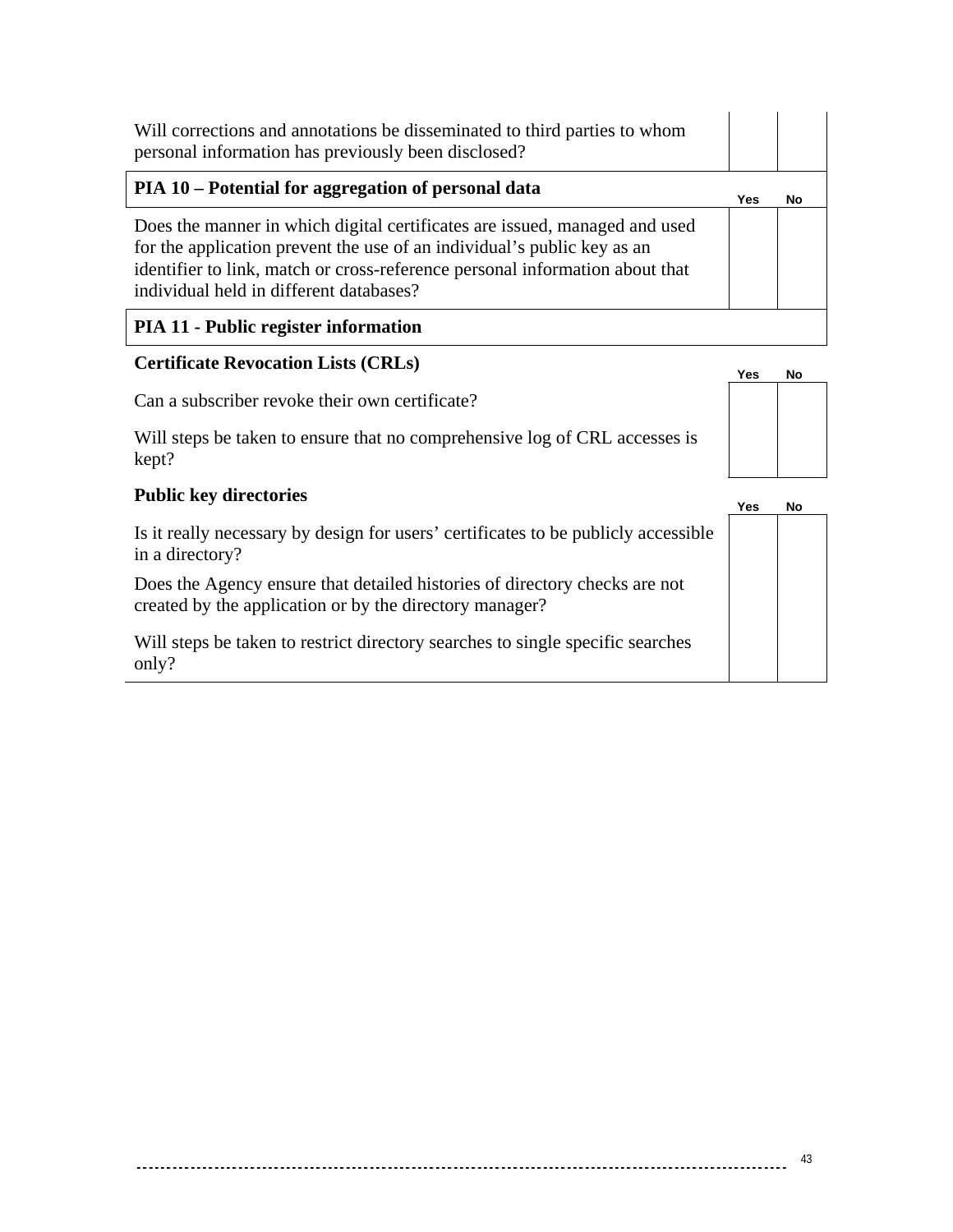## <span id="page-43-0"></span>**Appendix 3 - Glossary**

| <b>TERM</b>                                                                 | <b>DEFINITION</b>                                                                                                                                                                                                                                                                          |
|-----------------------------------------------------------------------------|--------------------------------------------------------------------------------------------------------------------------------------------------------------------------------------------------------------------------------------------------------------------------------------------|
| Certificate                                                                 | An electronic document signed by the CA which:<br>(1)<br>identifies a Key-holder;<br>(2)<br>binds the Key-holder to a Key Pair by specifying the Public Key<br>of that Key Pair; and<br>(3)<br>should contain the other information required by the Certificate<br>Profile                 |
| <b>Certification</b><br><b>Authority (CA)</b>                               | A body that signs and issues digital certificates which bind clients to<br>their keys.                                                                                                                                                                                                     |
| <b>Public Key</b><br>Directory or<br><b>Certificate</b><br><b>Directory</b> | The published directory listing Public Key Certificates.                                                                                                                                                                                                                                   |
| <b>Certificate Profile</b>                                                  | The specification of the fields to be included in a Certificate.                                                                                                                                                                                                                           |
| <b>Certificate</b><br><b>Revocation List</b><br>(CRL)                       | The published list of revoked and/or suspended Certificates. The CRL<br>may form part of the Certificate Directory or may be published<br>separately.                                                                                                                                      |
| Commonwealth                                                                | The Commonwealth of Australia.                                                                                                                                                                                                                                                             |
| <b>Compromise (of</b><br>the private key)                                   | A situation in which the secrecy of a Private Key cannot be relied on,<br>e.g. if there has been unauthorised access to the cryptographic module<br>in which the Private Key is stored or used, or unauthorised access to or<br>loss or theft of media on which the Private Key is stored. |
| Digital signature                                                           | An electronic signature created using a Private Signature Key.                                                                                                                                                                                                                             |
|                                                                             |                                                                                                                                                                                                                                                                                            |
| <b>Distinguished</b><br><b>Name</b>                                         | A unique identifier assigned to each Key-holder, having the structure<br>required by the Certificate Profile.                                                                                                                                                                              |
| <b>Electronic</b><br>signature                                              | A data element associated with a message that identifies a person and<br>indicates their approval of the contents of the message.                                                                                                                                                          |

**EPL** Endorsed Products List. (Software evaluated for Government use by the

**EOI** Evidence of Identity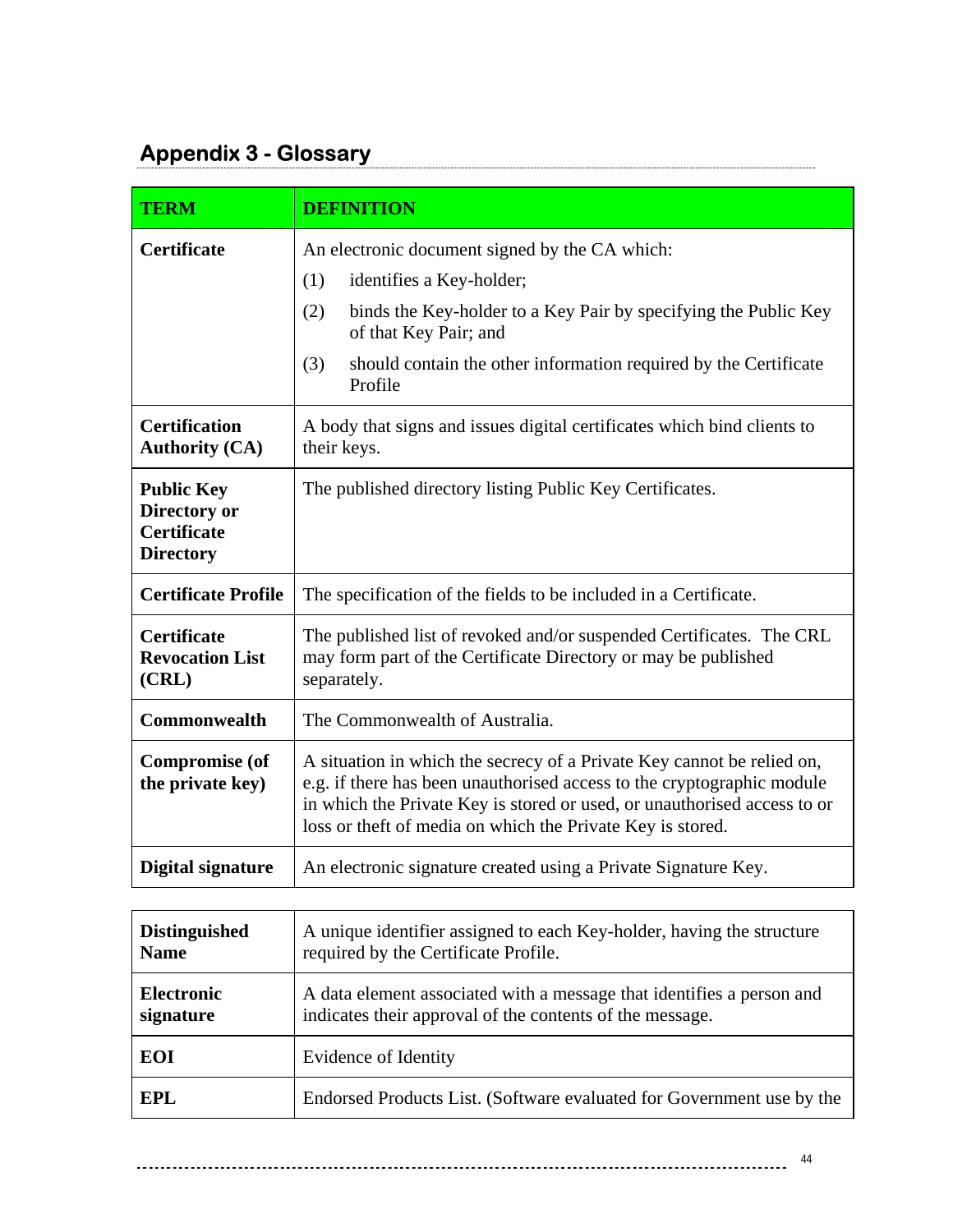|                                                     | Defence Signal Directorate (DSD).                                                                                                                                                                                                                                                        |
|-----------------------------------------------------|------------------------------------------------------------------------------------------------------------------------------------------------------------------------------------------------------------------------------------------------------------------------------------------|
| Gatekeeper<br><b>Accreditation</b>                  | Accreditation by NOIE, granted on the basis that the CA meet the<br>criteria set out in the Gatekeeper Report.                                                                                                                                                                           |
| <b>GPAC</b>                                         | Gatekeeper Policy Advisory Committee.                                                                                                                                                                                                                                                    |
| Gatekeeper<br><b>Report</b>                         | Gatekeeper: A strategy for public key technology use in Government<br>published by the National Office for the Information Economy. Also<br>available at www.govonline.gov.au.                                                                                                           |
| <b>IPP</b>                                          | <b>Information Privacy Principles</b>                                                                                                                                                                                                                                                    |
| <b>Key</b>                                          | A data element used to encrypt or decrypt a message - includes both<br>Public Keys and Private Keys.                                                                                                                                                                                     |
| <b>Key Pair</b>                                     | A pair of asymmetric cryptographic Keys (i.e. one decrypts messages<br>which have been encrypted using the other) consisting of a Public Key<br>and a Private Key. Under Gatekeeper 2 key pairs are issued one for<br>authentication (signing) and one for confidentiality (encryption). |
| <b>NOIE</b>                                         | National Office for the Information Economy                                                                                                                                                                                                                                              |
| <b>NPP</b>                                          | <b>National Privacy Principles</b>                                                                                                                                                                                                                                                       |
| <b>OFPC</b>                                         | Office of the Federal Privacy Commissioner                                                                                                                                                                                                                                               |
| <b>PKI Service</b><br>Provider                      | Any entity, which has roles, functions, obligations or rights under the<br>CP, other than an End Entity. PKI Service Providers include the RCA,<br>Specification Administration Organizations, the CA and Subordinate                                                                    |
|                                                     | Entities.                                                                                                                                                                                                                                                                                |
| <b>Private Key</b>                                  | The half of a Key Pair that must be kept secret to ensure confidentiality,<br>integrity, authenticity and non-repudiation of messages.                                                                                                                                                   |
| <b>Public Key</b>                                   | The half of a Key Pair, which may be made public.                                                                                                                                                                                                                                        |
| <b>Public Key</b><br><b>Infrastructure</b><br>(PKI) | The particular implementation of Public Key Technology described in<br>the CP and other Accredited Documents, under which Keys and<br>Certificates are issued and used.                                                                                                                  |
| <b>Registration</b><br><b>Authority (RA)</b>        | An Entity which registers applicants for Keys and Certificates. RAs<br>may have other functions or obligations specified in the CP.                                                                                                                                                      |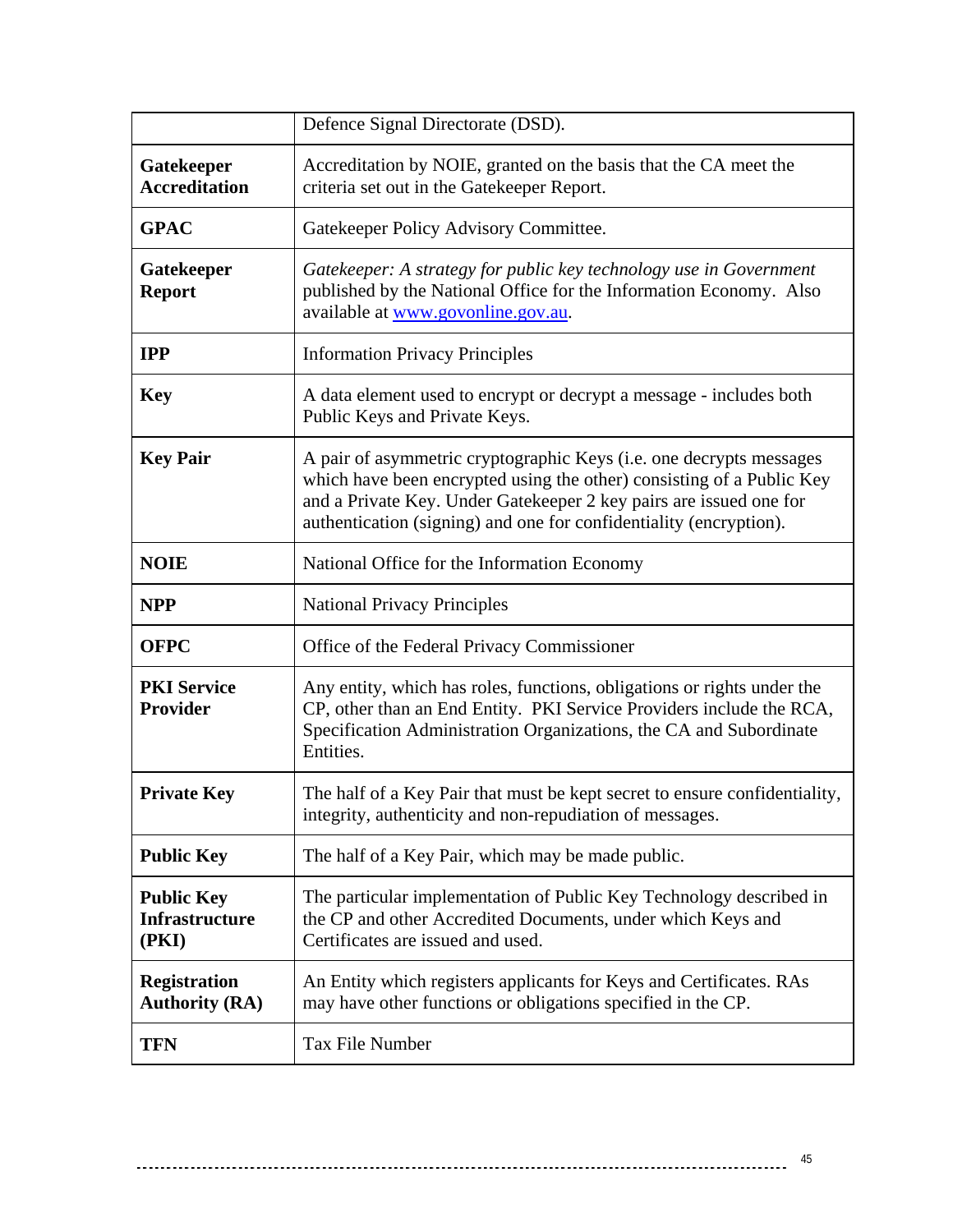## <span id="page-45-0"></span>**Appendix 3 - List of Reference Group Members**

The following public and private agencies were members of the Reference Group.

- Health Insurance Commission
- Health eSignature Authority
- Australian Taxation Office
- Centrelink
- Certification Forum of Australia
- Australian Retailers Association
- Australian Privacy Foundation
- Australian Consumer's Association
- Internet Society of Australia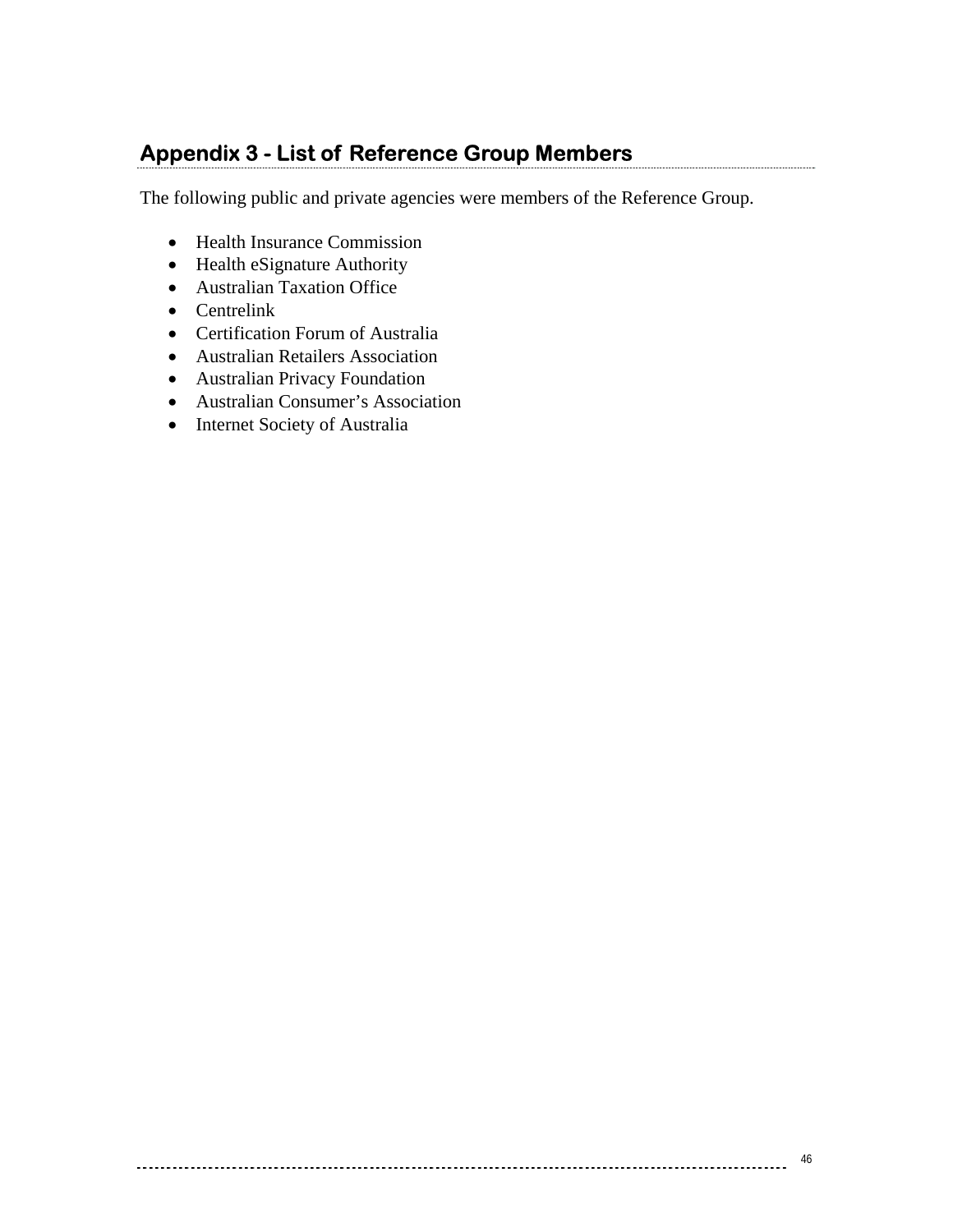# <span id="page-46-0"></span>**Appendix 3 - List of Consulted agencies**

The following agencies, including ACT Government, were consulted during the development of these Guidelines (these consultations were additional to submissions made by agencies to the Consultation Paper.)

- Health Insurance Commission
- Australian Taxation Office
- Centrelink
- Department of Employment Workplace Relations and Small Business
- Department of Education and Youth Affairs
- Australian Customs Service
- ACT Local Government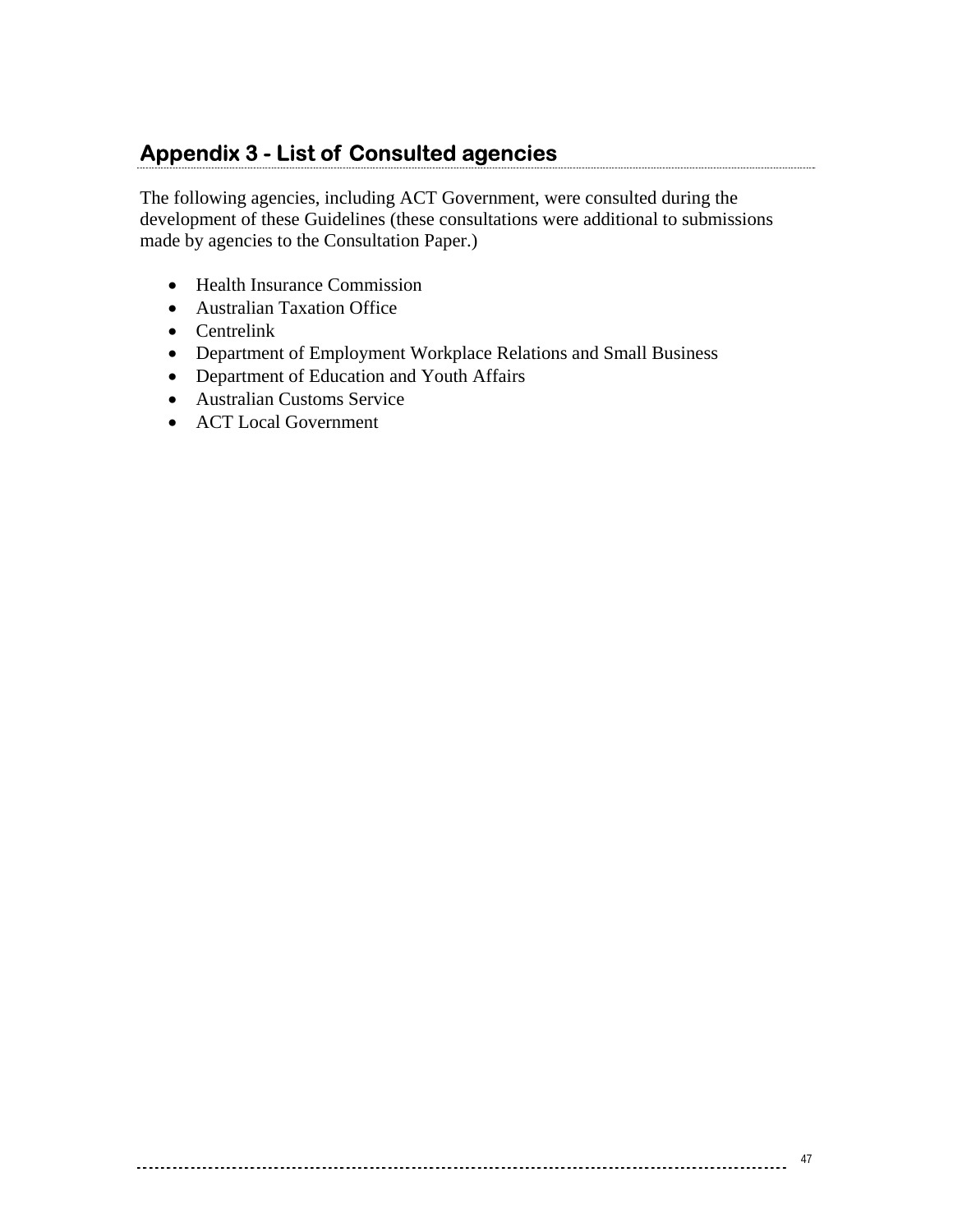### <span id="page-47-0"></span>**Appendix 3 - Selected Documents on Gatekeeper Privacy Protection**

The following is an excerpt from the Model Head Agreement between NOIE and Accredited Certification Authorities.

#### 32.1 The Contractor:

- (a) acknowledges that it has agreed, in the Accredited Documents, to abide by the Information Privacy Principles as if it were a Commonwealth agency; and
- (a) will, in the course of providing the Certification Services to Customers, comply with the obligations set out in this clause 32 in the light of its obligation described in clause 32.1(a).

32.2 The Contractor shall take all reasonable measures to ensure that Personal Information held in connection with this Head Agreement or a Contract is protected against loss, and against unauthorised access, use, modification, disclosure or other misuse in accordance with the procedures set out in the Accredited Documents and that only authorised personnel have access to the Personal Information.

32.3 The Contactor may only vary the security procedures set out in the Accredited Documents insofar as they impact on the protection of Personal Information if it does so in accordance with clause 13 of the Gatekeeper Head Agreement.

32.4 The Contractor shall use any Personal Information held in connection with this Head Agreement or a Contract only for the purposes of fulfilling its obligations under this Head Agreement or the Contract, as the case requires.

32.5 The Contractor shall not disclose any Personal Information obtained in connection with this Head Agreement or a Contract without the prior written approval of NOIE. The Contractor shall immediately notify NOIE where it becomes aware that a disclosure of Personal Information may be required by law.

32.6 The Contractor shall not transfer Personal Information held in connection with this Head Agreement or a Contract outside Australia, or allow parties outside Australia to have access to it, without the prior written approval of NOIE or the Customer, as the case requires.

The Contractor shall ensure that any of its employees or any sub-contractor, requiring access to any Personal Information held in connection with this Head Agreement or a Contract, before accessing that Personal Information, must:

(a) give a written undertaking not to access, use, disclose or retain Personal Information except in performing their duties of employment or as a subcontractor; and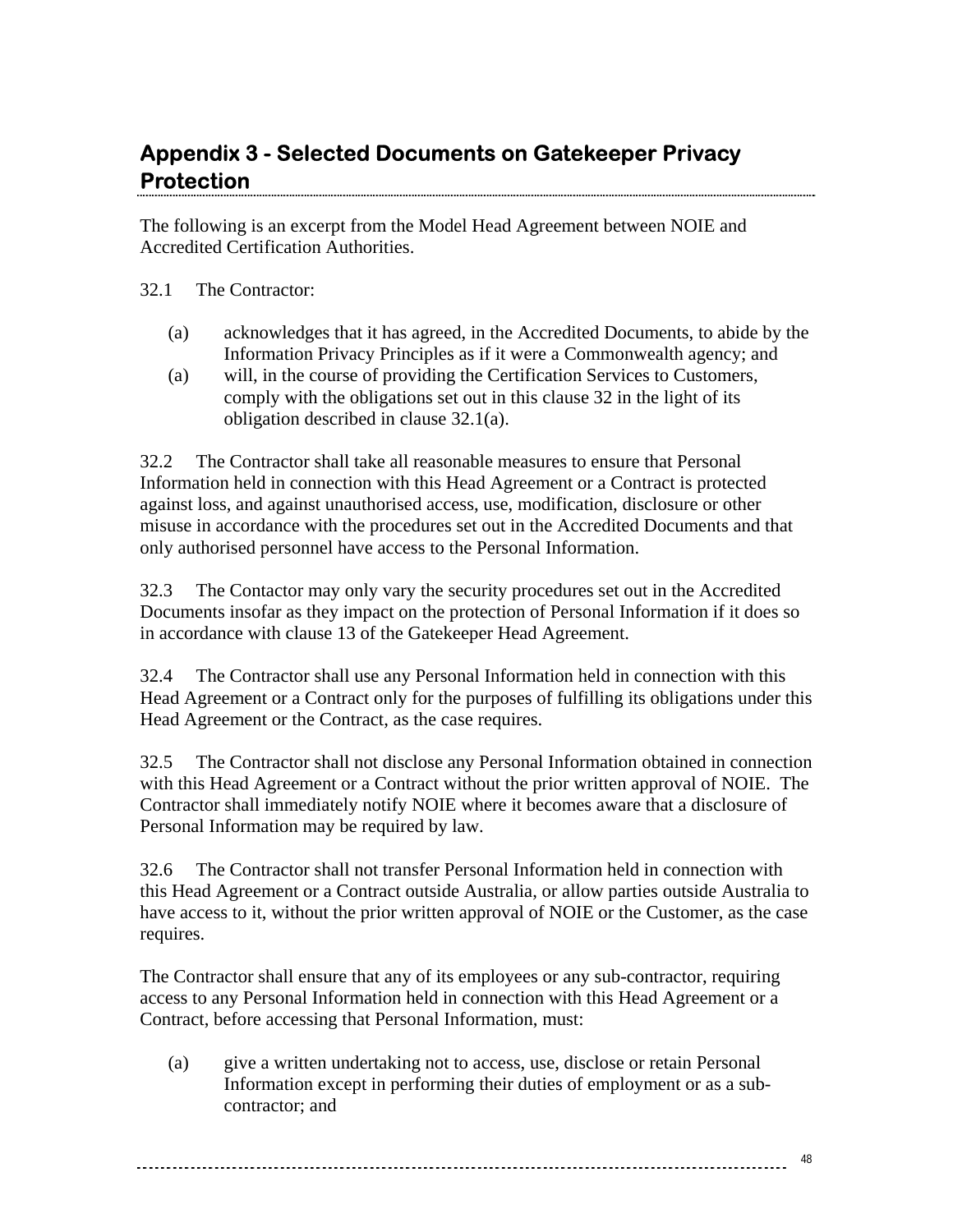(a) be informed that failure to comply with the written undertaking may be a criminal offence and may also lead the Contractor to take disciplinary action against the employee and legal action against the sub-contractor.

32.7A Clause 32.7 shall not be read so as to prevent an employee or sub-contractor from using, for their own purposes, any information that it acquires independently of its employment or work for the Contractor.

The Contractor shall, in respect of any Personal Information held in connection with this Head Agreement or a Contract, immediately notify NOIE where the Contractor becomes aware of a breach of clauses 32.2, 32.3, 32.4, 32.5, 32.6 or 32.7.

The Contractor acknowledges that:

- (c) any unauthorised and intentional access, destruction, alteration, addition or impediment to access or usefulness of Personal Information stored in any computer in the course of performing its obligations under this Head Agreement or a Contract is an offence under Part VIA of the *Crimes Act 1914* (Cth) for which there are a range of penalties, including a maximum of ten years imprisonment; and
- (c) the publication or communication of any fact or document by a person which has come to their knowledge or into their possession or custody by virtue of the performance of any of their obligations under this Head Agreement or a Contract (other than to a person to whom the Contractor is authorised to publish or disclose the fact or document) may be an offence under section 70 of the *Crimes Act 1914* (Cth), the maximum penalty for which is two years imprisonment.

32.10 The Contractor shall in respect of any Personal Information held in connection with this Head Agreement or a Contract co-operate with any reasonable requests or directions of NOIE arising directly from, or in connection with the exercise of the functions of the Privacy Commissioner under the *Privacy Act 1988* (Cth) or otherwise, including, but not limited to, the issuing of any guideline concerning the handling of Personal Information.

32.11 The Contractor shall indemnify the Commonwealth in respect of any liability, loss or expense which is incurred and which arises out of or in connection with a breach of the obligations of the Contractor or any sub-contractor of this clause 32 or for a breach of an obligation of confidence arising under the *Privacy Act 1988* (Cth) except to the extent that the liability, loss or expense was caused by an act or omission of NOIE.

32.12 In clause 32.11 'liability, loss or expense' includes any amount paid by NOIE on behalf of the Commonwealth for an interference with the privacy of an individual being a reasonable amount as compensation for loss or damage for which the Commonwealth would have been liable under the *Privacy Act 1988* (Cth) if such breach had been that of a Commonwealth Agency.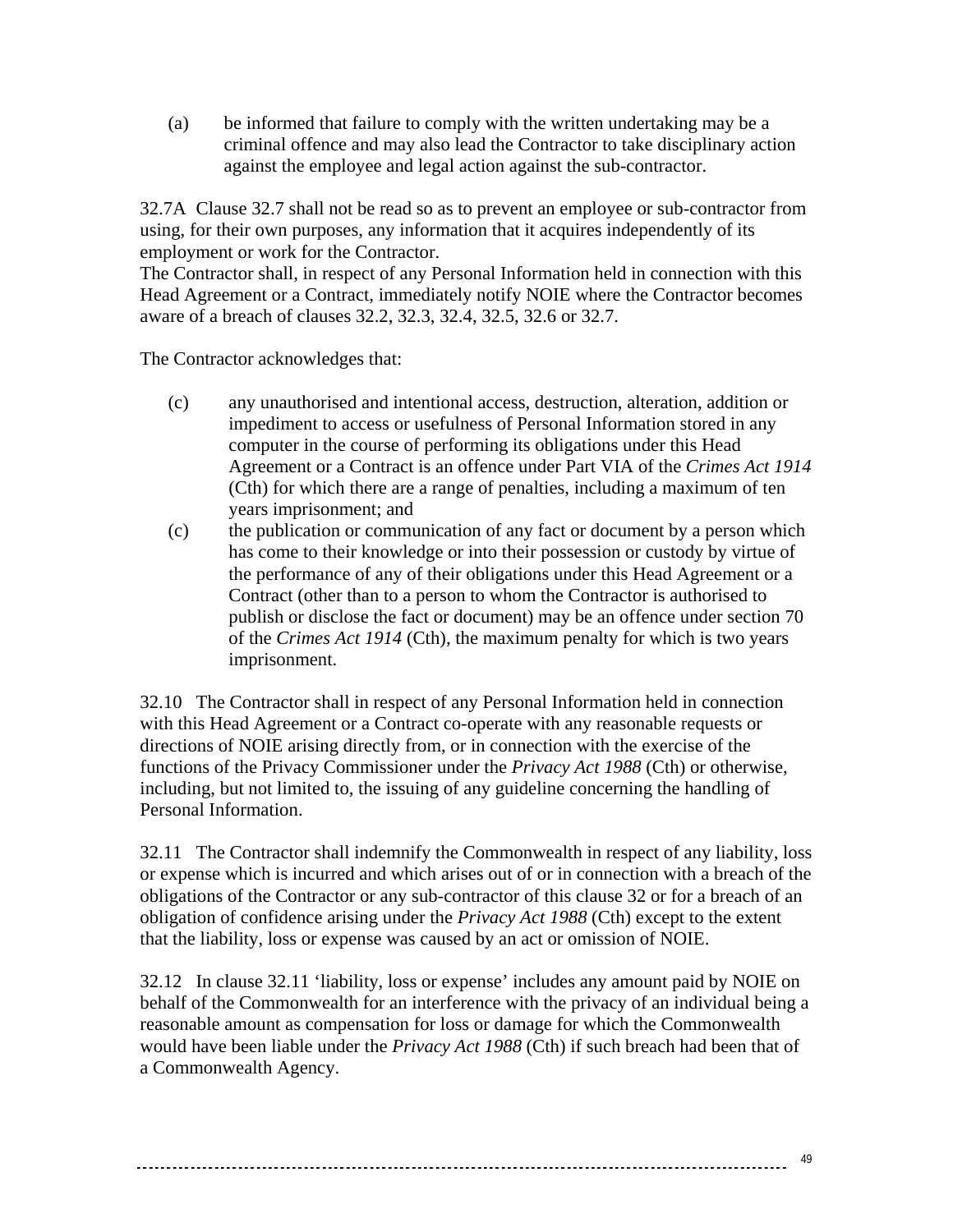- <span id="page-49-0"></span>32.13 A complaint alleging an interference with the privacy of an individual in respect of any services performed under this Head Agreement or a Contract shall be handled by NOIE and in accordance with the following procedures:
	- (a) where NOIE receives a complaint alleging an interference with the privacy of an individual by the Contractor or any sub-contractor, it shall immediately notify the Contractor of only those details of the complaint necessary to minimise any breach or prevent further breaches of the above clauses;
	- (a) where the Contractor receives a complaint alleging an interference with the privacy of an individual by the Contractor or any sub-contractor, it shall immediately notify NOIE of the nature of the complaint but shall only release to NOIE Personal Information concerning the complainant with that person's consent;
	- (a) after NOIE has given or been given notice in accordance with clause 32.13(a) or clause 32.13(b), it shall keep the Contractor informed of all progress with the complaint as relates to the actions of the Contractor in connection with the allegation of an interference with the privacy of an individual; and
	- (a) NOIE shall give the Contractor 10 Business Days written notice of an intention to assume a liability, loss or expense in accordance with this clause 32 including in that notice an explanation of how that liability loss or expense was assessed and the Contractor's proposed share of that liability.

32.14 This clause 32 shall continue to have effect after the termination or completion of this Head Agreement or a Contract.

32.15 The operation of this clause 32, in relation to a particular Customer, is to be read in conjunction with the terms of the Contract with that Customer.

### **Gatekeeper Accreditation Privacy Criteria**

|    | Manner and extent of collection of personal information  |
|----|----------------------------------------------------------|
| 01 |                                                          |
|    | <b>Deemed to Comply Standards/ Documents</b>             |
|    | IPP 1, 2 and 3 & Commonwealth Protective Security Manual |
|    | Security safeguards in relation to personal information  |
|    |                                                          |
| 02 | <b>Deemed to Comply Standards/ Documents</b>             |
|    | IPP 4 & Commonwealth Protective Security Manual          |

| 03 | Openness about the types of personal information held and information<br>handling policies                    |
|----|---------------------------------------------------------------------------------------------------------------|
|    | <b>Deemed to Comply Standards/Documents</b><br>IPP 5 & Commonwealth Protective Security Manual                |
| 04 | Availability of procedures to allow subjects of personal information to access<br>and correct the information |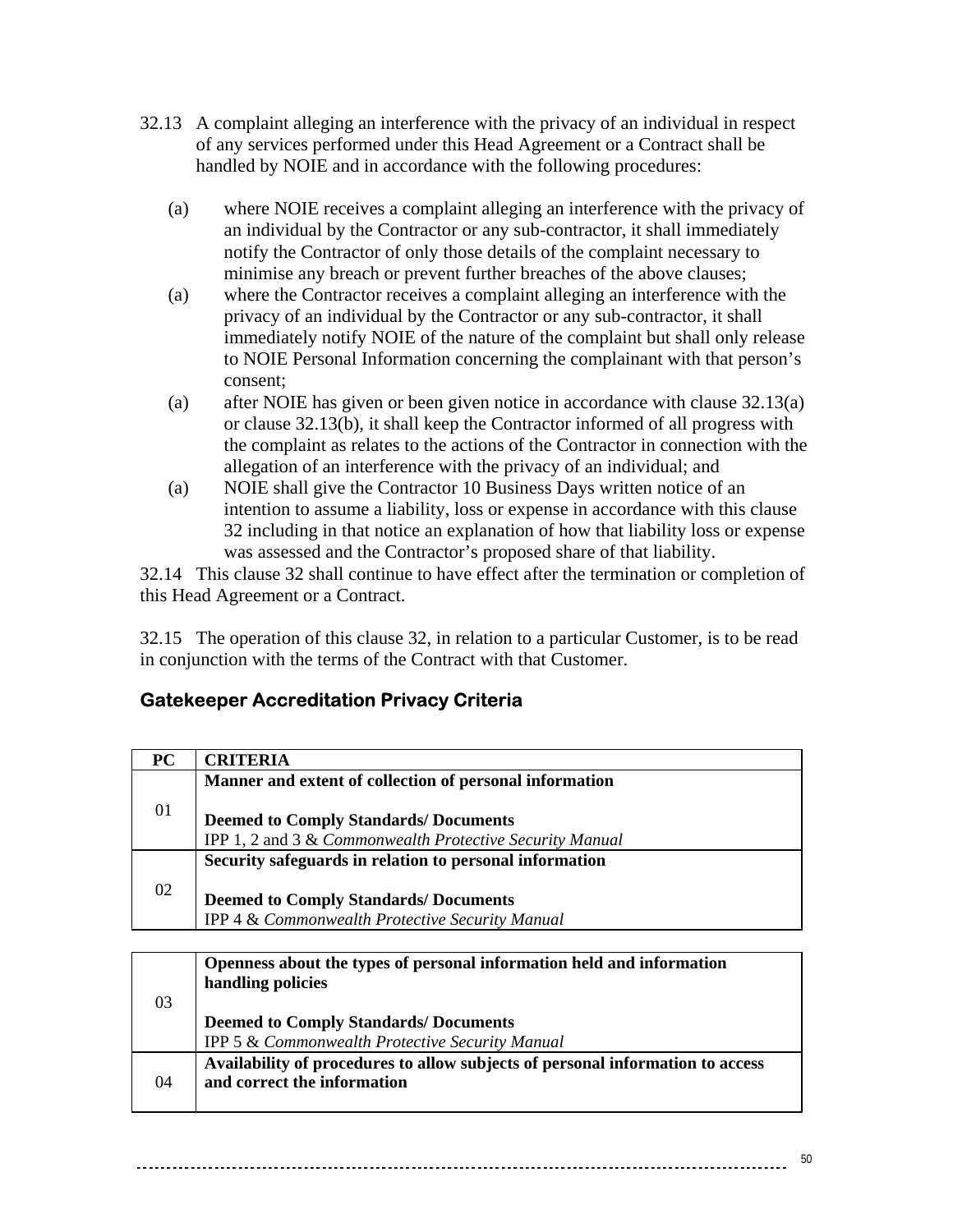|    | <b>Deemed to Comply Standards/ Documents</b>                                                                                                  |
|----|-----------------------------------------------------------------------------------------------------------------------------------------------|
|    | IPPs 6 and 7 & Commonwealth Protective Security Manual                                                                                        |
|    |                                                                                                                                               |
|    | <b>Accuracy of personal information</b>                                                                                                       |
| 05 |                                                                                                                                               |
|    | <b>Deemed to Comply Standards/ Documents</b><br><b>IPP 8 &amp; Commonwealth Protective Security Manual</b>                                    |
|    | Personal information is used only for relevant purposes                                                                                       |
|    |                                                                                                                                               |
| 06 | <b>Deemed to Comply Standards/ Documents</b>                                                                                                  |
|    | IPP 9 & Commonwealth Protective Security Manual                                                                                               |
|    | Limits placed on the use of personal information                                                                                              |
| 07 |                                                                                                                                               |
|    | <b>Deemed to Comply Standards/ Documents</b>                                                                                                  |
|    | IPP 10 & Commonwealth Protective Security Manual                                                                                              |
|    | Limits placed on disclosure of personal information                                                                                           |
| 08 |                                                                                                                                               |
|    | <b>Deemed to Comply Standards/ Documents</b><br>IPP 11 & Commonwealth Protective Security Manual                                              |
|    | Privacy protection is provided for personal information published in publicly                                                                 |
|    | accessible lists / registers (Controls over how personal information is accessed,                                                             |
|    | searched and used)                                                                                                                            |
| 09 | No personal information shall be made publicly available in CRLs and<br>$\Box$                                                                |
|    | other directory services.                                                                                                                     |
|    | RAs shall collect and hold minimal personal information when logging<br>$\Box$                                                                |
|    | accesses to CRLs or other directory services.                                                                                                 |
|    | RAs should not disclose personal information collected by logging<br>$\Box$                                                                   |
|    | access to CRLs or other directory services, except in circumstances                                                                           |
|    | where, if that information were protected telecommunications<br>information, they would be authorised or required to disclose the             |
|    | information under Part 13, Division 3, Subdivision A of the                                                                                   |
|    | Telecommunications Act 1997.                                                                                                                  |
|    | <b>Multiple certificates</b>                                                                                                                  |
| 10 | Persons to whom certificates are issued (Users) will be allowed to have more than                                                             |
|    | one certificate from the same RA, wherever the use of multiple certificates is not                                                            |
|    | inconsistent with the purpose of those certificates, ie. users should not be limited to                                                       |
|    | one certificate when dealing with more than one agency.                                                                                       |
| 11 | <b>Notification Procedure</b>                                                                                                                 |
|    | RAs will establish and follow procedures to notify users whether the IPPs or National                                                         |
|    | Privacy Principles (NPPs) apply to protect personal information collected and held by                                                         |
|    | the RA for the purpose of issuing and managing certificates, and the applicable<br>mechanism for making and investigating privacy complaints. |
|    | <b>Support of Anonymous or Pseudonymous Certificates</b>                                                                                      |
| 12 | The RA should have the ability to provide anonymous or pseudonymous certificates                                                              |
|    | where appropriate.                                                                                                                            |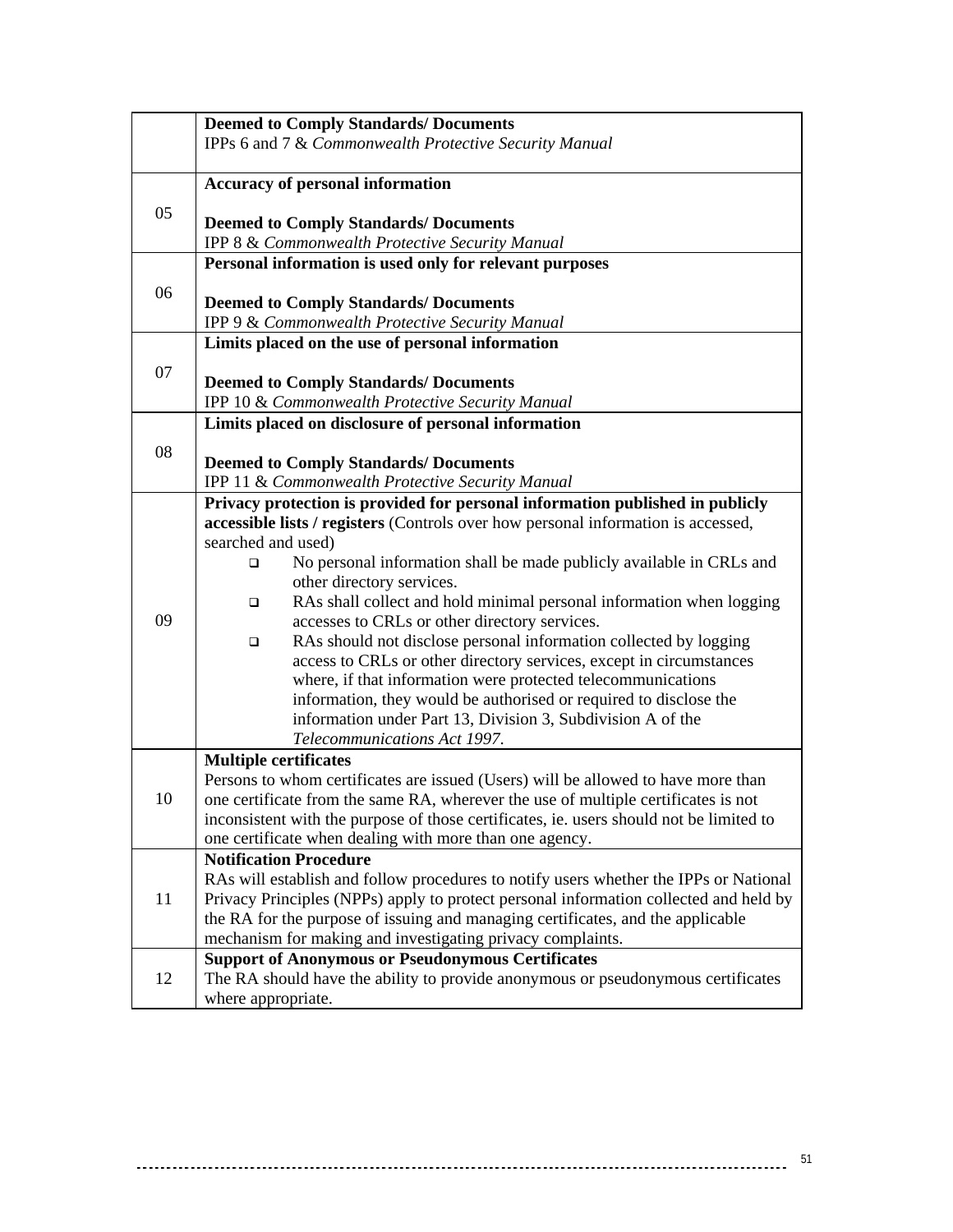### <span id="page-51-0"></span>**Appendix 3 - Privacy Recommendations to the CEO, NOIE, regarding the use of Gatekeeper Certificates by Individuals**

The Government Public Key Authority (GPKA) made the following recommendations to the Chief Executive Officer of the then Office for Government Online (OGO) (now NOIE) in May 2000. The recommendations were accepted and have been incorporated into Gatekeeper policy and form part of the accreditation requirements for subsequent Gatekeeper service and service provider accreditations.

The GPKA (now GPAC) provides advice on Gatekeeper policy including privacy, and includes a specialist privacy member who is able to reflect community and consumer interests. NOIE has accepted the advice of GPAC in relation to situations where an individual subscriber (the 'user' or 'end user') of a Commonwealth agency is using a Gatekeeper accredited digital signature certificate to support online transactions with the Commonwealth agency.

#### **Multiple Use of Key-Pairs or Certificates**

Gatekeeper requires a PKI design that embodies subscriber choice to enable use of the same certificate pairs for multiple purposes or multiple certificate pairs for separate purposes, provided separate key-pairs are used for digital signature (authenticity) and confidentiality; so that in cases where subscribers have multiple certificates and where relying parties may accept one or more of these, a subscriber may choose which certificate he or she will provide to the relying party.

#### **Key-Pair Generation**

Gatekeeper requires a PKI design that ensures that the key-pair which constitutes the signature will be generated and distributed in such a way that:

- the private key is only available to its owner;
- precludes (in the case of a subscriber operating as a private person) any person other than the owner from ever being in possession of a private authentication key without the owner's consent; and
- the certifying authority can be satisfied that the public key corresponds to the owner's private key.

This would normally allow a subscriber the option of generating his or her own private key. An agency may decline to accept a digital signature if the generation process is not compliant with established quality or standards and end-user product key generation accreditation if applicable.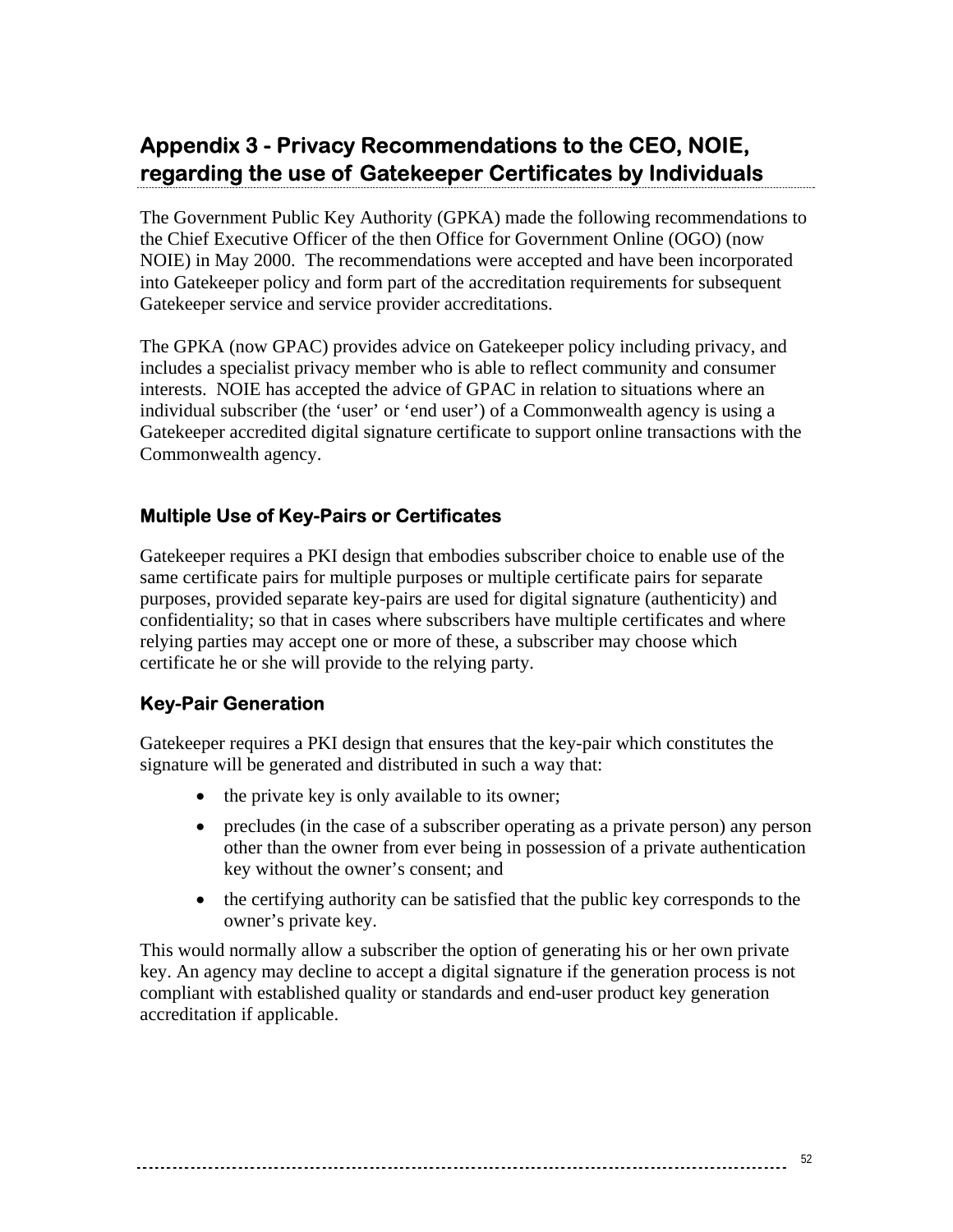#### <span id="page-52-0"></span>**Personal Choice as to Issuers of Certificates and Tokens**

Gatekeeper requires a PKI design that embodies subscriber choice in relation to both the accredited issuer of certificates and the private key and certificate storage, or contains other forms of safeguard that provides equivalent subscriber protections.

**Note:** The Gatekeeper strategy expects, over time, to accredit a mature market of PKI service providers from which end subscribers and relying parties may select a service provider based upon individual privacy and business concerns. The strategy will provide subscriber choice also in terms of private key and certificate storage between physical tokens, storage on their hard disk or other means made available by evolving technology.

#### **Personal Possession and Control of Tokens**

Gatekeeper requires a PKI design that incorporates subscriber possession and control of tokens, such that the issuer may cancel the validity of a token it has issued but may not compulsorily repossess the private key.

#### **Pseudonymity**

Gatekeeper requires a PKI design that enables individuals to:

- choose to use any distinguished name in a certificate, except where it would be impractical to do so.
- conduct pseudonymous transactions except where the agency demonstrates that it is impractical to do so.

*Note:* Gatekeeper does not generally support anonymous transactions, because it is an authentication framework, and authentication is not possible in the conduct of anonymous transactions. EOI is required to obtain a Gatekeeper certificate. There may, however, be technologies and processes other than PKI that agencies may consider using to allow individual subscribers to deal securely and anonymously with them.

#### **Key Revocation**

Gatekeeper requires a PKI design that incorporates effective privacy controls over the information contained in CRLs and how CRLs are accessed and searched. *Note:* This means for example that, while revocation of a certificate must be published in a CRL, the reasons for revocation or suspension must not be disclosed. Also, access to a Certificate Directory or CRL will generally be limited to single searches.

#### **Non-Intrusive Identification Processes**

Gatekeeper requires a PKI design that ensures that individuals are only subjected to appropriate identification procedures to meet agency authentication requirements or to satisfy applicable law and that intrusive procedures are minimised to the greatest extent possible.

```
53
```